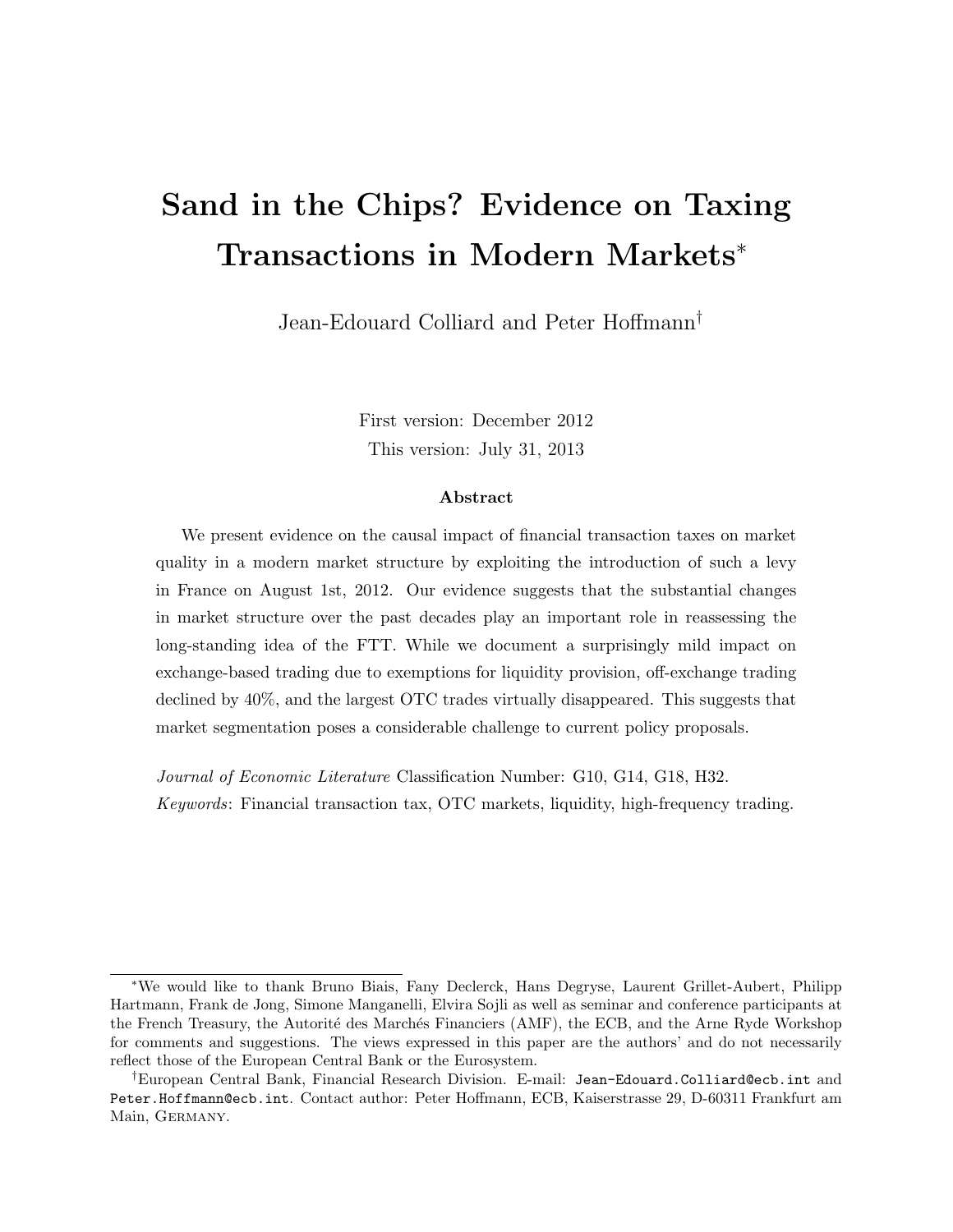## 1 Introduction

The long-debated idea of a financial transaction tax (FTT) has regained the favour of many governments since the beginning of the financial crisis. Many countries, particularly in Europe, are under pressure to increase tax revenues in order to revamp public finances, and the political attractiveness of imposing levies on financial activities has increased significantly in light of the widespread public discontent with the financial sector. Consequently, 11 Euro-pean countries<sup>[1](#page-1-0)</sup> formally committed in October 2012 to introducing an FTT under enhanced cooperation, and the details are currently being debated among European leaders. Yet, even prior to that, France had unilaterally introduced a levy of 0.2% (20 bps) on the purchase of shares of French companies with a market capitalization of more than 1 billion EUR on August 1st, 2012. Importantly, the tax only applies to transfers of ownership and thus implicitly exempts intraday trading activity. Simultaneously, a tax on high-frequency trading (HFT) by domestic entities was introduced.

The French experiment is unique due to the radical changes which have transformed the traditional trading floor into a purely electronic limit order book that competes with other trading venues and mechanisms such as multi-lateral trading facilities, dark pools, and the over-the-counter market. Thus, to our knowledge, it is the first time that such a levy is introduced in a modern market structure and therefore a good opportunity to assess how such a tax affects the marketplace of the 21st century. As the FTT has reappeared on the political agenda, it would be questionable to base policy decisions on empirical evidence that dates back to the 1990s or relates to emerging markets. Throwing "sand in the chips" of modern markets may imply both new benefits and new risks compared to previous experiences.

In order to identify the causal impact of this policy change, we exploit the fact that Euronext as a pan-European stock exchange is the primary listing venue not only for French stocks but also for those of other European countries. Hence we are able to implement a difference-in-differences approach based on a control group of non-French equities traded in the same market under identical rules.

Overall, trading volume in French stocks on Euronext dropped by 10% as a consequence

<span id="page-1-0"></span><sup>1</sup>See "Financial transaction tax gains approval", Financial Times Online Edition, October 9th, 2012.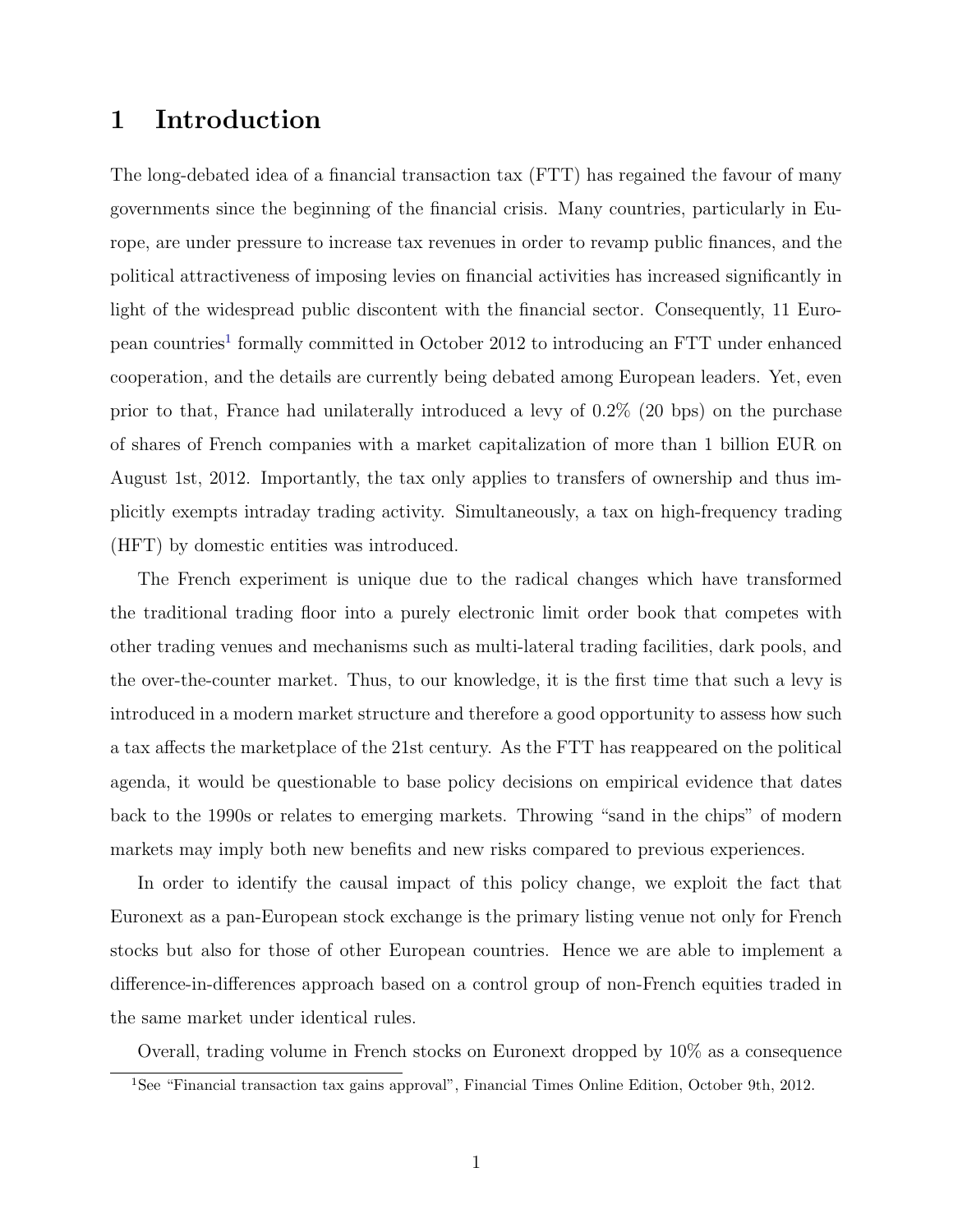of the policy change, and this development was accompanied by a rather muted decrease in liquidity. While bid-ask spreads and intraday volatility were not affected, we document significant decreases in market depth (driven by the most liquid stocks), resiliency, and price efficiency. We further document that the policy change has led to a significant decrease in measures of low-latency activity.

Although the overall impact of the FTT is certainly negative, our evidence suggests that market quality on Euronext was quite resilient. It is particularly remarkable that spreads did not increase significantly despite a measurable impact on HFT activity. This is most likely due to a cautious implementation that restricts taxation to ownership transfers and additionally protects market-making activities.

Given that trading on Euronext only represents a fraction (albeit an important one) of trading in the fragmented marketplace for European equities, we additionally examine how the policy change has affected the activity outside the primary market. While other "lit" markets are affected to a similar degree, we find that trading volume reported for off-exchange trading mechanisms such as dark pools and over-the-counter decreases by a staggering 40%. We show that this effect is largely due to a reduction in trade sizes, with the market for large block trades disappearing almost completely. When summing across all market segments, the French FTT reduced trading volume by 30%.

In sum, our results highlight the importance of accounting for recent evolutions in market structure when debating the long-standing idea of an FTT. In particular, we show that failing to consider the complete spectrum of trading mechanisms in an increasingly segmented marketplace leads to incomplete conclusions. Focusing exclusively on exchange-based trading suggests that today's electronic limit-order markets are surprisingly resilient to such a tax. As these markets mainly rely on liquidity provision by high-frequency traders, the restriction to taxing only ownership transfers together with an explicit protection of market-making was successful at safeguarding market quality. Due to its focus on domestic market participants, the additional HFT tax did not offset these mitigating effects. In contrast, the adopted safeguards have failed in protecting off-exchange trading, as they were evidently tailored to the specifics of lit markets. Clearly, it may be difficult to design measures that are effective in preserving market functioning in less transparent and more informally organized market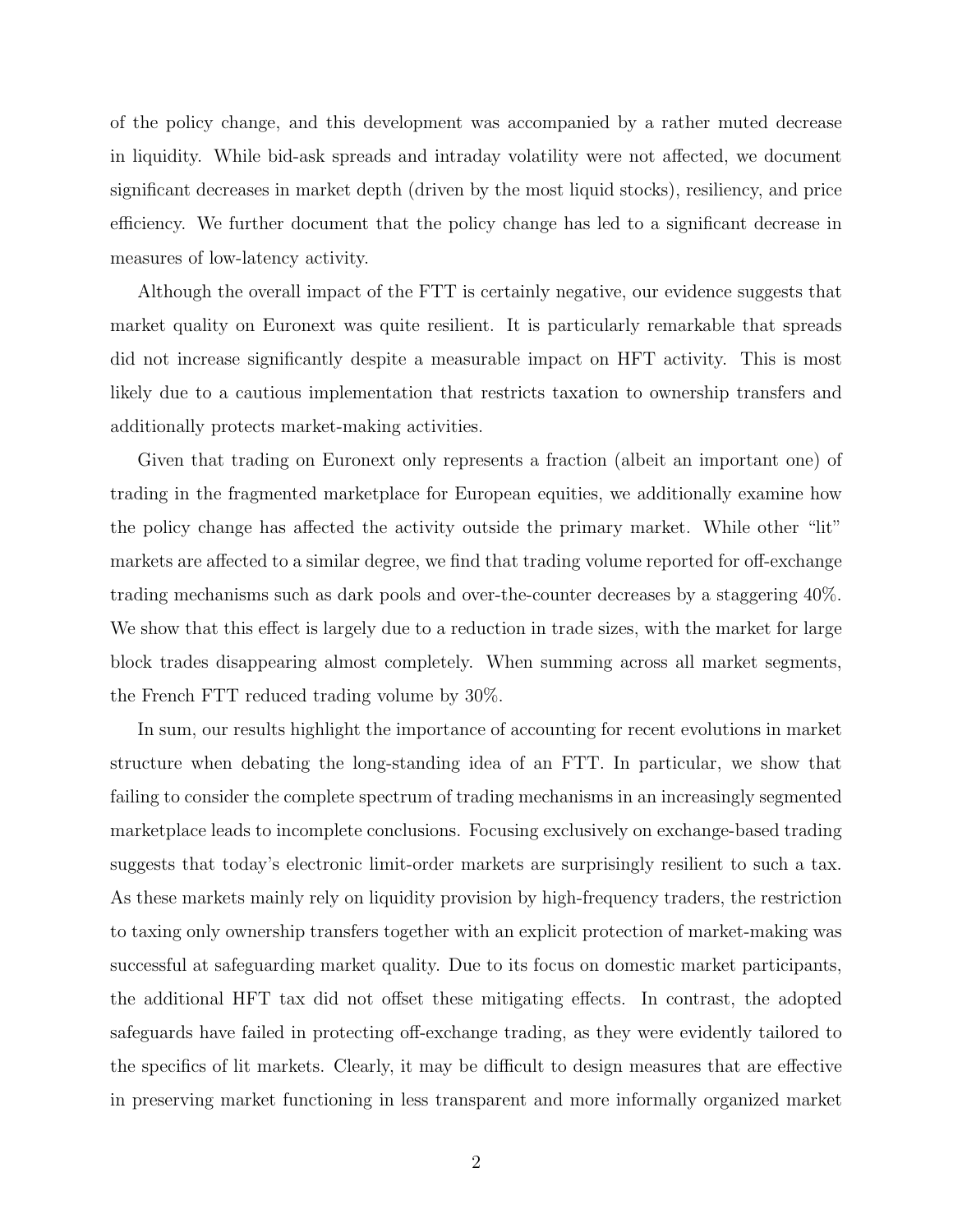<span id="page-3-1"></span>segments.

Notably, the current draft for a pan-European  $\text{FTT}^2$  $\text{FTT}^2$  by the European Commission does not include any liquidity-protecting exemptions and furthermore applies homogeneously to a wide array of different markets, which raises some concerns about its potential impact. Moreover, we estimate the revenues that could be raised by extending the French implementation of the FTT to the entire European Union at around 3.4 billion EUR. In comparison, the European Commission expects that between 4.8 and 6.5 billion EUR could be raised by taxing all European equities, without any exemptions. This rather narrow gap suggests that liquidity protecting measures need not be overly costly in terms of foregone revenues.

The remainder of this paper is organized as follows. The next section relates our paper to the existing literature. Section [3](#page-6-0) details the legal background and provides an outline of our identification strategy. Section [4](#page-9-0) presents our results on lit market quality, while Section [5](#page-17-0) looks at the impact on other trading venues, in particular the OTC market. Section [6](#page-27-0) details the impact of the tax in the cross-section of stocks, followed by the Conclusion.

# 2 Related literature

The idea of using an FTT to curb short-term speculation and noise trading with the aim of reducing excessive volatility dates back to [Keynes](#page-47-0) [\(1936\)](#page-47-0). Many years later, [Tobin](#page-48-0) [\(1978\)](#page-48-0) suggested to "throw sand in the wheels of our excessively efficient international money markets". [Stiglitz](#page-48-1) [\(1989\)](#page-48-1) and [Summers and Summers](#page-48-2) [\(1989\)](#page-48-2) argue that additional benefits include the reduction of managerial myopia and excessive investment in research activities. From their point of view, the gains of taxing transactions outweigh its potentially detrimental impact on market liquidity.

The general equilibrium framework of [Kupiec](#page-47-1) [\(1996\)](#page-47-1) challenges this view. He shows that an FTT may actually increase return volatility because the drop in asset prices offsets the volatility-dampening decrease in noise trading. [Schwert and Seguin](#page-48-3) [\(1993\)](#page-48-3) provide an overview of the trade-off between benefits and costs in terms of liquidity and efficiency, and conclude that the latter are likely to be large. [Song and Zhang](#page-48-4) [\(2005\)](#page-48-4) model this trade-off

<span id="page-3-0"></span><sup>2</sup>See [http://ec.europa.eu/taxation\\_customs/resources/documents/taxation/other\\_taxes/](http://ec.europa.eu/taxation_customs/resources/documents/taxation/other_taxes/financial_sector/com(2011)594_en.pdf) [financial\\_sector/com\(2011\)594\\_en.pdf](http://ec.europa.eu/taxation_customs/resources/documents/taxation/other_taxes/financial_sector/com(2011)594_en.pdf).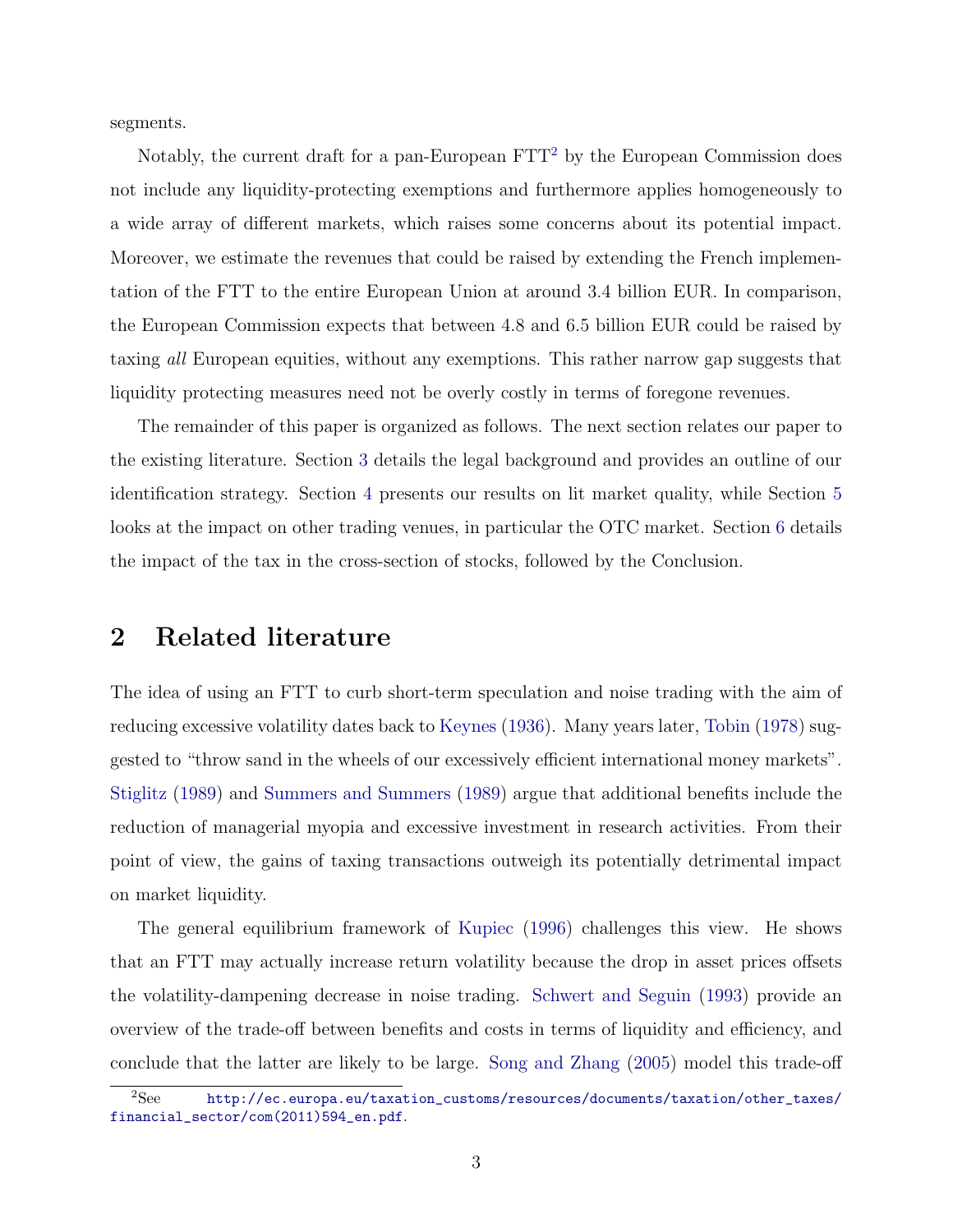<span id="page-4-0"></span>by assuming that an FTT discourages noise trading, which can lead either to an increase or a decrease in volatility, depending on whether fundamental uncertainty or uncertainty on supply is more important.

Several papers have empirically examined the impact of various FTTs. [Roll](#page-47-2) [\(1989\)](#page-47-2) studies a cross-section of 23 countries and finds a negative, but insignificant relationship between stock market volatility and transaction taxes. [Umlauf](#page-48-5) [\(1993\)](#page-48-5) studies the Swedish experiment during the 1980s, when an FTT led to a large part of trading migrating to London, while the stocks whose activity remained in Stockholm displayed a statistically insignificant increase in volatility. [Baltagi, Li, and Li](#page-46-0) [\(2006\)](#page-46-0) examine the impact of a tax increase for trading Chinese shares in 1997 and document a decrease in volume but an increase in volatility. [Pomeranets](#page-47-3) [and Weaver](#page-47-3) [\(2012\)](#page-47-3) study a multitude of changes in New York State Security Transaction Taxes between 1932 and 1981 and conclude that the tax decreased trading, led to wider bid-ask spreads, and higher price impacts.

More evidence can be collected by examining changes in other fixed costs of trading that are similar in effect to taxes. [Jones and Seguin](#page-47-4) [\(1997\)](#page-47-4) study the introduction of negotiated, lower commissions on US national exchanges in 1975 and conclude that this change led to a reduction in volatility. In contrast, [Liu and Zhu](#page-47-5) [\(2009\)](#page-47-5) document an increase in volatility on the Tokyo stock exchange following a similar event in 1999. [Hau](#page-46-1) [\(2006\)](#page-46-1) examines migrations between different tick-size regimes on the Paris Bourse and concludes that an increase in fixed transaction costs leads to an increase in volatility. The only recent evidence stemming from a modern market structure is provided by [Malinova and Park](#page-47-6) [\(2011\)](#page-47-6), who consider the impact of different fee changes on the Toronto Stock Exchange in 2005, but their focus in on the breakdown between make and take fees.

It is important to notice that financial markets have undergone a tremendous change over the past decades. [Chordia, Roll, and Subrahmanyam](#page-46-2) [\(2011\)](#page-46-2) document that trading volume in US equities has increased roughly fivefold between 1993 and 2008. This development has been accompanied by the rise of HFT in the mid 2000's, which now accounts for the majority of overall trading in US and European equities. Simultaneously, the number of available trading venues, both lit and dark, has multiplied. The trade-offs associated with an FTT may be entirely different in today's markets and our paper contributes to this literature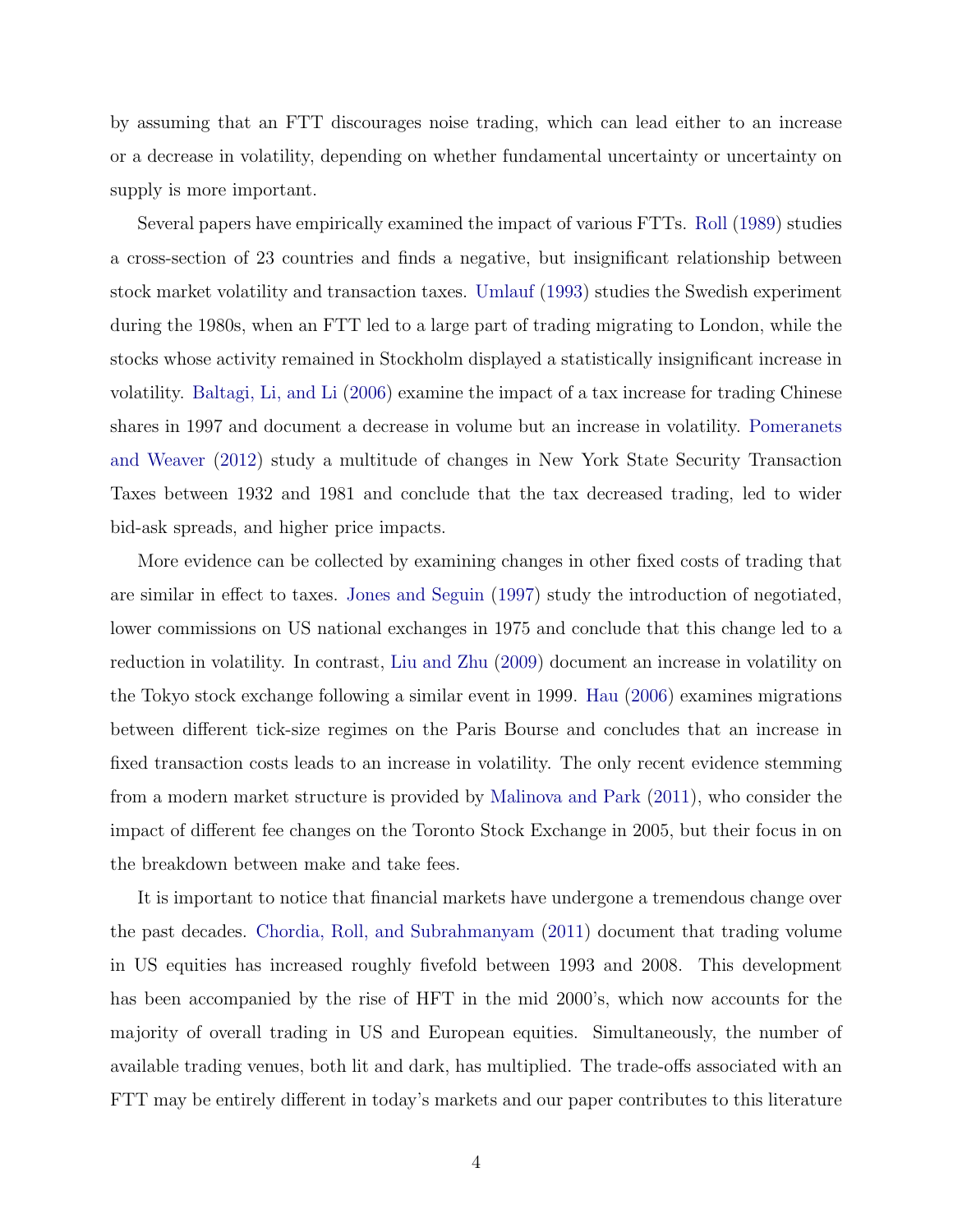<span id="page-5-0"></span>by updating the available evidence with data from a fragmented and computerized market.

The controversies over the impact of HFT nicely illustrate the new potential benefits and costs of FTTs in modern markets. HFTs can play a useful role when they behave as competitive market-makers [\(Jovanovic and Menkveld](#page-47-7) [\(2012\)](#page-47-7)), but may also use their speed to take advantage of other participants [\(Biais, Foucault, and Moinas](#page-46-3) [\(2013\)](#page-46-3), [Hoffmann](#page-46-4) [\(2013\)](#page-46-4), [Cartea and Penalva](#page-46-5) [\(2012\)](#page-46-5)). Even when they trade based on their quick processing of information, their contribution to price discovery is not necessarily positive (compare [Martinez](#page-47-8) [and Rosu](#page-47-8) [\(2013\)](#page-47-8) and [Foucault, Hombert, and Rosu](#page-46-6) [\(2012\)](#page-46-6)). Empirical studies also offer a mixed picture, suggesting that algorithmic trading improves liquidity (e.g. [Hendershott,](#page-46-7) [Jones, and Menkveld](#page-46-7) [\(2011\)](#page-46-7)), but at the same time also increases volatility [\(Boehmer, Fong,](#page-46-8) [and Wu](#page-46-8) [\(2012\)](#page-46-8)). [Brogaard, Hendershott, and Riordan](#page-46-9) [\(2012\)](#page-46-9) find that HFT contributes to price discovery, and [Malinova, Park, and Riordan](#page-47-9) [\(2012\)](#page-47-9) show that HFT activity seems to reduce trading costs for other market participants, including retail investors. In line with an ambiguous impact of HFT, we find that the policy change led to a decrease in low-latency activity without an impact of similar magnitude on market quality.

To our knowledge, there is no recent empirical evidence on OTC markets for large stocks that are simultaneously listed on lit trading venues. Our results suggest that these markets play an important role, in particular for large block trades. In this sense, our paper relates to the literature on "upstairs markets", as studied for instance by [Bessembinder and Venkatara](#page-46-10)[man](#page-46-10) [\(2004\)](#page-46-10) at the time of the Paris Bourse. A widespread view of the role of these markets is that they allow large uninformed trades to be executed without having a large price impact or being front-run (see [Smith, Turnbull, and White](#page-48-6) [\(2001\)](#page-48-6), and [Madhavan](#page-47-10) [\(2000\)](#page-47-10) for a review), a concern that may have re-emerged with certain HFT strategies (see [Hirschey](#page-46-11) [\(2013\)](#page-46-11)).

A number of recent empirical papers such as e.g. [Degryse, de Jong, and van Kervel](#page-46-12) [\(2013\)](#page-46-12), [Weaver](#page-48-7) [\(2011\)](#page-48-7) or [Comerton-Forde and Putnins](#page-46-13) [\(2012\)](#page-46-13) point at the importance of externalities between competing trading mechanisms. In fact, the evidence collected here suggests that potential asymmetries in the effects of liquidity preserving measures across market segments could have triggered some substitution from dark to lit trading venues.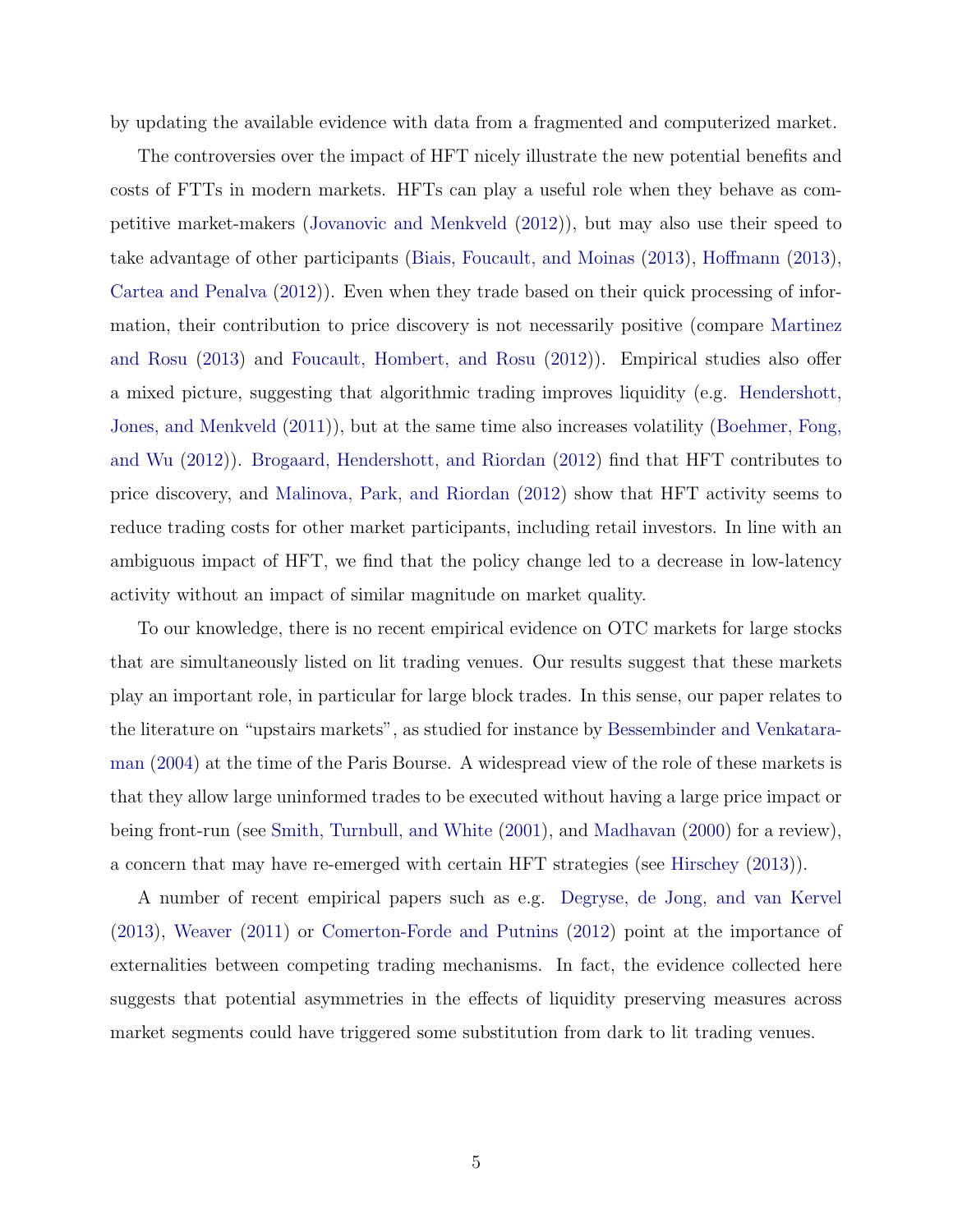# <span id="page-6-0"></span>3 Methodology and data

#### 3.1 The policy experiment

The different measures introduced on August 1st are the following:

- Article 235 ter ZD of the *Code Général des Impôts* (the French tax law code) introduces a "stamp duty" of 0.2% of the transaction price, payable by the buyer on daily net position changes (i.e. ownership transfers). This tax applies to shares of all listed companies incorporated in France with a market capitalization above one billion euros on December 1st of the previous year<sup>[3](#page-6-1)</sup>, and to trades on any platform or OTC. American Depository Receipts and Global Depository Receipts were not subject to the tax at the time of the study.

There are a number of important exemptions from the tax: It does not apply to newly emitted shares, to transactions by clearing houses, to employee stock ownership plans and, most importantly, to transactions due to market-making. Market-making is legally defined as either quoting competitive bid and ask prices and providing liquidity on a regular and continuous basis, or executing orders on the behalf of clients, or hedging positions due to these two activities. Notice that a market-maker ending each day with a balanced inventory is already exempt from the tax since only the net position change is taxed. This additional exemption means that in the case where a market-maker has a positive overnight position<sup>[4](#page-6-2)</sup> he can be exempted if he shows that this position was accumulated as the result of marketmaking activities. Due to all these exemptions, the main agents directly affected by the tax are buy-side investors. Notice in particular that non-French investors are taxed as well as French investors.

- Article 235 ter ZD bis of the *Code Général des Impôts* introduces a tax on HFT. It applies only to HFTs based in France, transacting on their own account. HFT is defined as the regular submission of orders with a resting time of less than 0.5 seconds. Market-making, smart-order routing and automated execution of large orders are exempted. When the orderto-trade ratio exceeds  $5:1$ , a tax of  $0.01\%$  (1 bp) has to be paid on the notional of each additional order that is modified or cancelled. Finally, and importantly, the tax on high-

<span id="page-6-2"></span><span id="page-6-1"></span><sup>3</sup>With the exception of the first year of implementation, for which the relevant date was January 1st 2012.

<sup>4</sup>Market-makers may for example decide to hedge positive inventories in the derivatives markets instead of closing the position on the cash market.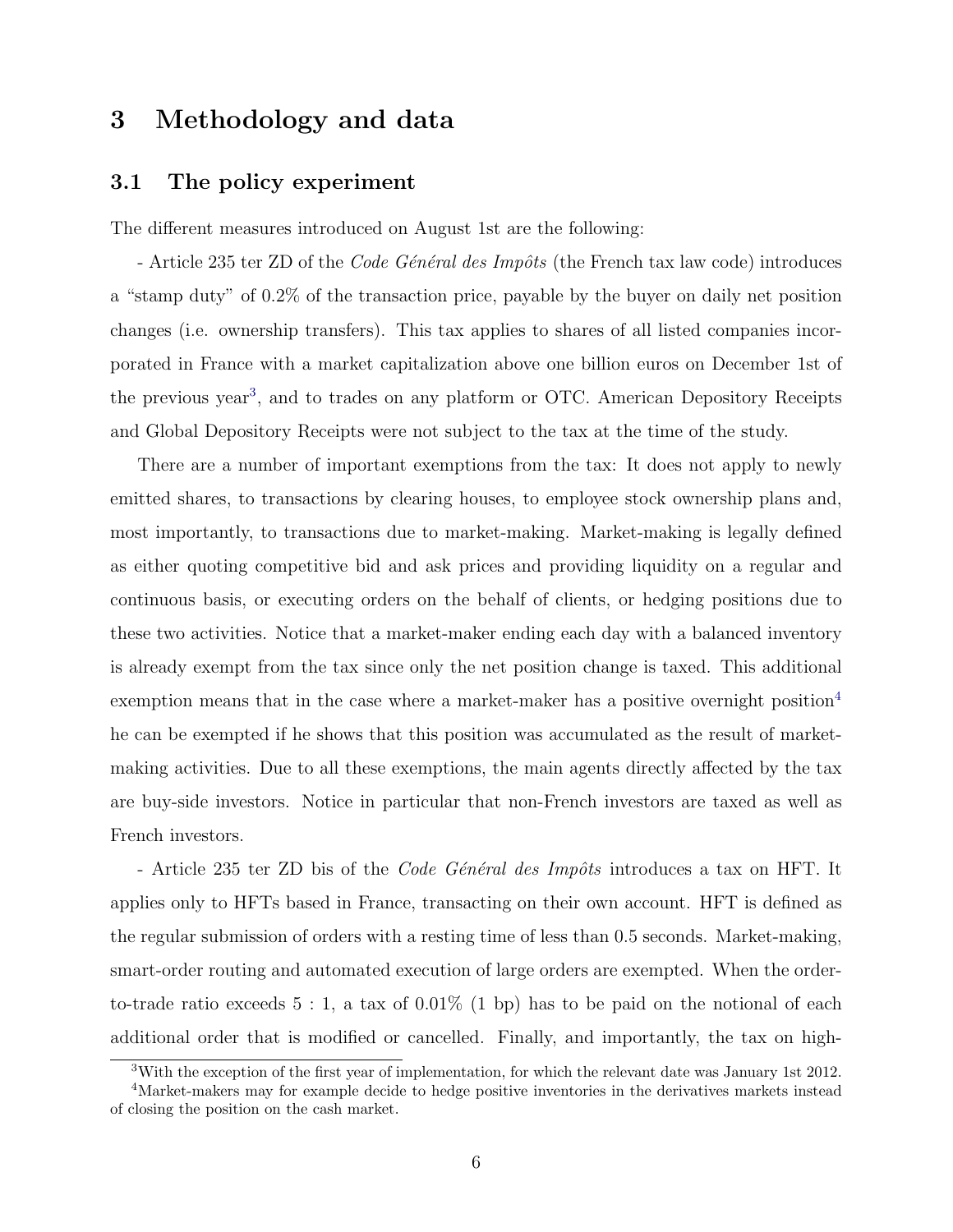<span id="page-7-1"></span>frequency trading applies to all stocks, even those not affected by the tax on transactions.

- Article 235 ter ZD ter of the *Code Général des Impôts* taxes transactions on CDS on European sovereign bonds. These products are outside the scope of this paper.

#### <span id="page-7-0"></span>3.2 Data and Identification Strategy

The goal of our analysis is to identify the causal impact of a policy experiment consisting in the simultaneous introduction of an FTT and a tax on domestic HFT activity. It is important to stress that the actual implementation of these levies makes it impossible to disentangle the effects of the individual measures: Smaller stocks (i.e. below 1 billion EUR market capitalization) are not subject to the FTT, but at the same time they are less likely to be affected by the HFT tax, because those types of traders are known to play a more prominent role in the most active securities (see e.g. [Brogaard, Hendershott, and Riordan](#page-46-9) [\(2012\)](#page-46-9)). Therefore we just aim at identifying the joint effect of both taxes (henceforth referred to as the "policy change").

We adopt a difference-in-differences (DiD) approach in order to measure the causal impact of the policy change on trading activity and a wide array of measures of market quality. As usual, identification requires the availability of a suitable control group, i.e. a set of stocks that are not subject to the FTT but otherwise as similar to the treated stocks as possible. Because we are looking at high-frequency data, it is important to ensure that the data for both treated and non-treated stocks stems from the same microstructural environment, which includes the trading protocol, the fee structure, the tick size regime, etc. Fortunately, the primary market for French stocks, Euronext, also constitutes the main trading venue for Belgian, Dutch and Portuguese stocks which therefore form a natural control group. Moreover, the Luxembourg Stock Exchange also uses Euronext's Universal Trading Platform (UTP) as part of a cross-membership cooperation. Because Belgium increased its existing FTT on August 1st 2012 (only levied on Belgian residents) and Portugal was heavily affected by the sovereign debt crisis we restrict the control group to stocks registered in Luxembourg and the Netherlands.

We define an initial pool of securities by collecting all constituents of the Euronext 100 and Euronext Next 150 Indices with a market capitalization of more than 1 billion EUR (as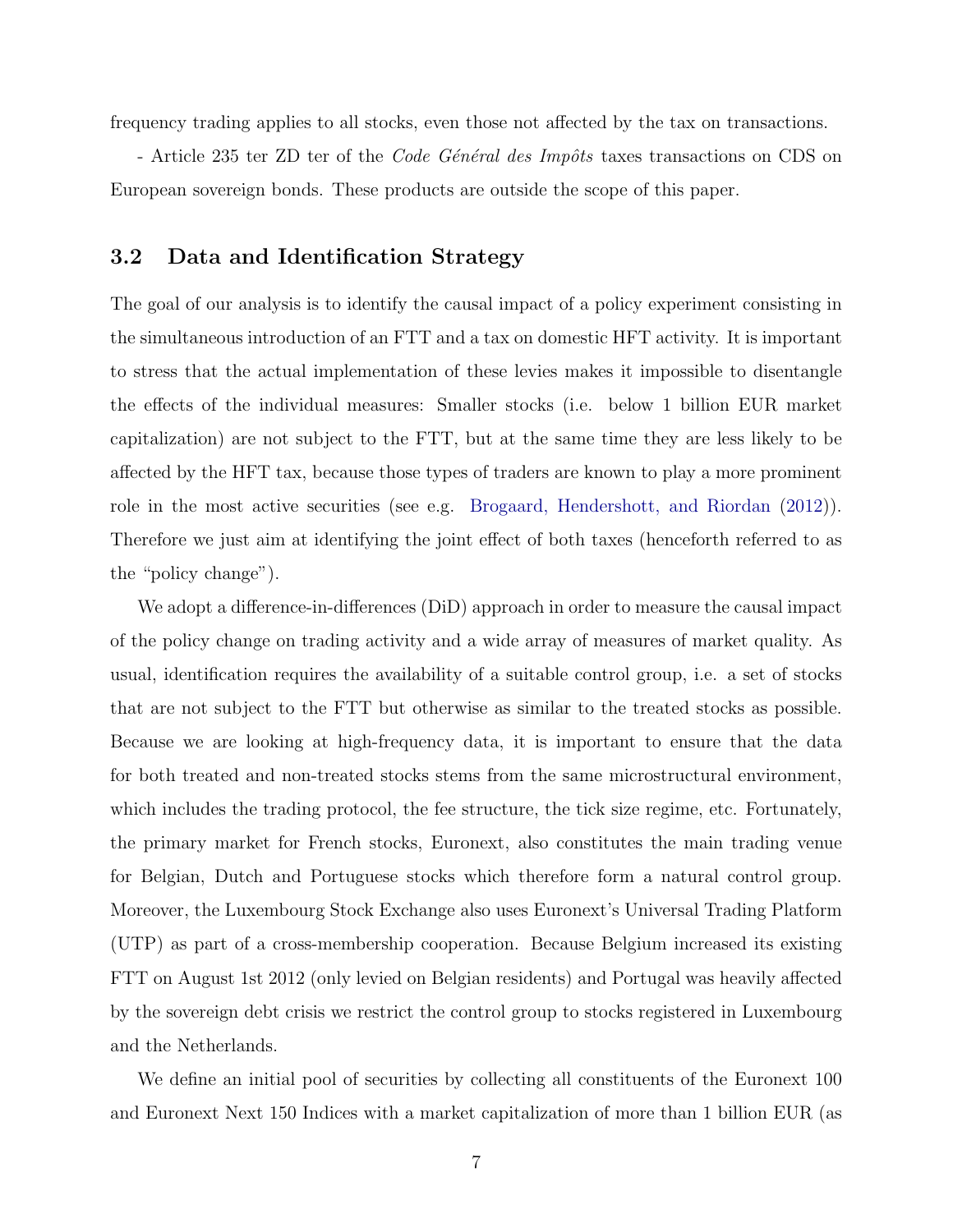of the cutoff date January 1st 2012). A small number of French stocks are not included in these indices but are still subject to the FTT. These firms do not fulfill Euronext's minimum requirements in terms of free float and/or liquidity so that we decide not to include them in our sample. Additionally, we discard all stocks registered in Portugal and Belgium, as well as all bank stocks in order to avoid picking up large idiosyncratic effects due to the sovereign debt crisis. Moreover, we drop shares of CFAO which were subject to a public tender offer in August 2012. Finally, we require a stock to trade on each day of our sample period, which spans the period June 1st - October 31st (109 trading days), so that our sample consists of 117 stocks (86 treated and 31 controls, see Table [1](#page-30-0) in the Appendix). We obtain millisecond-stamped intraday data for the market activity (trades, quotes, and the state of the limit order book at each point in time) on Euronext from Thomson Reuters Tick History (TRTH), from which we compute a wide range of microstructure variables at the stock-day level (see Section [4\)](#page-9-0). Additionally, we obtain data on trades executed on MTFs, dark pools and over-the-counter using the TRTH Cross-Market Data Service.

The successful identification of the causal impact of the policy change with a DiD approach requires that the variable of interest,  $y_{i,t}$ , satisfies the so-called common trends assumption, which is formally given by

$$
E(y_{i,t} | i, t) = \alpha_i + \gamma_t + \beta D_{i,t}
$$
\n<sup>(1)</sup>

where the  $\alpha_i$  and  $\gamma_t$  are stock and time fixed effects and D is a dummy variable equal to one for treated stocks on days *after* the policy change and zero otherwise. Intuitively, this assumption requires that the variables of interest for both groups of stocks comove closely absent any treatment, and the coefficient  $\beta$  captures the treatment effect.

While many applications of the difference-in-differences estimator rely on just two observations per individual (one before and one after the treatment), the abundance of financial data allows for repeated observations in both the pre- and post-event periods. This can be particularly useful if one wants to allow the treatment effect to vary across sub-periods, for example in order to disentangle temporary effects from permanent ones. In fact, we were advised in private conversations with practitioners, government officials and securities markets regulators that the trading activity in August is unlikely to correctly reflect the impact of the policy change because of i) (legal) uncertainty among investors whether they are sub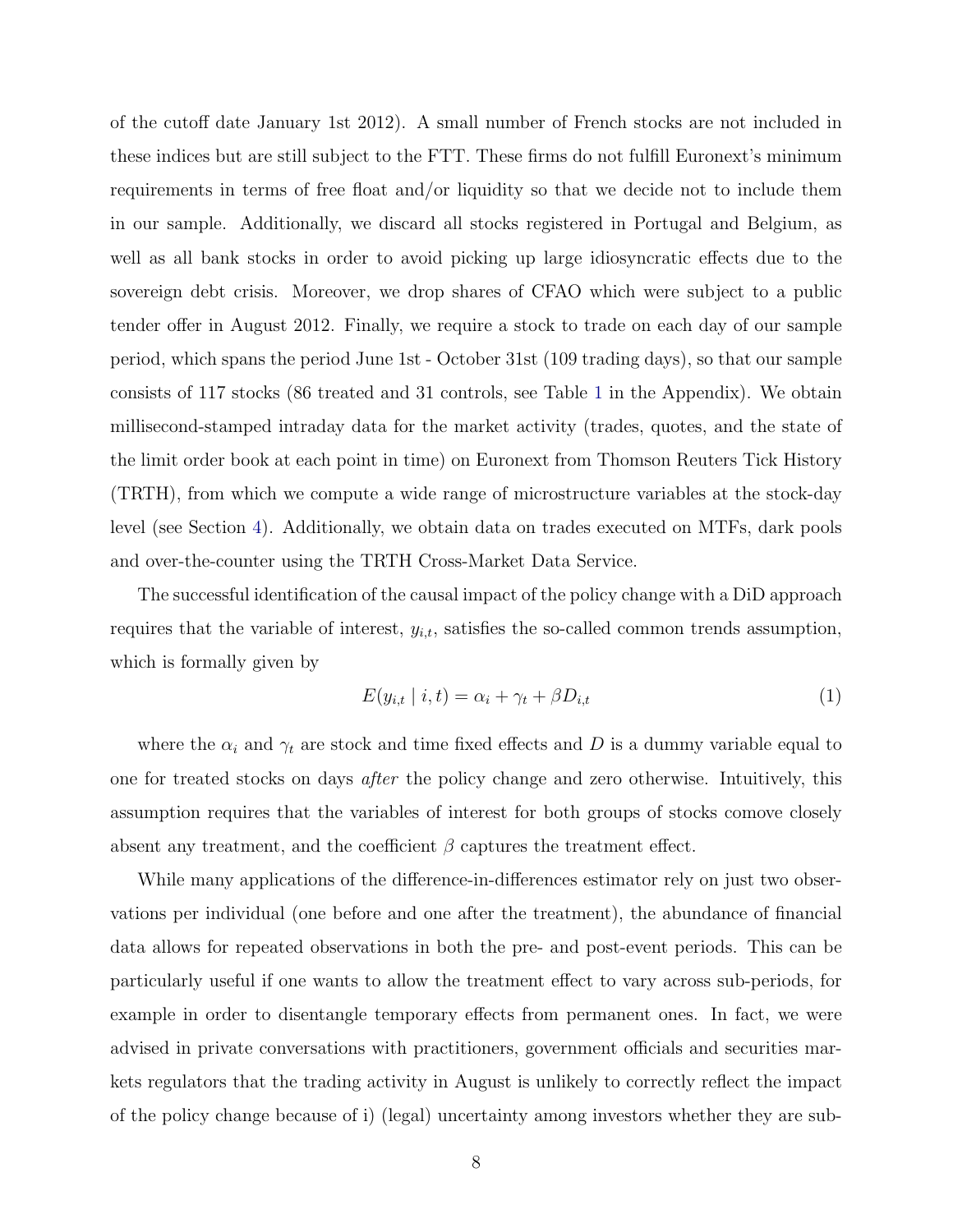<span id="page-9-3"></span>ject to the tax or not and ii) a seasonal decline in trading activity for French stocks due to country-wide summer holidays. In order to take such a possibility into account, we opt for a more flexible framework and allow the treatment effect in the first month after the policy change (i.e. August) to be potentially different than the impact in September and October. Hence our specification reads as

<span id="page-9-1"></span>
$$
E(y_{i,t} \mid i,t) = \alpha_i + \gamma_t + \beta^{Aug} D_{i,t}^{Aug} + \beta^{Sep/Oct} D_{i,t}^{Sep/Oct}
$$
\n(2)

where  $D_{i,t}^{Aug}$  and  $D_{i,t}^{Sep/Oct}$  are dummy variables that take a value of 1 for treated stocks on trading days in August and September/October, respectively, and zero otherwise. In Section [4.3](#page-13-0) we provide empirical support for our choice of specification by confirming the suspicion that trading activity in French stocks is generally subject to a slowdown in August, while both September and October generally appear to be free from seasonal influences. While the common trends assumption cannot be tested formally, we use this "placebo" DiD (together with visual inspection) to confirm the validity of our control group, as is customary in the literature on policy evaluation. Throughout the remainder of the paper, we will refer to  $\beta^{Sep/Oct}$  as the permanent impact of the policy change.

## <span id="page-9-0"></span>4 The impact on the primary market

#### <span id="page-9-2"></span>4.1 Variables

We begin our analysis by examining the causal impact of the policy change on several traditional measures of market quality such as trading volume, intraday volatility, price efficiency, and liquidity. All variables are computed for each stock-day in our sample (12,753 observations) using trades and quotes from the continuous trading session on Euronext, i.e. we discard trades that are executed off-book, during call auctions and the "trading-at-last" period. Trades are signed using the [Lee and Ready](#page-47-11) [\(1991\)](#page-47-11) method and we aggregate individual orders that are executed simultaneously into one single transaction. The variable definitions are standard and as follows.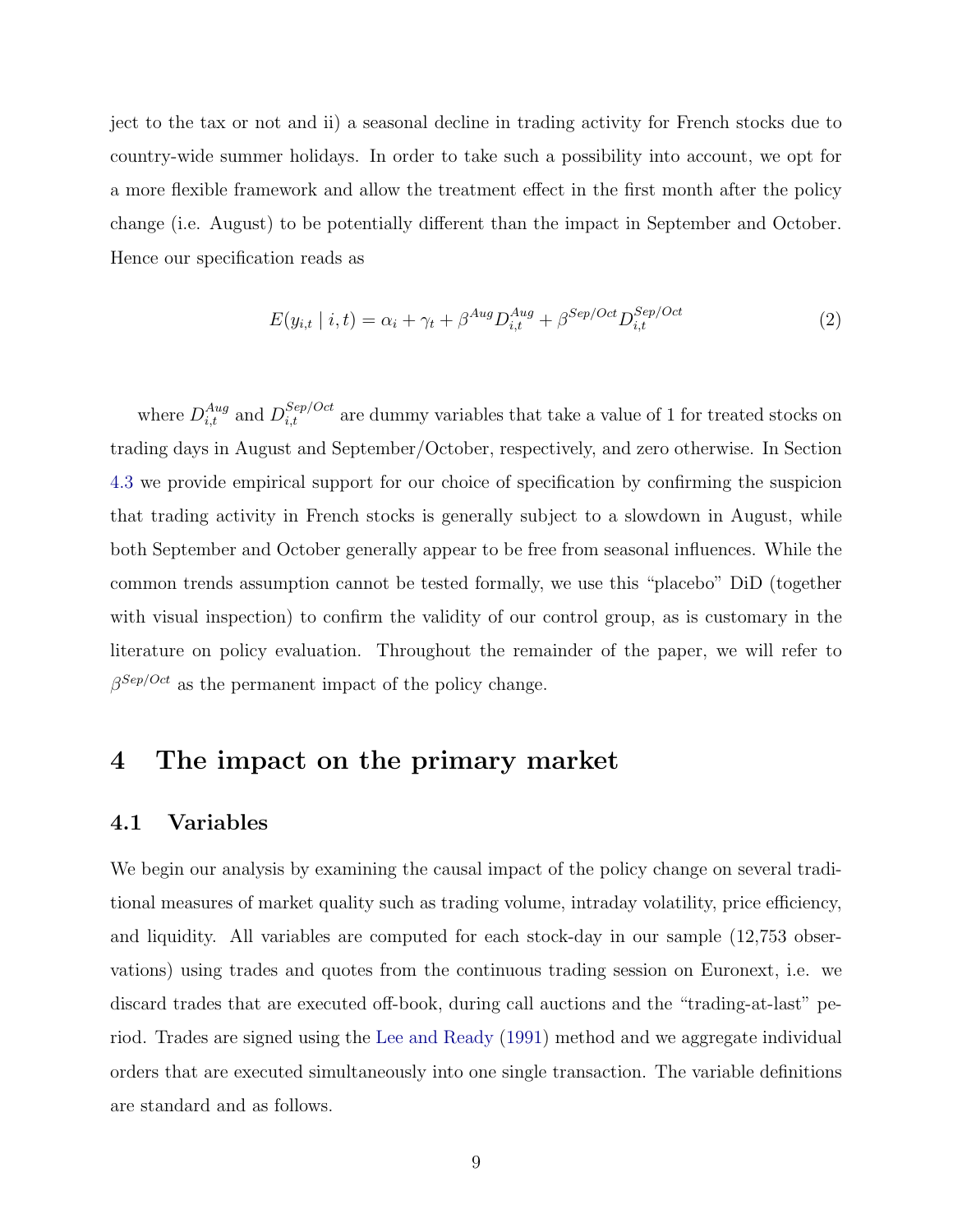<span id="page-10-2"></span> $logvolume_{i,t}$ : Natural logarithm of order-book traded value (in EUR, continuous session).

 $RV_{i,t}$ : Realized volatility based on the final midquote of 5-min intervals (in %, annualized).

range<sub>i,t</sub> : Intra-day price range normalized by median trade price (in  $\%$ ).

- $QS_{i,t}$ : Time-weighted relative quoted half-spread (in bps).
- $ES_{i,t}$ : Transaction-weighted relative effective half-spread (in bps).
- $depth_{i,t}$ : Time-weighted depth at the inside quotes (in 1,000 EUR).
- $res_{i,t}$ : Speed of mean reversion for market depth, based on 1-min intervals with 5 lags (see [Kempf, Mayston, and Yadav](#page-47-12) [\(2009\)](#page-47-12)).
- $|AR|_{i,t}$ : Absolute value of first-order return autocorrelations, based on the final midquote of 5-min intervals.

Table [2](#page-31-0) in the Appendix gives some sample statistics for each of these variables for both treated and control stocks.

#### 4.2 Results

In order to estimate the causal impact of the policy change, we operationalize equation [\(2\)](#page-9-1) by estimating the following regression:

<span id="page-10-1"></span>
$$
y_{i,t} = \alpha + \gamma \mathbf{1}(i \in \Theta) + \delta^{Aug} \mathbf{1}(t \in Aug) + \delta^{Sep/Oct} \mathbf{1}(t \in Sep/Oct)
$$
\n
$$
+ \beta^{Aug} \mathbf{1}(i \in \Theta) \times \mathbf{1}(t \in Aug) + \beta^{Sep/Oct} \mathbf{1}(i \in \Theta) \times \mathbf{1}(t \in Sep/Oct) + \varepsilon_{i,t}
$$
\n
$$
(3)
$$

where  $\mathbf{1}(x)$  is an indicator variable that takes the value of 1 if the statement x is true and zero otherwise, and  $\Theta$  denotes the set of treated stocks. Table [3](#page-31-1) in the Appendix reports the estimates for the coefficients  $\beta^{Aug}$  and  $\beta^{Sep/Oct}$  with t-statistics based on standard errors clustered at the stock level. In addition, Figure [1](#page-41-0) graphically illustrates the diff-in-diff estimates for each variable by plotting the cross-sectional averages for both groups of stocks minus their respective pre-event averages over time<sup>[5](#page-10-0)</sup>. In addition, the dashed lines indicate

<span id="page-10-0"></span><sup>5</sup>We use 3-day moving averages in all figures for better readability.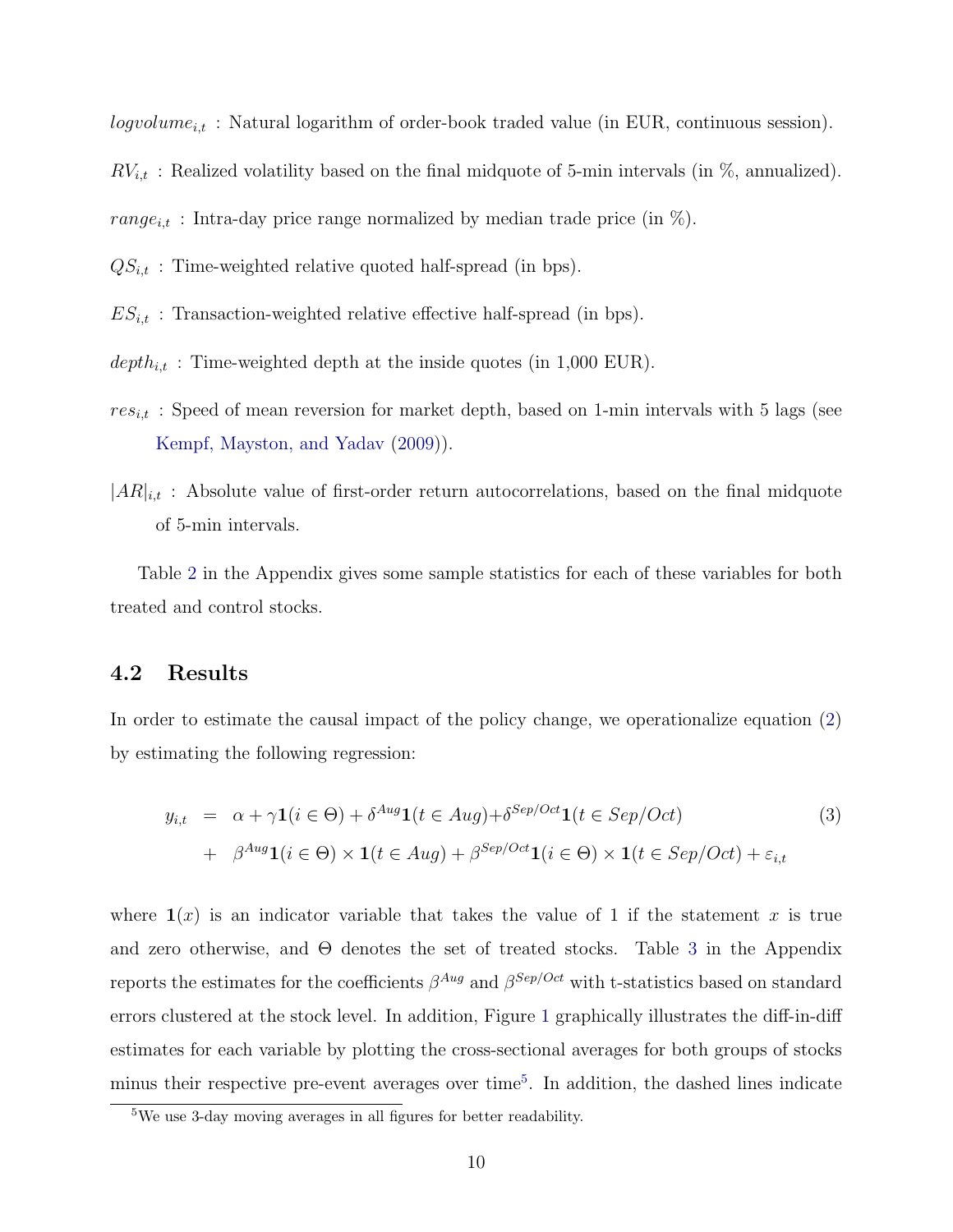the subperiod averages for June/July, August and September/October. The high degree of comovement between both series in all cases suggests that the common trends assumption is indeed satisfied.

We begin our discussion by looking at the impact of the policy change on trading volume, which is a natural starting point because it is not only relevant from the perspective of market quality but also is of paramount interest to the tax authorities. Panel a. of Figure [1](#page-41-0) plots the evolution of the log of trading volume (from the continuous trading session) for both groups of stocks. We observe that August displays a considerable decrease in trading activity across both markets compared to June/July, a fact that is most likely due to fading market tensions in connection with a public statement by the ECB's President to do "whatever it takes" to preserve the Euro. Subsequently, we observe a rebound in trading activity. Turning to the differences across groups, we see that stocks subject to the tax display a decrease in trading volume of around 32% in August relative to the control sample, while this difference shrinks considerably towards the end of August and then remains remarkably stable at roughly 10%. The associated regression coefficients  $\beta^{Aug}$  and  $\beta^{Sep/Oct}$  (reported in Table [3\)](#page-31-1) are statistically significant at the  $1\%$  and  $5\%$  level, respectively.<sup>[6](#page-11-0)</sup> While the results suggest that the policy change has led to a reduction in trading volume, a large part of the effect appears to have been transitory and the permanent impact is approximately 10%. Section [4.3](#page-13-0) provides evidence that a large proportion of the transitory impact is due to seasonality in trading activity.

We next turn our attention to volatility, which we measure by realized volatility at the 5min frequency or alternatively by the intraday price range. As mentioned in the introduction, the main economic rationale behind an FTT (beyond raising revenue) is the reduction of asset price volatility through the curbing of "excessive" trading activity. Opponents argue that such a levy will in fact lead to the opposite result because it becomes more costly to trade against mispricings. Panels b. and c. of Figure [1](#page-41-0) illustrate the DiD estimates and show that the implementation of the FTT did not have a sizeable impact on market volatility. Looking at the regression coefficients in Table [3,](#page-31-1) we find that the permanent treatment effect  $\beta^{Sep/Oct}$  is statistically insignificant for both variables. For August, we find a slight decrease

<span id="page-11-0"></span> $6$ The interpretation of a coefficient in a semi-log specification as a percentage change is only valid if its magnitude is sufficiently small. The correct percentage change is given by  $\exp(\beta) - 1$  (up to a Jensen error).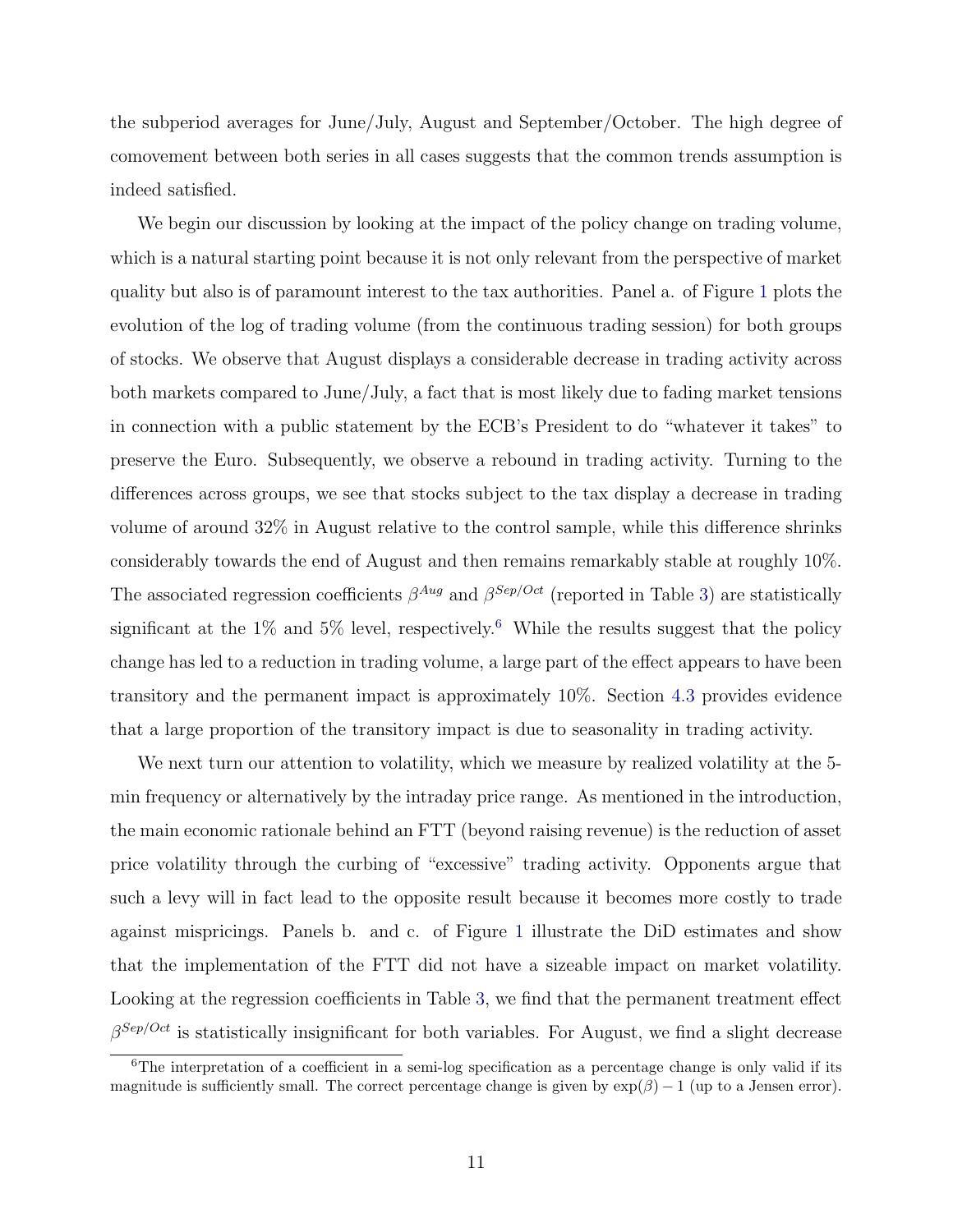<span id="page-12-0"></span>in the intraday price range ( $\beta^{Aug}$  is significant at the 10% level), which one may interpret as weak support for the arguments of the FTT's proponents. Nevertheless, this effect is rather small compared to the large temporary reduction in trading activity, suggesting a rather unfavorable volume-volatility trade-off at best. We will further discuss this issue in Section [4.3.](#page-13-0)

We proceed by examining the impact of the policy change on all three dimensions of market liquidity as defined by [Kyle](#page-47-13) [\(1985\)](#page-47-13): Tightness (spreads), depth, and resiliency. While the French authorities explicitly exempted market-making activities from the FTT in an effort to preserve market quality, liquidity providers may still be affected indirectly by the decreased market activity that e.g. increases the expected turnaround time for inventory positions. Panels d. to g. of Figure [1](#page-41-0) depict the impact on quoted and effective half-spreads, market depth and resiliency. Interestingly, we find that quoted half-spreads were not affected by the policy change, and this conclusion does not change if we alternatively consider the effective half-spread. This finding is consistent with the market-making exemption being successful at protecting liquidity providers. On the other hand, we find that both market depth and resiliency decrease significantly. On average, quoted depth at the inside quote is reduced by about 11,000 EUR (corresponding to slightly less than 20% of the pre-event average of 58,000 EUR), and its resiliency (the speed of mean reversion after shocks) is lowered by 0.017 (compared to a pre-event average of 0.49) . The coefficient estimates are significant at the  $1\%$  and  $10\%$  level, respectively, and interestingly there is no difference between the temporary effect  $\beta^{Aug}$  and the permanent impact  $\beta^{Sep/Oct}$ .

Finally, we turn to the informational efficiency of prices as measured by deviations from a pure random walk. The results (Panel h. of Figure [1](#page-41-0) and Table [3\)](#page-31-1) indicate that the adoption of the FTT has made prices less efficient as we observe a permanent increase in the absolute value of return autocorrelations of about 0.007 (significant at the 5% level). Compared to a pre-event average of 0.11 for treated stocks, this represents an increase of around 7%. This effect was absent in August, as  $\beta^{Aug}$  is statistically not different from zero.

While we have allowed for a differential impact of the policy change in August, our specification assumes that the impact is constant across the months of September and October. A look at Figure [1](#page-41-0) reveals that this assumption appears to be valid for all variables. Addi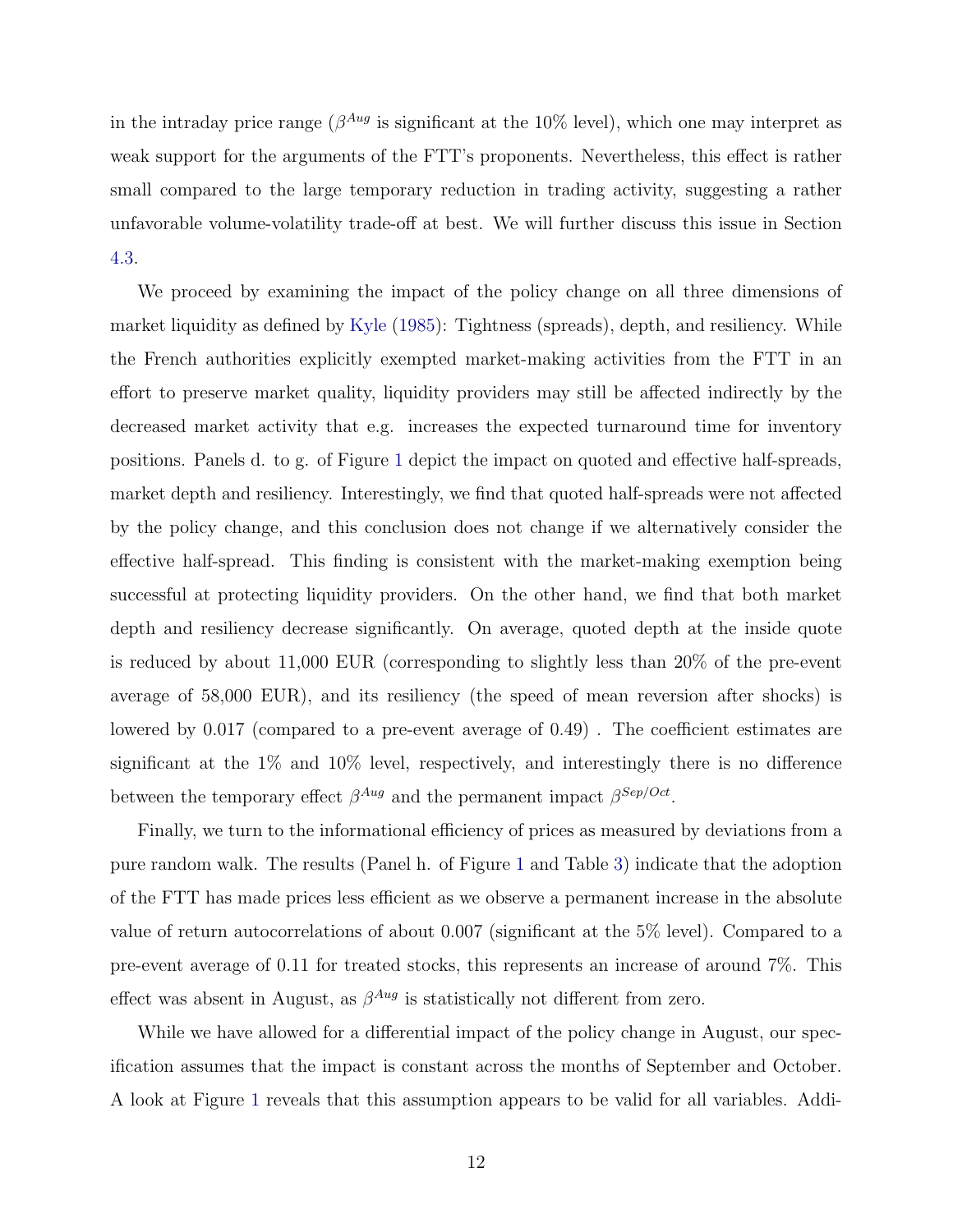<span id="page-13-2"></span>tionally, we estimate a regression that allows for a different treatment effect in each month and report the difference between September and October in the last column of Table [3.](#page-31-1) As can be seen readily, none of the differences is statistically significant, and the magnitudes are very small across the board.

Overall, we find that the FTT has permanently reduced trading volume, market depth and resiliency as well as price efficiency. On the other hand, intraday volatility and quoted (effective) half-spreads are unaffected by the policy change. While the overall effect is certainly negative, its magnitude definitely falls short of a complete erosion of market quality. In fact, with the exception of market depth, the negative effects on liquidity are rather muted in terms of economic significance. In Section [6](#page-27-0) we provide evidence that the result on market depth is driven by the most liquid stocks only. We also observe some temporary effects in August, an issue that we turn to examine next.

#### <span id="page-13-0"></span>4.3 Accounting for seasonality

As mentioned in Section [3.2,](#page-7-0) practitioners suggested to us that the trading activity in August may not properly reflect the permanent impact of the policy change due to short-run (legal) uncertainty and seasonality in trading activity. The results from the previous subsection somewhat confirm these suspicions as we find some temporary effects in August for trading volume and intraday volatility. While it is close to impossible to measure the extent of uncertainty among investors, it is relatively straightforward to verify whether certain variables are subject to seasonal factors based on past data. To this end, we collect data for the months June - October for the three years prior to our sample period (2009 - 2011) and estimate a placebo-DiD, where we allow a different treatment effect for each calendar month. For this analysis only, we discard three stocks from our initial sample because of incomplete data for this period. Moreover, we drop October 23rd 2009 due to some missing observations. The resulting estimates (see Table [4](#page-32-0) in the Appendix) strongly confirm the existence of seasonal factors in trading activity and volatility. In line with [Hong and Yu](#page-47-14) [\(2009\)](#page-47-14), we hypothesize that this effect is due to different vacation patterns across France and the Netherlands.[7](#page-13-1)

<span id="page-13-1"></span><sup>7</sup>While it is common in France to take off most or even the entire month of August for summer holidays, this pattern is less prevalent in the Netherlands.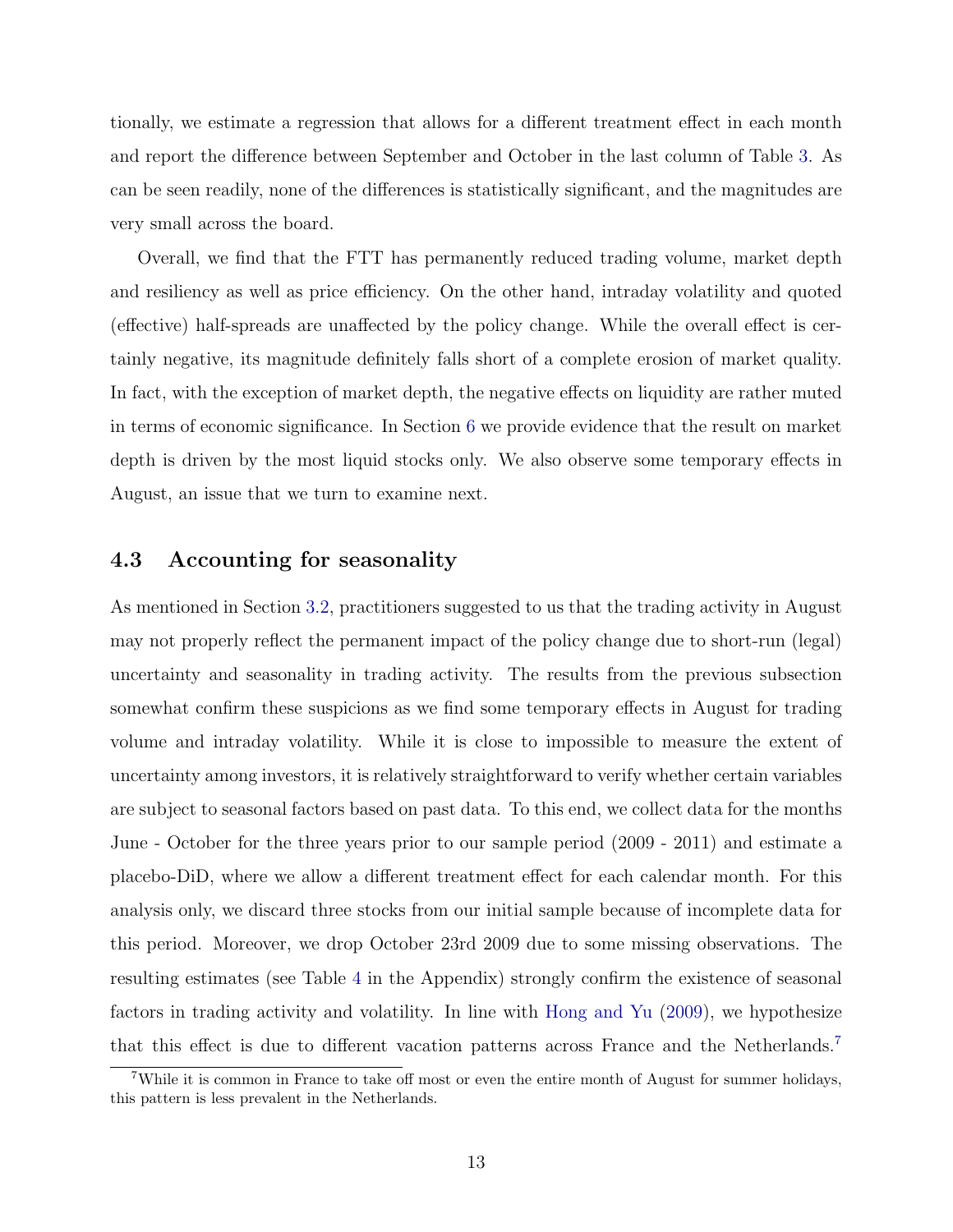<span id="page-14-2"></span>Compared to the control group, French stocks generally display a drop in traded volume of roughly 15% during the month of August, accompanied by a slight (and statistically significant) decrease in intraday volatility. None of the remaining variables appears to be subject to a seasonal influence during August. The coefficients for September and October are statistically insignificant with the exception of quoted half-spreads, which are somewhat lower in France during these months. Nevertheless, this result does not appear to be robust as it is not present for effective half-spreads. Overall, this placebo-DiD additionally supports the validity of our control group (see e.g. [Autor](#page-46-14) [\(2003\)](#page-46-14)).

Now we may de-seasonalize the treatment effect estimates for trading volume and volatility during August 2012 via a diff-in-diff-in-diff procedure. Given that the remaining variables are not subject to seasonality, applying this procedure to them would only (incorrectly) decrease the precision of the estimates. Hence we estimate the following equation for the months June - August and years 2009 - 2012 exclusively for trading volume and our two measures of volatility:

<span id="page-14-1"></span>
$$
y_{i,t} = \alpha^{09-11} + \alpha^{12} \mathbf{1}(t \in 2012) + \gamma^{09-11} \mathbf{1}(i \in \Theta) + \gamma^{12} \mathbf{1}(t \in 2012) \times \mathbf{1}(i \in \Theta)
$$
(4)  
+  $\delta^{09-11} \mathbf{1}(t \in Aug) + \delta^{12} \mathbf{1}(t \in 2012) \times \mathbf{1}(t \in Aug)$   
+  $\beta^{09-11} \mathbf{1}(t \in Aug) \times \mathbf{1}(i \in \Theta) + \beta^{12} \mathbf{1}(t \in 2012) \times \mathbf{1}(t \in Aug) \times \mathbf{1}(i \in \Theta) + \varepsilon_{i,t}$ 

where the seasonally adjusted treatment effect for August is given by  $\beta^{12}$ . The results in Table [5](#page-32-1) show that the de-seasonalized impact on trading volume is now roughly 19%, which is considerably closer to the permanent impact of around 10%. The remaining discrepancy may be due to the mentioned (legal) uncertainty or other short-run factors. In terms of volatility, we conclude that the FTT did not have a statistically significant impact even in the short run.

#### <span id="page-14-0"></span>4.4 High-frequency activity

A key difference between the market environment considered here and previous studies on securities transactions taxes is the presence of high-frequency traders. This type of market participants may have been affected by the policy change for three reasons: (i) in their role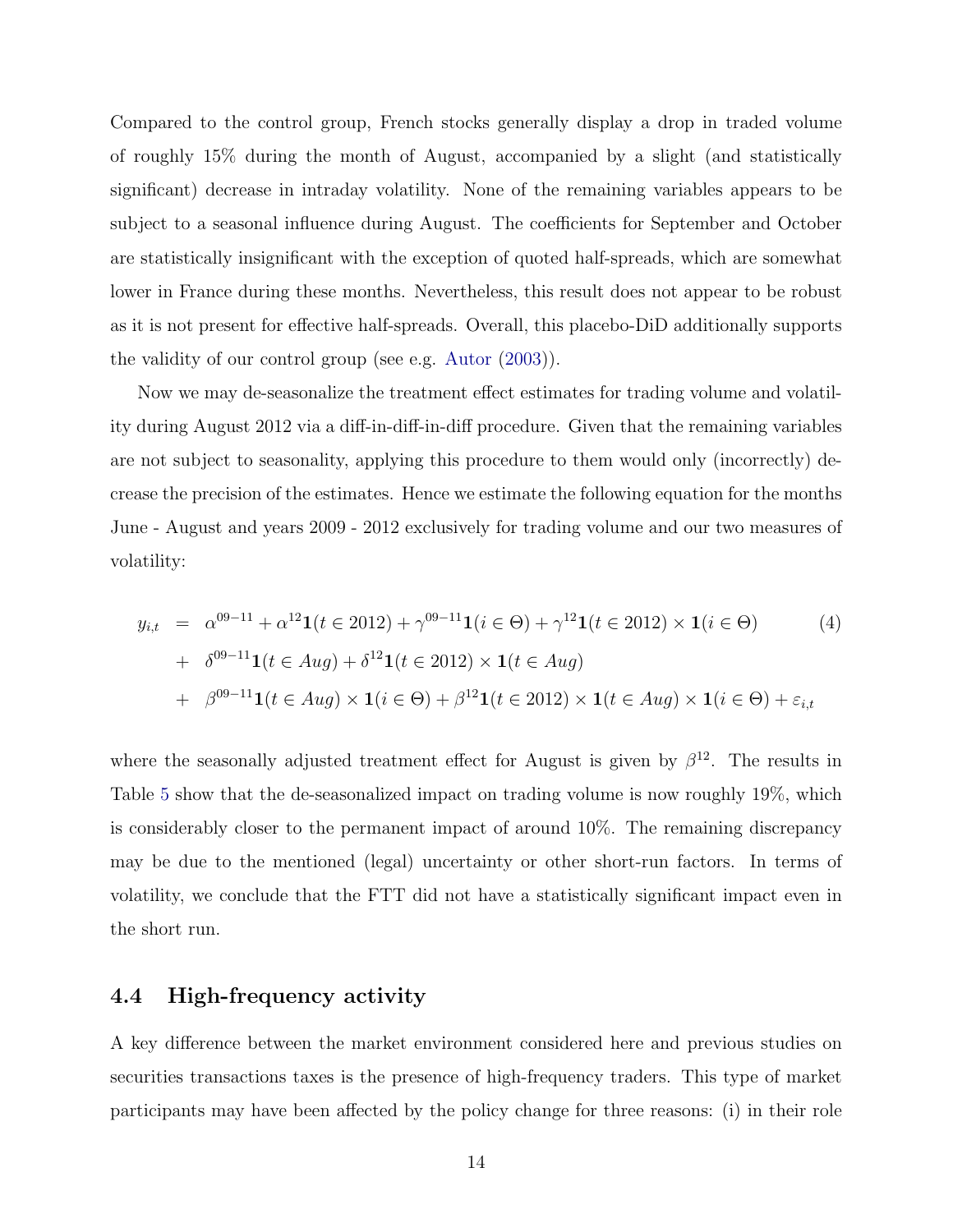<span id="page-15-0"></span>as "middlemen" they can be indirectly affected by a reduction in volume due to the stamp duty, (ii) French HFTs were directly impacted by a specific levy on order cancelations, (iii) other HFTs may indirectly be affected via changes in the competitive environment.

Unfortunately, our data does not allow for the direct identification of high-frequency traders, so that we have to resort to indirect measurement. As the HFT surcharge was targeted at fast order cancelations, we try to examine whether the policy change has led to systematic changes in the distribution of the order resting times, something that could plausibly be attributed to changes in HFT activity (see e.g. [Hasbrouck and Saar](#page-46-15) [\(2009\)](#page-46-15)).

Our data contains the state of the first 10 levels of the limit order book at each point in time. It is important to notice that we only observe a truncated version of the limit order book and not the entire message traffic, which does not allow us to track all orders until cancelation/execution. For example, one does not observe cancelations or modifications of orders that move beyond the 10th level as a result of changes in the mid-quote. This additionally complicates the tracking of time priority across orders.

In order to circumvent this issue, we therefore focus our analysis on orders where we are able to observe both the addition and the cancelation messages with a sufficiently high degree of certainty. To reduce the computational burden, we restrict our analysis to the bid side. We begin by collecting all messages that add liquidity, and then search for messages with a higher timestamp on the same day that led to a removal of the same amount of liquidity (depth) at the same limit price. If the removal was a trade (which we can identify from the trades file), we drop the order, and in case there are multiple liquidity-removing messages of the same type, we take the one that occurs first. Using this procedure, we are able to retrieve the lifetime of more than 80% of all buy limit orders, and based on this data we compute the following measures for each stock-day:

- $median.langse_{i,t}$ : Median cancelation time of orders that were at the inside quote at the time of their submission, in seconds.
- pct.inside<sub>it</sub>: Proportion of total messages that either add or remove liquidity to/from the inside quote.

 $cancel.0 - 500_{i,t}$ : Proportion of limit orders submitted at the inside quote that are cancelled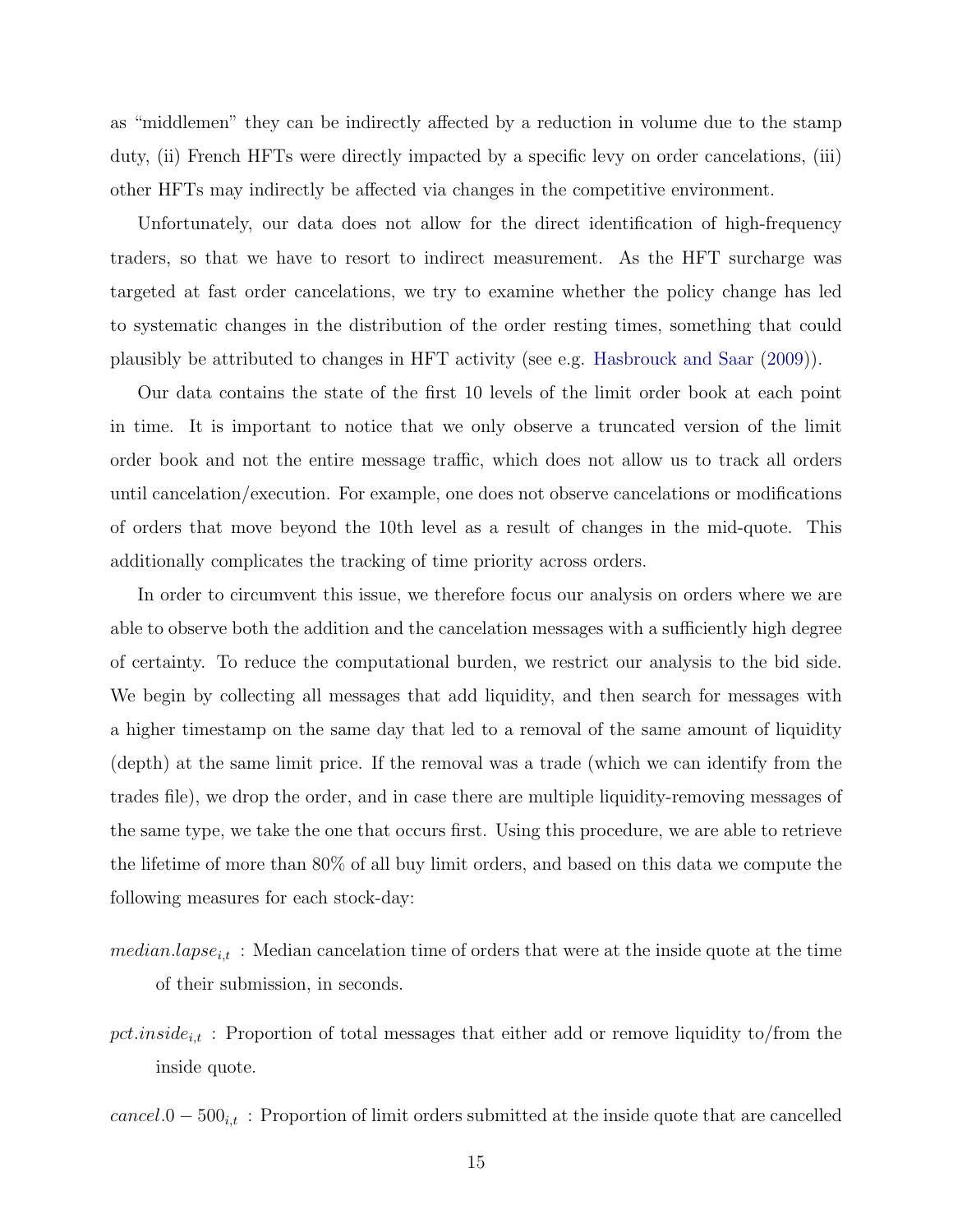within 500 ms.

As reported in Table [6,](#page-33-0) treated and untreated stocks have similar averages for all three variables before the policy change. For illustration, panel a. of Figure [2](#page-43-0) plots the difference in the empirical frequencies of cancelation times (up to 100ms) between September/October and June/July for both treated and untreated stocks.

This graph nicely illustrates the high quality of our control group, as the spikes in the distributions due to periodic cancelations perfectly coincide, which is due to the fact that the orders for both groups of stocks are submitted to the same matching engine. We see an increase in cancelations at ultra-high frequencies for Dutch stocks and at the same time a decrease for French stocks, implying that the policy change increased the time orders for French stocks spent in the limit order book. While the effect is more pronounced for extremely short cancelation times, it in fact persists until 400ms. Not reported on this graph, cancelations below 1ms represented 8.43% of the total for treated stocks before the treatment, compared to 7.13% after, while the proportion for control stocks slightly increased. This is direct evidence that the policy change has significantly affected low-latency activity.

While panel a. of Figure [2](#page-43-0) provides evidence that our control group is even able to identify changes in a low-latency environment, the distributions may in fact be dominated by more active days and stocks. In order to avoid potential biases, panel c. of Figure [2](#page-43-0) plots the evolution of the average median cancelation times<sup>[8](#page-16-0)</sup> for each group and confirms the previously drawn conclusions. As a result of the policy change, the average median order-resting time for French stocks increased by 3.8 seconds in August and 2.4 seconds in September and October (both effects are significant at the 1% level, see Table [6\)](#page-33-0), which is consistent with a significant reduction in low-latency activity. Compared to a pre-event average of 3.6 seconds for treated stocks, this means that the median cancelation time more than doubled in August, and increased by 67% in September.

We proceed by looking specifically at the proportion of orders that are canceled in less than half a second, because this is the minimum time span between two messages that French law defines as HFT activity. Panel b. reveals that, on average, the probability of observing cancelations within 500 ms declined by 6.6% and 5.4% in August and September/October,

<span id="page-16-0"></span><sup>8</sup>The mean cancelation time is contaminated by few orders resting extremely long in the book.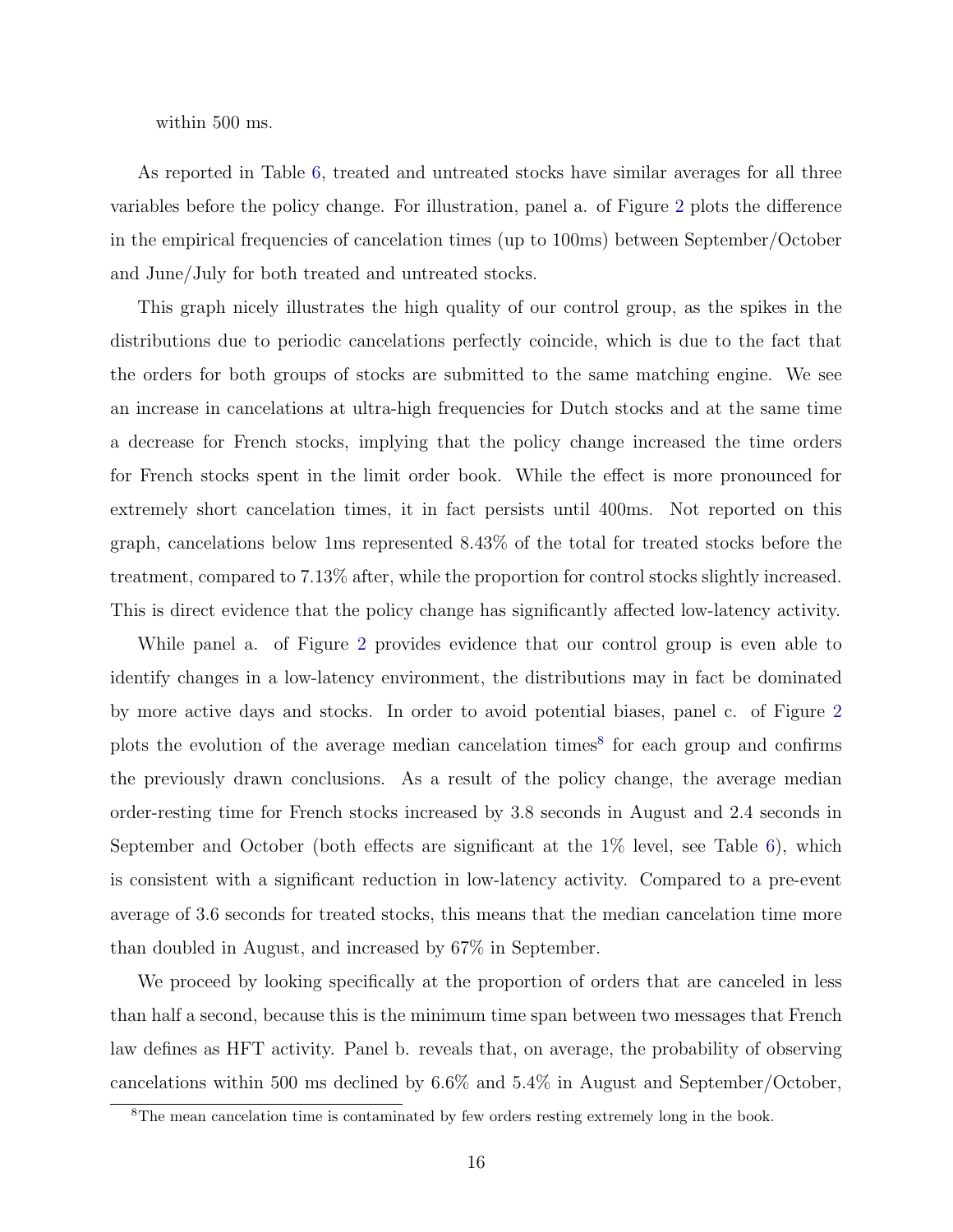respectively. Again, both effects are statistically significant at the 1% level, as indicated in Table [6.](#page-33-0)

Finally, order aggressiveness also declined significantly, as the proportion of orders submitted at the inside quote decreased substantially  $(-5.2\%$  in August and  $-7.3\%$  in September/October), which is in line with reduced competition at the inside quote. Although market-makers are exempt from both the FTT and the HFT tax, other French HFTs are likely to be heavily impacted by the surcharge on cancelations.

Overall, these results strongly confirm that the policy change had a significant and permanent impact on high-frequency activity. The evidence suggests that two things may have happened (simultaneously or not): (i) affected French high-frequency traders may have reacted to the surcharge by canceling their orders less frequently, or alternatively by increasing their usage of market orders (as those always decrease the order-to-trade ratio); (ii) French high-frequency traders may have reduced their trading activity, or even dropped out of the market, thus leading to a "slowdown" unless their activity was replaced by HFTs located outside France.

The large impact of the policy change on measures of high-frequency trading is remarkable when compared to the rather muted impact on liquidity: Median cancelation times have increased by 67% without any significant impact on volatility or spreads for instance. While this experiment does not allow us to propose a causal interpretation, the evidence suggests that electronic markets can withstand a significant amount of "sand in the chips" of their participants, at least when some safeguards for liquidity provision are in place. The next section will further show that volume was much less resilient on OTC and dark trading venues.

# <span id="page-17-0"></span>5 Other markets

#### 5.1 Trading volume

So far, we have restricted our analysis to the market activity generated during the continuous trading session on Euronext. While this is likely to be the center of price formation, an investor who wants to trade any of these stocks can choose among several alternative venues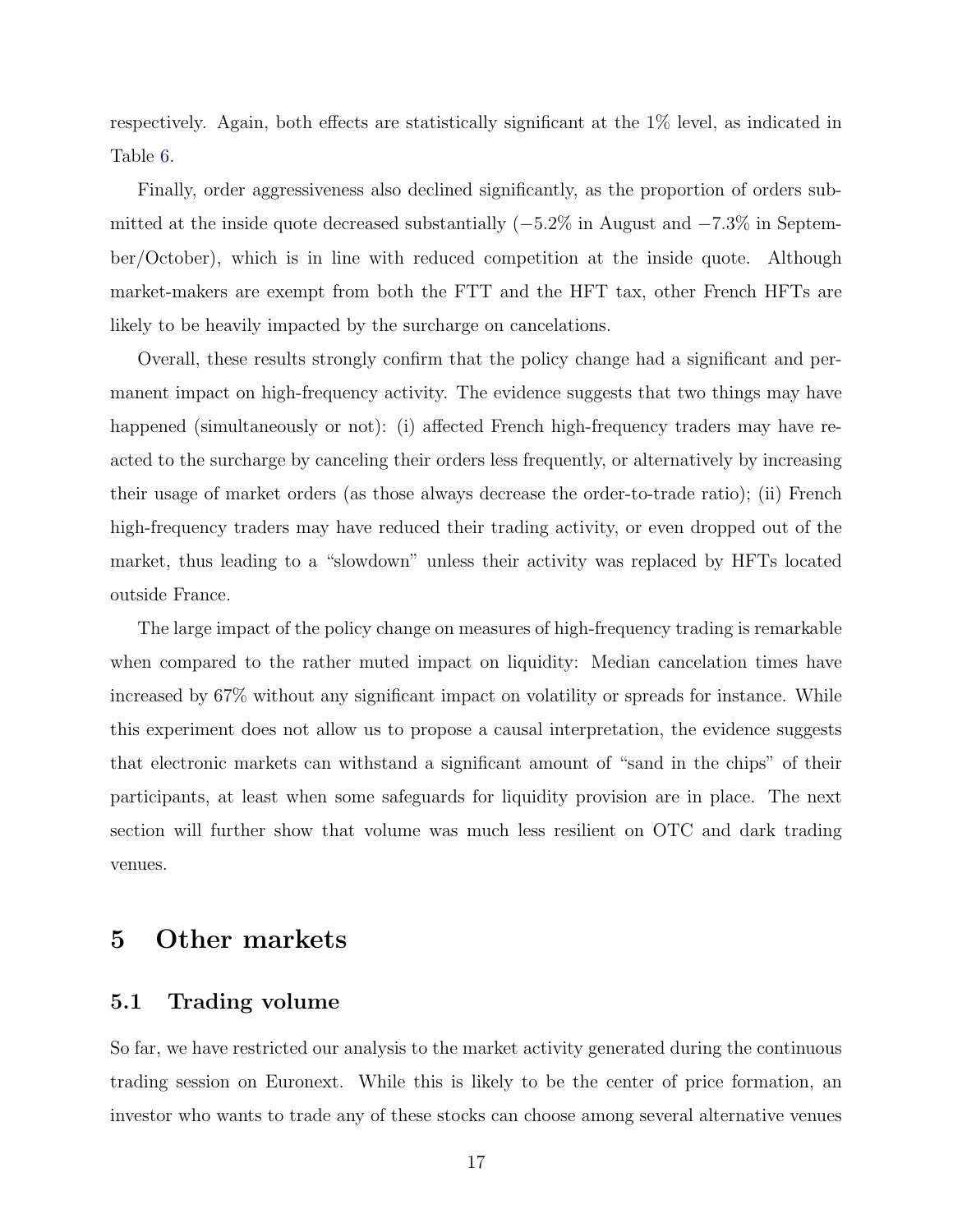and mechanisms. First, a non-negligible proportion of trading volume is generated in the call auctions that are used to determine the opening and closing prices. Moreover, all stocks in our sample are also traded on other European exchanges as well as on a number of multilateral trading facilities (MTFs) such as Chi-X, BATS and Turquoise. While these new trading venues have managed to acquire a sizeable market share since the adoption of MiFID in 2007, the actual trading mechanism employed mirrors that of Euronext (open limit order book). Besides these "lit" markets, investors have the option to trade off-exchange, either in a dark pool or alternatively via private negotiation in the over-the-counter (OTC) market.

Given that a significant proportion of the on-exchange activity stems from high-frequency traders, the observed volume provides a rather noisy picture of "end user" activity. In our view, off-exchange trading activity as well as Euronext's call auctions are likely to be more representative of the activity of investors who are subject to the FTT due to the accumulation of net positions. For example, passive index funds may prefer to trade in the closing auction in order to minimize the tracking error of their portfolios. Similarly, large block trades usually take place in the OTC market.

In order to deepen our understanding of the impact of the policy change on trading activity we obtain additional data from TRTH Cross-market Data Service which compiles trades reported on any European venue. We delete trades that execute more than 20% away from the current VWAP as data errors and collapse simultaneously executed orders into single trades as before. We additionally omit trades that are not in EUR. The data on Euronext's call auctions (including the "trading-at-last" period) is taken from the trade and quote file used to construct the variables in Section [4.](#page-9-0)

In order to minimize the number of stock-day observations with zero volume due to infrequent trading on particular venues, we pool the resulting data into the following five categories: Euronext LOB Volume, Euronext Auction Volume, Other LOB Volume (orderbook volume on other exchanges and MTFs), Dark Pool Volume, and OTC Volume. Table [7](#page-34-0) in the Appendix provides summary statistics for both groups of stocks. Across all stockdays, trading on Euronext's limit order book averages about 1/3 of the total reported trading volume across all trading venues. Another 30-40% is attributed to the OTC market, while the remaining share is split between the other categories, with the majority pertaining to other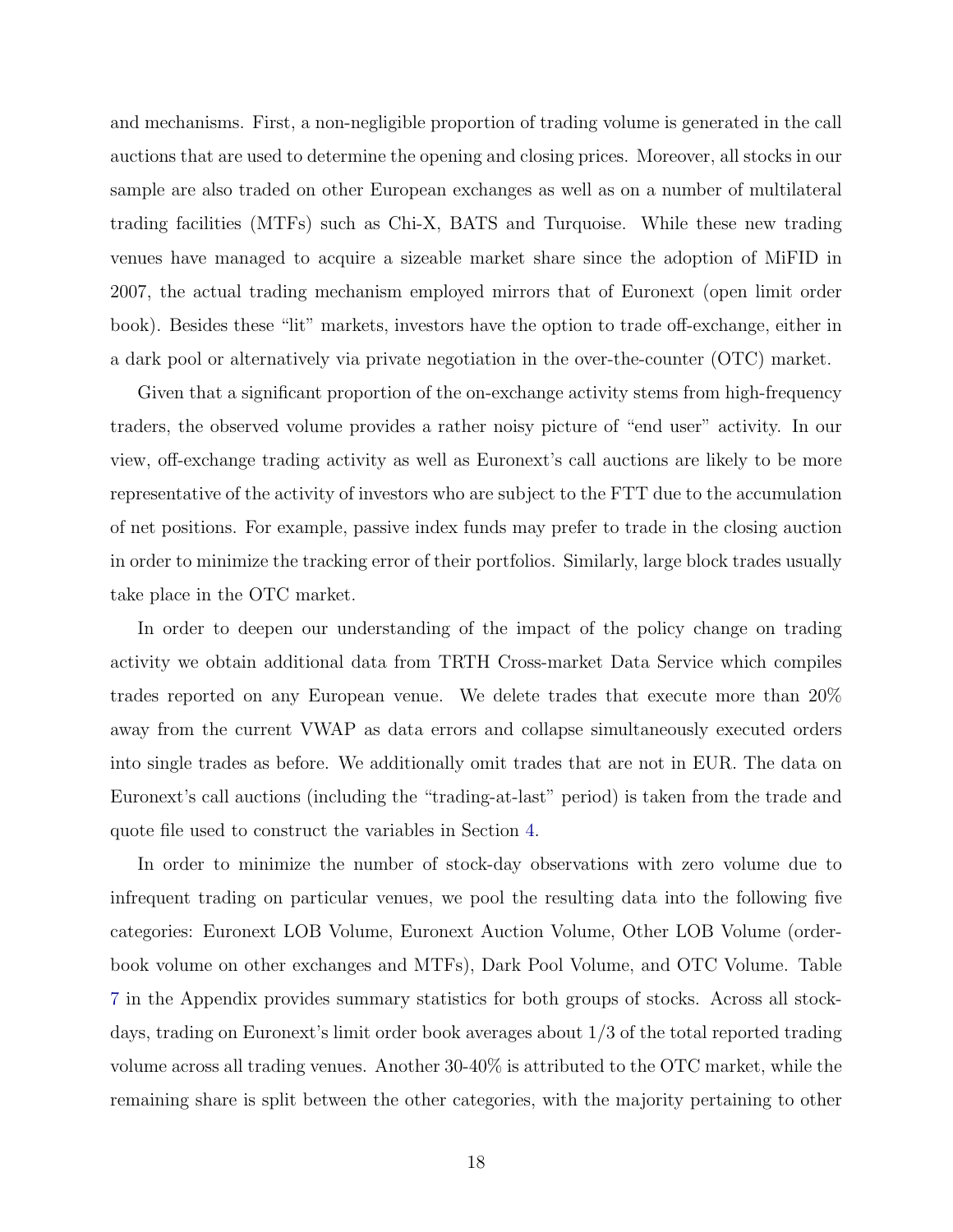lit venues (20-23%) and Euronext's call auctions (around 7%). Overall, this distribution is quite similar across both groups and roughly representative of European equity markets. As expected, the average trade size in the OTC market is considerably higher than on Euronext, which in turn exceeds the size of transactions executed elsewhere.

In order to examine the causal impact of the policy change on the different types of trading volumes, we estimate equation [\(3\)](#page-10-1) with the log of each of our five volume categories as dependent variable. $9$  We additionally estimate the impact for the sum of trading volume across all categories. The results are given in Table [8](#page-35-0) and clearly demonstrate that it is highly important not to miss off-exchange trading. Restricting our attention to the causal impact for September/October, we find that the implementation of the FTT has caused OTC trading to decrease by around 42% relative to the group of control stocks. Dark trading has been similarly affected with a decrease of around 38%, while the reduction in activity on Euronext's call auctions as well as on other lit markets is only approximately 15% and thus relatively similar to the 10% decrease documented previously for the continuous trading session on the primary market. When summing across all five categories, we conclude that overall reported trading volume has decreased by almost one third.

In principle, a decrease in trading volume can occur either via a lower average trade size or a reduction in the number of trades (or both). We thus decompose the log of trading volume into the sum of the log of the average trade size and the log of the number of trades. The last two columns of Table [8](#page-35-0) report the permanent treatment effect for each of those two components<sup>[10](#page-19-1)</sup>. Interestingly, the reduction in on-exchange volume (either on Euronext or on other lit markets) is due to small decreases of roughly equal magnitudes (about 5%) in the number of trades and the average trade size. This picture changes considerably once we turn our attention to the OTC market. The coefficients on the average trade size and the number of trades are equal to  $-0.39$  and  $-0.15$ , respectively, both significant at the 1% level and summing up to our −0.54 estimate for the logarithm of OTC volume. In other words, the 42% decline in OTC volume on the French OTC market is the combination of a

<span id="page-19-0"></span><sup>&</sup>lt;sup>9</sup>Because there are a small number of stock-days with zero trading volume for some categories we use  $y_{i,t} = \log(1 + volume_{i,t}).$ 

<span id="page-19-1"></span><sup>&</sup>lt;sup>10</sup>This analysis is not relevant for the volume in the Euronext auctions, so that we do not decompose the impact on total volume either.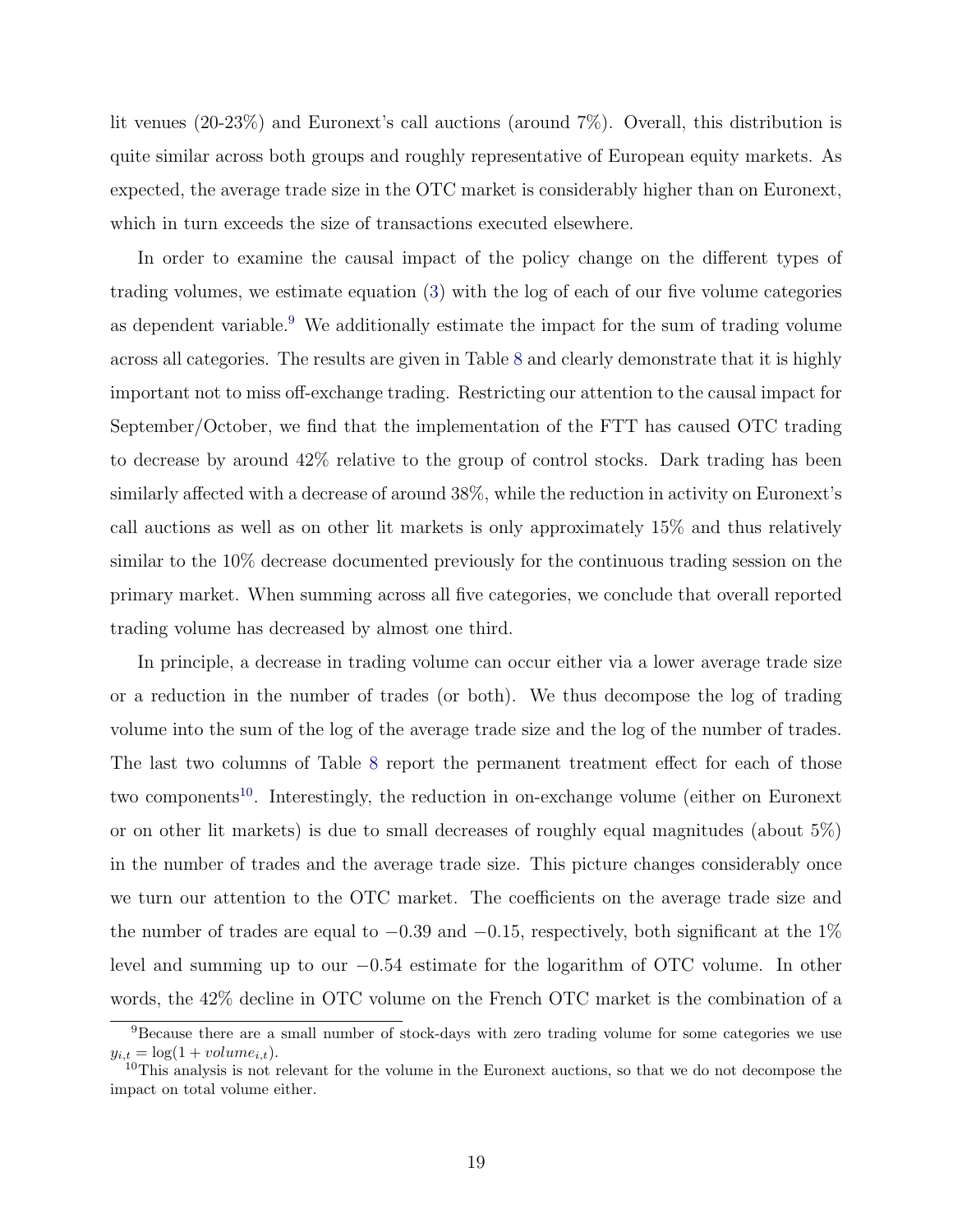32% decline in average trade size and a 14% decline in the number of trades. For dark pool volume, the decomposition reveals a very similar picture. This observation points towards a disproportionately large impact of the policy change on large off-exchange transactions.

This result also suggests that trading venues with less (or without) HFT activity were impacted to a much larger extent by the policy change. It is thus likely that the contribution of HFT to the total decrease in trading volume on Euronext is small, and that the main impact of the policy change on trading volume was due to the FTT itself, and not to the HFT surcharge.

Notice that so far we have simply adopted the point of view of the tax authorities, for which total volume is a proxy for the tax base. Given that there is a variety of different types of transactions in the OTC market, the reported volume is potentially difficult to compare with that negotiated in lit markets. Therefore, OTC volume will be studied in greater detail in the next subsection.

#### 5.2 A closer look at the OTC market

Trade Sizes: To advance our understanding of the FTT's impact on OTC activity, we first classify trades into different buckets according to size. Small (large) trades have a traded value of less (more) than 25, 000 (250, 000) EUR, and trades in between these two thresholds are attributed to the medium category<sup>[11](#page-20-0)</sup>. We then compute the trading volume in each category for each stock-day.

The upper panel of Table [9](#page-36-0) contains the permanent treatment effects for the trading volume due to small, medium, and large trades. The overall picture is consistent with a sharp decline in large trades for French stocks, as the volume due to this trade category has declined by 60%. While small trades have been affected only slightly, the turnover due to medium size trades appears to have actually increased by 15%.

We furthermore define the indicator variable  $1(MaxSize_{i,t} \geq X)$  to take a value of 1 for stock  $i$  on day  $t$  if there was at least one trade whose value exceeded  $X$  EUR, and zero

<span id="page-20-0"></span> $11$ In order to ensure that our results are robust to differences in trade sizes across stocks, we alternatively classify trades using the "large-in-scale" (LIS) definition set forth in the MiFID regulatory framework, see <http://eur-lex.europa.eu/LexUriServ/LexUriServ.do?uri=OJ:L:2006:241:0001:0025:EN:PDF>. The corresponding results are virtually identical.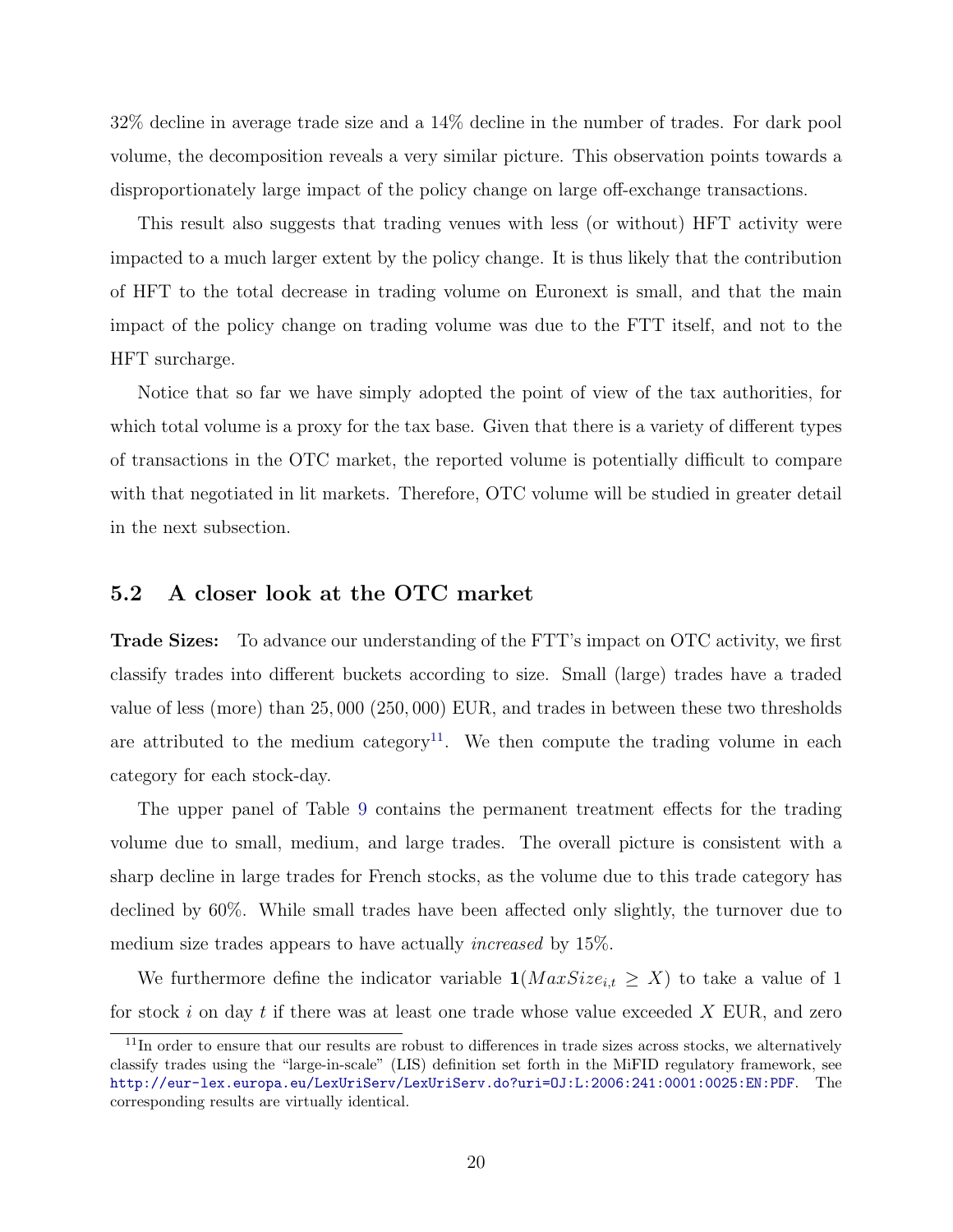<span id="page-21-2"></span>otherwise. We then use this variable to estimate a linear probability model based on equation  $(3)$  for different values of X beyond the threshold for large trades. Because this regression is equivalent to estimating averages of  $1(MaxSize_{i,t} \geq X)$  for sub-periods and/or subsets of stocks, the right-hand side is always guaranteed to be inside the unit interval such that OLS estimates are unbiased and consistent, as discussed in [Horrace and Oaxaca](#page-47-15) [\(2006\)](#page-47-15). Table [9](#page-36-0) contains the estimates which show that the market for extremely large transactions effectively disappeared. For example, the probability of observing a trade above 10,000,000 EUR on a given stock-day decreases by 25 percentage points, which represents more than two thirds of the pre-event probability of 31%.

Execution costs for small trades: In the absence of data on quotes for the OTC market, we can estimate execution costs only based on actual transactions. One issue that arises in this context is that only small transactions are observed with sufficient regularity (there are only four stocks with missing observations for small trades). Given that MiFID allows larger trades to be reported with a considerable delay (in some cases up to several days), the determination of the associated costs appears rather difficult in any case. We therefore compute the average effective half-spread (defined as the relative absolute difference between the transaction price and the contemporaneous<sup>[12](#page-21-0)</sup> midquote on Euronext) for each stock-day based only on transactions classified as small and use it as dependent variable in our DiD framework. For robustness, we also report results for very small trades that do not exceed 10, 000 EUR.

The results<sup>[13](#page-21-1)</sup> are also reported in Table [9.](#page-36-0) The estimated permanent treatment effect is positive and statistically significant at the 1% level, thus indicating that the introduction of the FTT has significantly increased execution costs for small trades in the OTC market. For example, for transactions with a value smaller than 25, 000 EUR, the introduction of the FTT has increased effective half-spreads by 1.07 bps, which represents 14% of the pre-event average of 7.48 bps. The economic significance is somewhat smaller for transactions below 10, 000 EUR, but still remains considerable with a treatment effect of 0.74 bps compared to a

<span id="page-21-0"></span><sup>12</sup>We omit trades that are reported before the market opening, which constitute a negligible amount of volume. Trades reported after the market close are matched to the last midquote of continuous trading.

<span id="page-21-1"></span><sup>&</sup>lt;sup>13</sup>In each of the estimations, a small number of stocks have to be discarded due to some days with missing observations.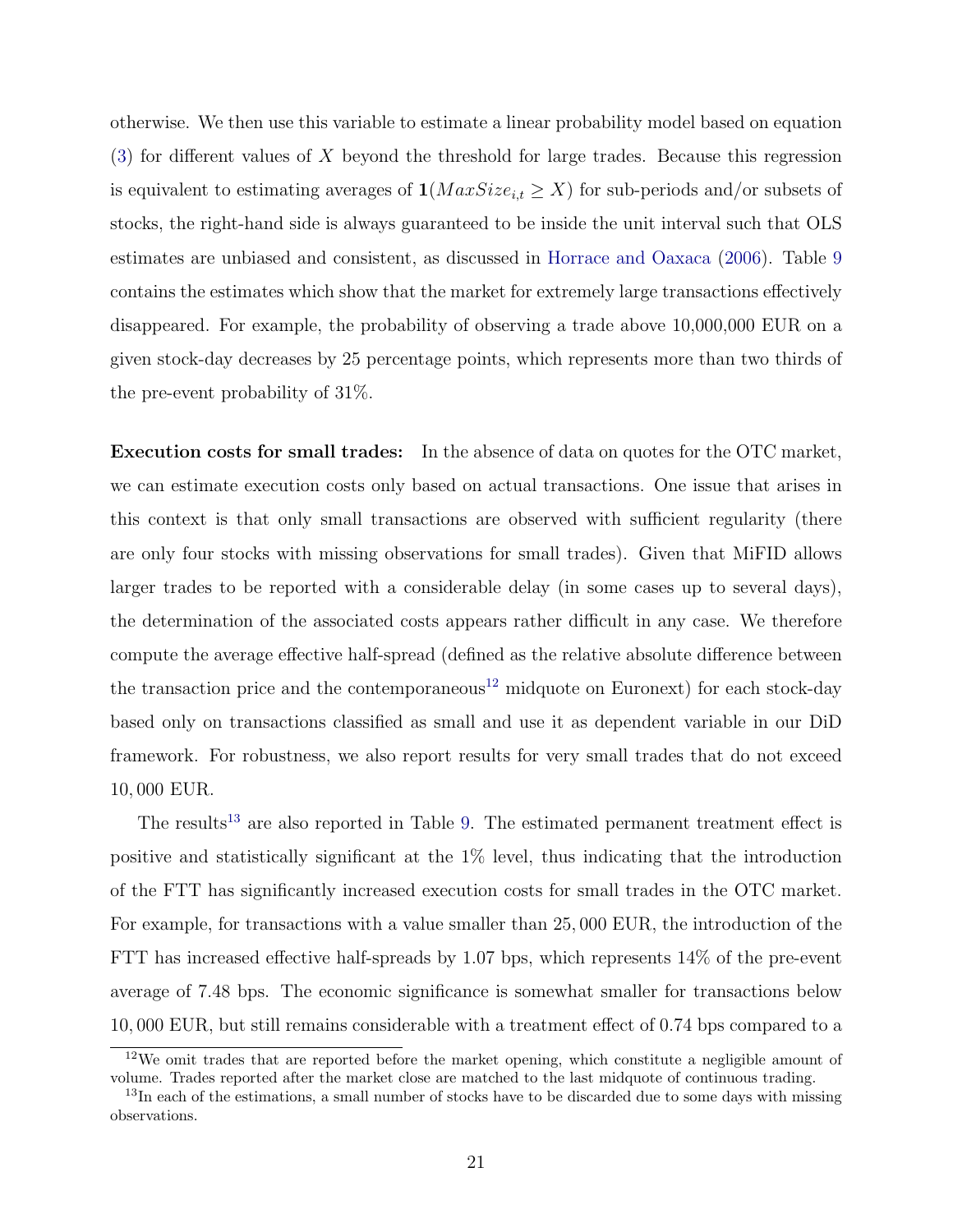pre-event average of 6.97 bps. Interestingly, we observe that the impact observed for August is generally smaller, although it is not statistically different from the permanent effect.

In order to check the robustness of these results, we repeat the above calculations after excluding trades that are reported after the market close (5:35 p.m.). The resulting estimates in Table [9](#page-36-0) show that the increase in execution costs for stocks subject to the FTT becomes considerably smaller and statistically insignificant once we discard after-hours trading. After the close, liquidity providers do no longer have the option of rebalancing their inventory through the exchange, which therefore may increase the risk of accumulating taxable overnight positions unless they enjoy a market-making exemption. In addition, the scope for higher (effective) trading costs for small trades during the day is limited as investors may always turn to the lit market as an alternative (this is not the case for large trades).

**Discussion:** Overall, the evidence points towards the policy change having had a more pronounced impact on dark trading compared to lit market segments, so that focusing exclusively on the latter would lead to a significant underestimation of the impact of the tax. Before we discuss some potential explanations for this observation, we briefly comment on some issues that may arise when comparing volume reported on- and off-exchange.

A recent study<sup>[14](#page-22-0)</sup> by the Association for Financial Markets in Europe (AFME) claims that certain types of OTC transactions such as e.g. broker give-ups do not actually constitute "true" liquidity but are rather to be seen as "technical trades" that artificially inflate the reported trading activity. Moreover, some agency trades may eventually lead to doublecounting, e.g. in cases where a broker purchases a block on the lit market and the subsequent transfer to the client shows up as an OTC trade. Based on this view, one could be concerned that part of the observed decrease in OTC activity is due to the disappearance of such trades as agents adjust their reporting behaviour to avoid being taxed multiple times for a single transaction. Nevertheless, market participants confirmed to us that the tax authorities have ensured that transactions are only taxed once so that the observed changes in volume are unlikely to be due to strategic considerations. In line with this argument, we find that the impact on dark pool trading is very similar to the treatment effect found for the OTC market,

<span id="page-22-0"></span><sup>14</sup>AFME, "The Nature and Scale of OTC Trading in Europe", 2011.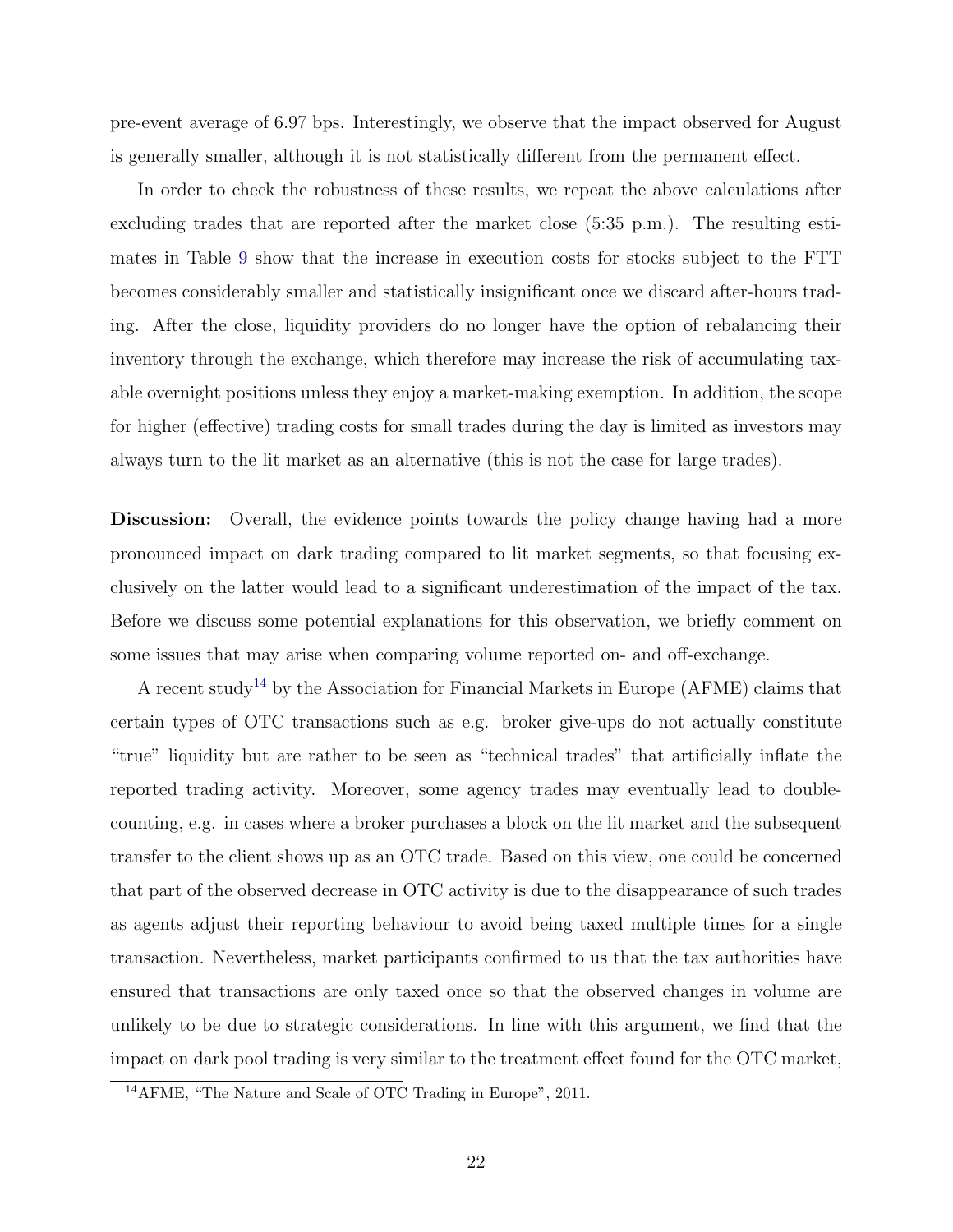<span id="page-23-1"></span>which suggests that we are successful at capturing changes in off-exchange activity.

While the heterogeneous nature of OTC trading makes it difficult to compare to lit trading volume, it is important to stress that the rise of HFT over the past decade has also led to a transformation of on-exchange liquidity. In particular, recent research advances the idea that trading volume has become an increasingly poor indicator of market liquidity due to increased intermediation activity. [Menkveld and Yueshen](#page-47-16) [\(2013\)](#page-47-16) provide an interesting argument in this direction by suggesting that high trading volume may signal that middlemen fail to find end-investors and thus are forced to pass their inventory on to other HFTs, akin to the hotpotato effect identified in [Kirilenko](#page-47-17) et al. (2011). While we acknowledge that our estimates for the impact on overall trading volume may be somewhat influenced by differences in the nature of (reported) volumes across trading mechanisms, this heterogeneity should not affect the estimated effects for the individual marketplaces.

One potential explanation for a larger impact on OTC trading is the possibility that volume reported off-exchange is more representative for investors that are subject to the FTT. Given that HFT activity accounts for roughly 40% of the total trading volume in European equities according to recent estimates<sup>[15](#page-23-0)</sup>, it seems plausible that on-exchange volume is a rather noisy proxy for the activity of investors that engage in the accumulation of net positions. While we have shown in Section [4.4](#page-14-0) that low-latency activity was affected significantly, a large chunk of the HFT community is based in the United Kingdom and thus not directly affected by the policy change.

Although the FTT also exempts market-making activities that take place away from regulated markets such as exchanges and MTFs, it is important to point out that market participants are required to clearly separate market-making from other trading desks in order to enjoy this privilege. Clearly, this may impair the provision of liquidity by agents that do so on an irregular, informal, or opportunistic basis (e.g. hedge funds), in particular for large block trades that are too big to be unwound in a single trading day (see e.g. [Duffie](#page-46-16) [\(2012\)](#page-46-16)) and thus lead to the accumulation of taxable overnight positions. The virtual disappearance of very large OTC transactions is consistent with this intuition, as they are likely to involve considerable inventory positions. Our results on trade sizes suggest that due

<span id="page-23-0"></span><sup>&</sup>lt;sup>15</sup> "Understanding high-frequency trading", World Federation of Exchanges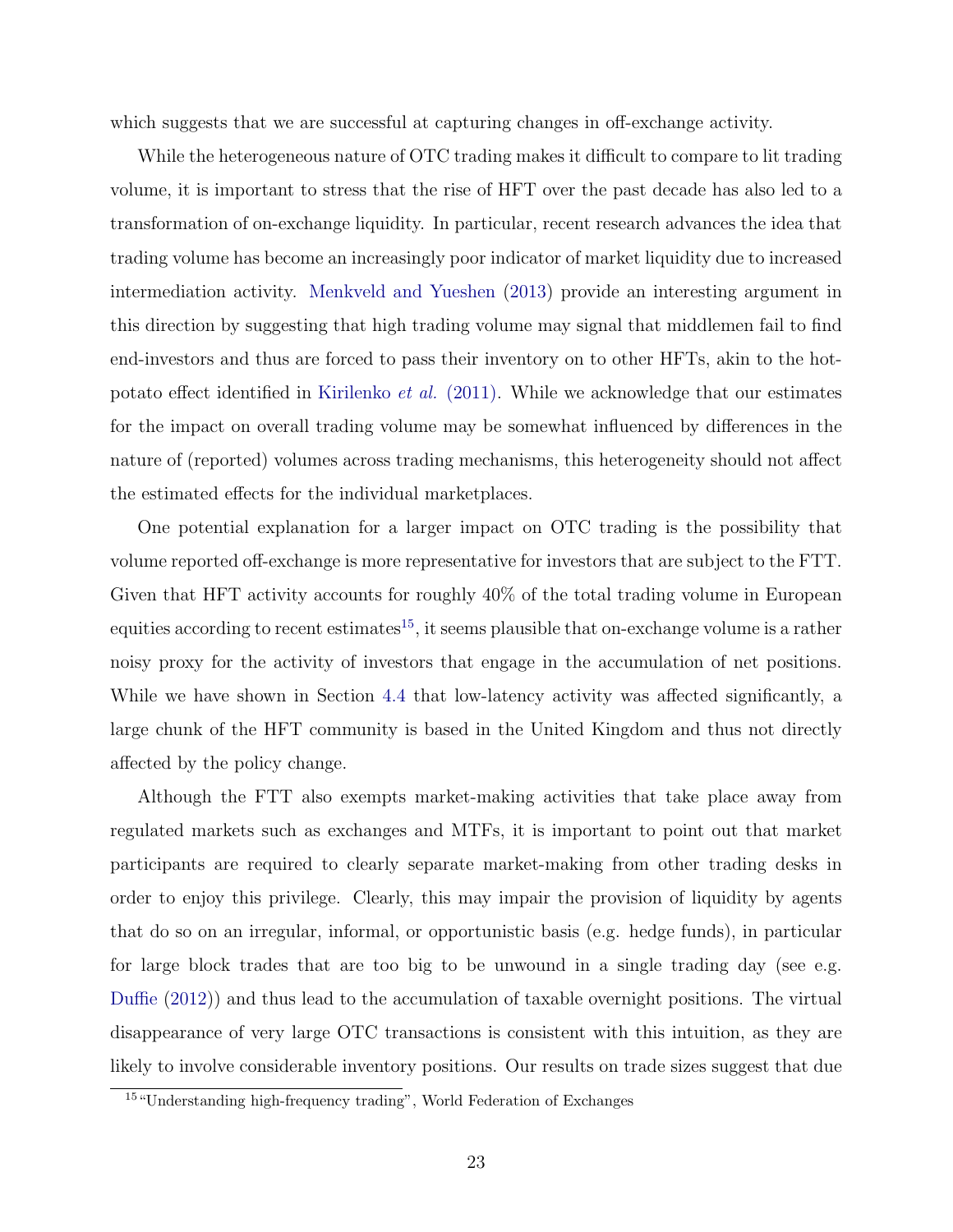<span id="page-24-2"></span>to lacking liquidity for large blocks, liquidity consumers may prefer to split up their orders, leading to more medium-sized trades. Similarly, the observation on elevated trading costs when including transactions occurring after the official market close points into the direction of supply effects, because in these instances liquidity providers are not able to use the lit market to close out net positions before the end of the day and thus may face an increased risk of ending up with a taxable overnight position.

One additional explanation of the differential impact between on and off-exchange trading suggested to us by practitioners is the role played by mutual funds eligible for French "PEA" accounts. These popular investment vehicles offer a tax advantage to retail investors if they invest more than 75% of their portfolio in European equities. In the past few years, an increasing number of funds have been using total return swaps to offer exposure to other assets while still meeting this requirement<sup>[16](#page-24-0)</sup>. As a consequence of the FTT, these funds may have substituted domestic stocks with other European stocks, thus contributing to a drop in OTC transactions for French equities.

Overall, our results suggest that the OTC market was significantly more impacted than on-exchange trading, and at least some of this discrepancy appears to be rooted in liquidity safeguards having a heterogeneous effect across different market segments. In addition to this, this differential impact may have been amplified via substitution effects between lit and dark trading. Consistent with this interpretation, [Degryse, de Jong, and van Kervel](#page-46-12) [\(2013\)](#page-46-12) provide evidence that a decrease in OTC activity is associated with an increase in liquidity in electronic limit order markets.

#### <span id="page-24-1"></span>5.3 Tax revenues and trade-offs

Equipped with a more complete picture of the FTT's impact on trading volume, we can now turn to contrasting the costs and revenues from the implementation of this policy with some simplified calculations. While no official figures have been released yet, an unofficial revenue of 250 million EUR for the period August-December 2012 has circulated in the French

<span id="page-24-0"></span><sup>16</sup>See e.g. http://www.challenges.fr/patrimoine/20120906.CHA0432/comment-internationaliser-sonpea.html.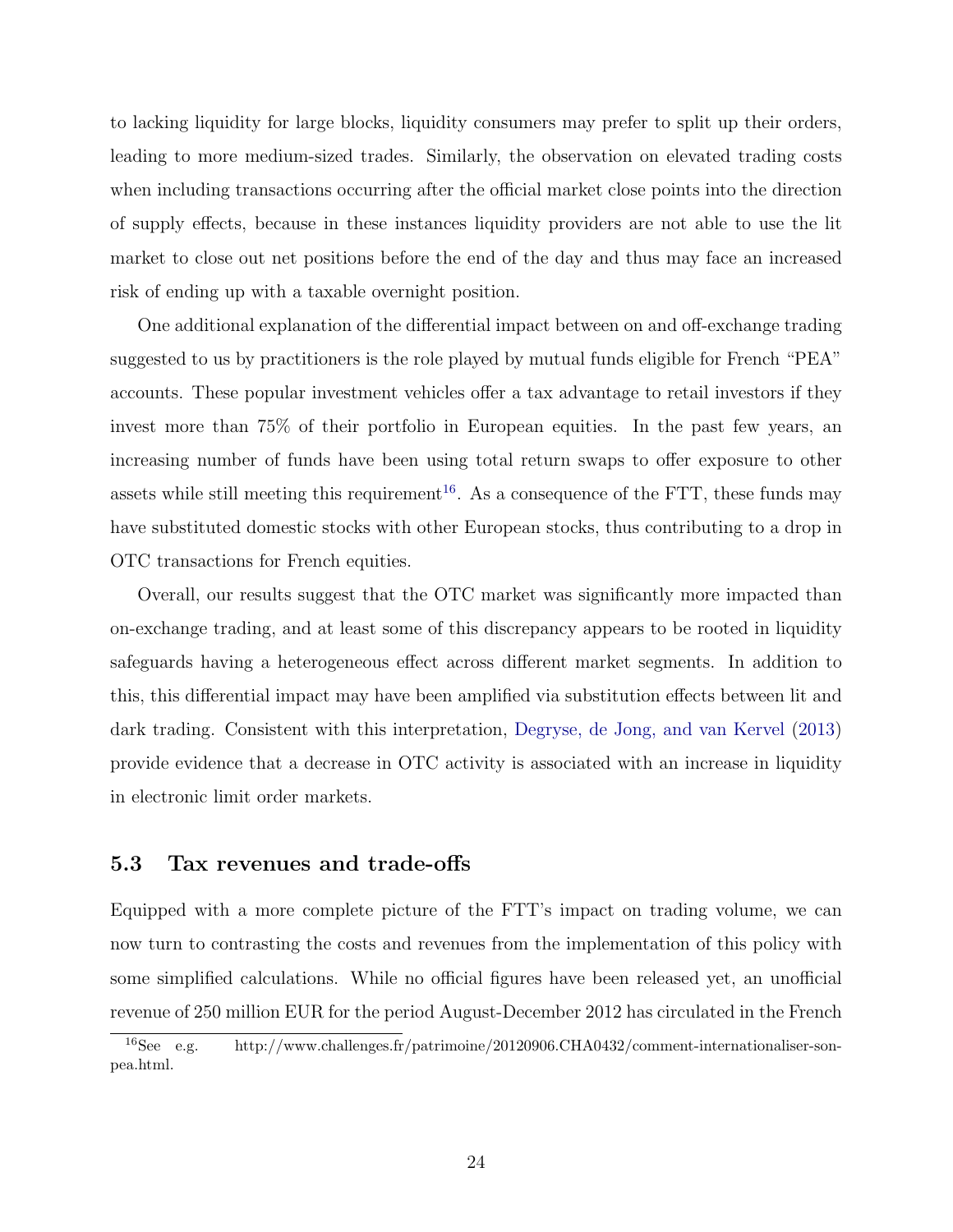press[17](#page-25-0). Extrapolating this figure to a full year yields an annual revenue of 600 million EUR. Importantly, this figure falls considerably short of the French authorities' estimate of 1.6 billion EUR per year, which points at an underestimation of the impact on revenue-generating market activity.

While the observed decrease in trading volume is rather large, a rigorous evaluation of the associated welfare losses is an extremely complex task. We can at least roughly estimate losses to market participants under some assumptions. A transaction T taking place in market segment  $P$  prior to the imposition of the tax implied gains from trade that were higher than the effective half-spread  $ES_{TP}$  times the volume of the transaction volume<sub>T,P</sub>. Because it is rather difficult to obtain reliable cost estimates for large OTC transactions (e.g. due to delayed reporting for large trades) and those in other lit markets are likely to be of a similar magnitude, we assume that the value-weighted average half-spread on Euronext (5.12 bps for the pre-event period) is a reasonable lower bound on the average transaction cost. Given annual trading volume for mechanism  $P^{18}$  $P^{18}$  $P^{18}$ , the associated deadweight loss is then given by  $volume_P \times 5.12bps \times (1 - exp(-\beta_P^{Sep/Oct}$  $\binom{Sep/Oct}{P}$ ). Summing up over our 5 possible trading mechanisms, our estimated lower bound for deadweight losses to market participants is equal to 473 million EUR per year.

Together with the 600 million EUR paid in taxes, these unrealized gains from trade yield a total cost to market participants of around 1.1 billion EUR per year, or 1.79 times the tax revenue. Even though many transactions may involve traders simply taking opposite bets, a zero-sum situation with no trading gain, our simple computation probably underestimates trading gains, especially on the OTC market where even the spreads on small transactions are already above those assumed here. This estimate is to be interpreted rather as measuring market participants' resistance to such a tax, and not necessarily as a welfare loss. The most significant costs in terms of welfare would additionally come from spillovers to the real sector, something that we cannot take into account here.

Given the current debate around the foreseen implementation of a pan-European FTT,

<span id="page-25-0"></span><sup>17</sup>See e.g. http://www.lefigaro.fr/conjoncture/2013/03/03/20002-20130303ARTFIG00128 la-recette-decevante-de-la-taxe-tobin.php.

<span id="page-25-1"></span><sup>&</sup>lt;sup>18</sup>This can be easily computed by multiplying the stock-day average trading volumes in Table [7](#page-34-0) with the number of stock-days in the pre-event period June-July (3, 698) and annualizing with a factor of 6.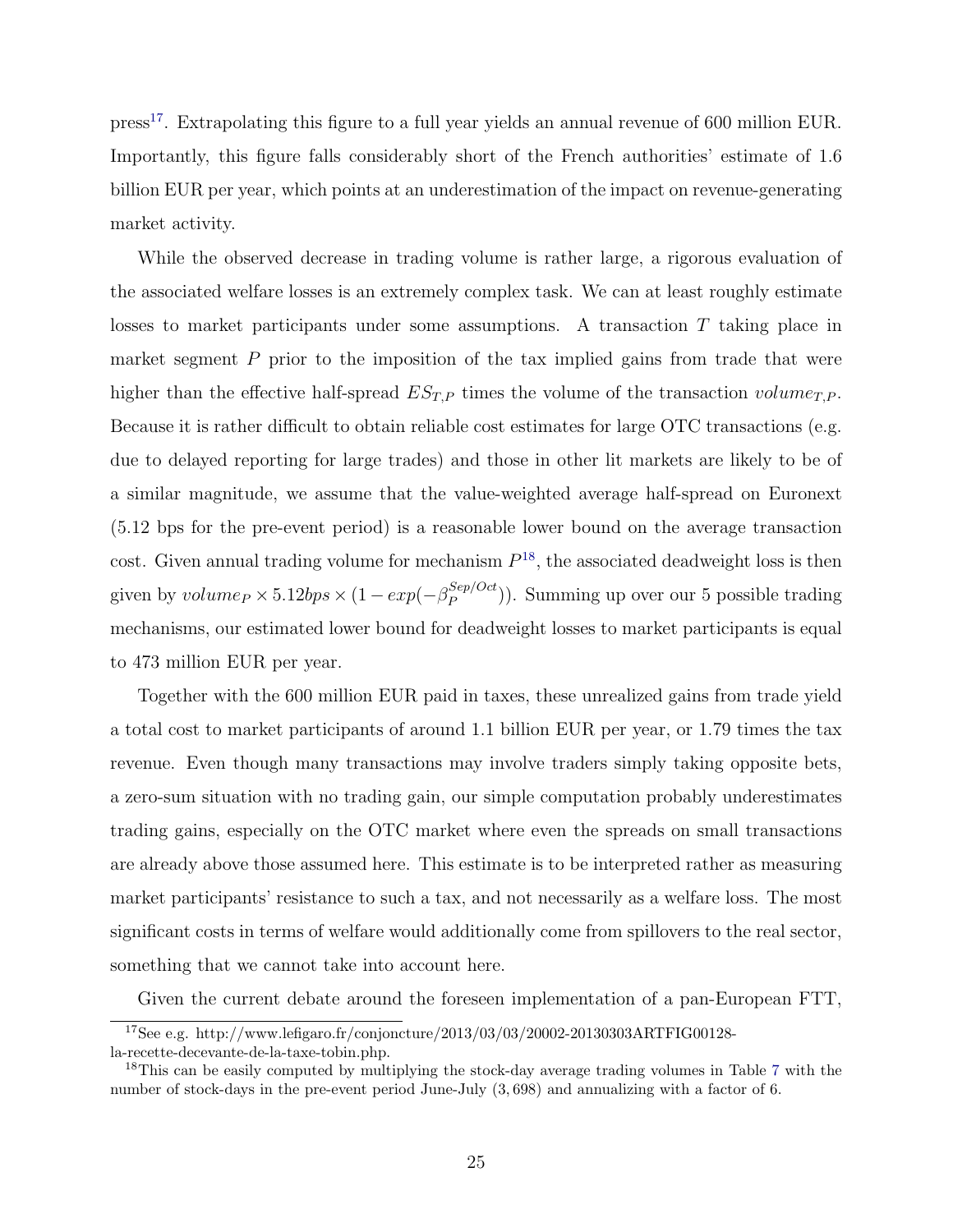a relevant question to ask is how much one would raise by applying the French model to the remaining countries of the EU, or at least to the 11 states that have committed to implementing an FTT. To obtain such an estimate, we begin by assuming that a country's tax revenue would be proportional to its share in the total turnover of European stocks with a market capitalization above 1 billion EUR (the tax base). If we call  $T_i$  this total turnover in country i and  $i = F$  for France, we thus assume that the yearly revenue of the tax is equal to  $600(T_i/T_F)$  million EUR. Table [10](#page-37-0) presents the results for several European countries, where the stock turnover for country i is based on stocks contained in the Stoxx 600 index<sup>[19](#page-26-0)</sup>. An interesting cross-check consists in comparing our estimate for the UK, 724 million EUR, with the actual revenue obtained from the UK stamp duty. Over the period August-December 2012[20](#page-26-1), HM Treasury received 977 million GBP, which corresponds to 2.9 billion EUR for a full year based on an average exchange rate of 1.2475 EUR/GBP. This is about 4 times our estimate, but given that the stamp duty (50 bps) is 2.5 times higher than the French FTT and is also levied on smaller stocks, our estimates appear rather reasonable. For all EU-countries, we arrive at an estimated revenue of 3.4 billion EUR, and restricting the set to the group of 11 that has committed to the FTT yields 2.1 billion EUR.

In its impact assessment of the European FTT, the European Commission uses a simple formula with various parameterizations to estimate potential revenues of a 10 bps tax on all equity transactions in the EU-27 (payable by both sellers and buyers, no exemption from market-making, no limitation to the largest companies). The estimates lie between 4.8 and 6.5 billion  $EUR^{21}$  $EUR^{21}$  $EUR^{21}$  and are probably quite optimistic. The comparison suggests that the potentially lost revenue through an exemption of market-making and a restriction to stocks of large companies may be small compared to the potential inefficiencies arising from a tougher implementation.

<span id="page-26-0"></span><sup>&</sup>lt;sup>19</sup>We compute country shares based on the turnover in the 6 months prior to the FTT's adoption. Note that several smaller EU countries are not represented in the index, but this is due to their low stock market capitalization. Given the 1 billion EUR threshold, this is unlikely to affect our results (the smallest ES600 component has a market capitalization below this threshold).

<span id="page-26-2"></span><span id="page-26-1"></span> $^{20}$ See <http://www.hmrc.gov.uk/statistics/receipts/info-analysis.pdf>.

<sup>21</sup>The documentation is available on the Commission's website: [http://ec.europa.eu/taxation\\_](http://ec.europa.eu/taxation_customs/taxation/other_taxes/financial_sector/) [customs/taxation/other\\_taxes/financial\\_sector/](http://ec.europa.eu/taxation_customs/taxation/other_taxes/financial_sector/).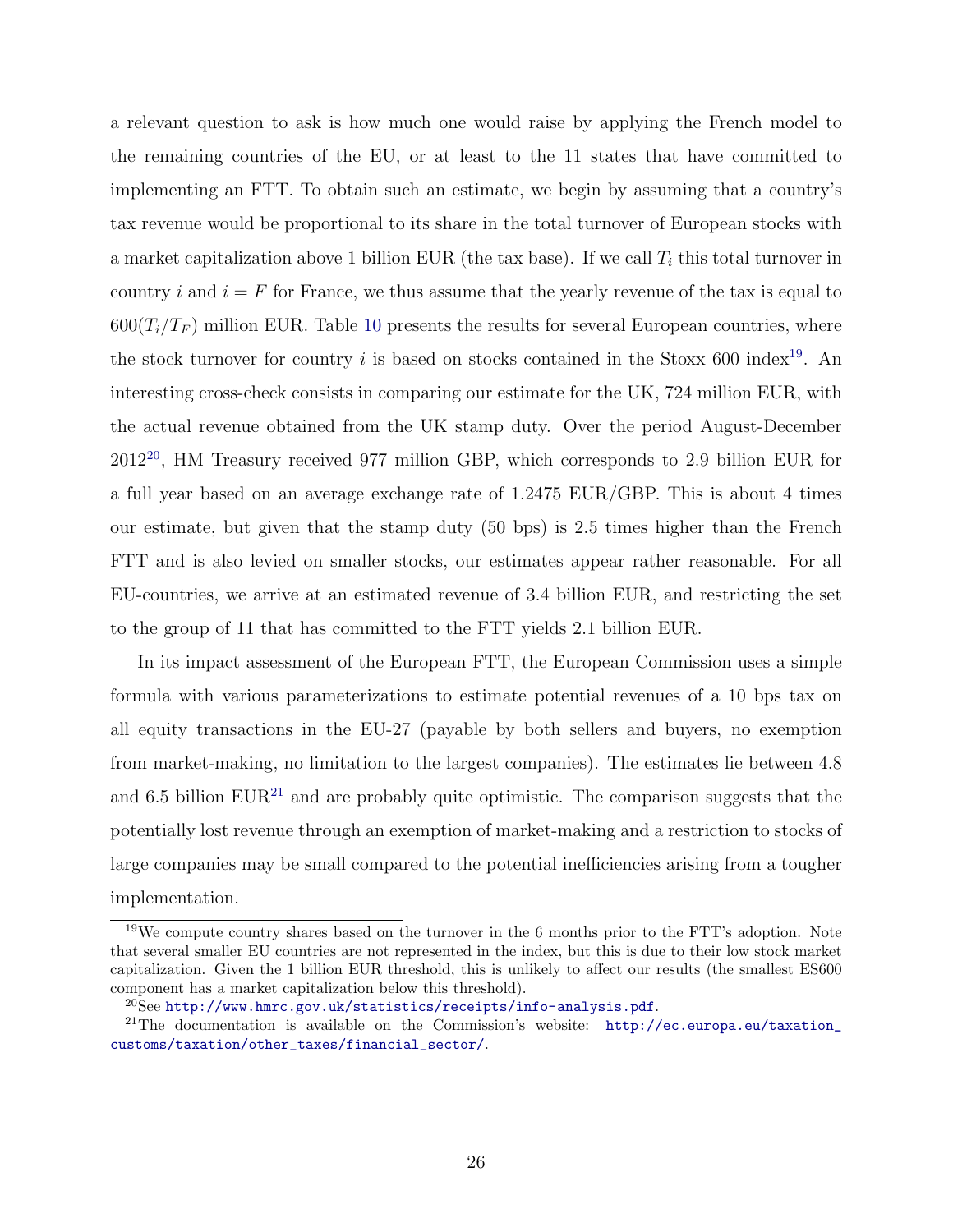### <span id="page-27-2"></span><span id="page-27-1"></span><span id="page-27-0"></span>6 Heterogeneity in the cross-section

We further investigate the impact of the policy change by examining potential heterogeneity in the treatment effect across stocks. To this end we sort stocks into terciles according to market capitalization (as of May 31st 2012), liquidity (proxied by the inverse of the [Amihud](#page-46-17) [\(2002\)](#page-46-17) illiquidity measure), and stock price volatility (defined as the standard deviation of daily returns). The latter two measures are computed using daily data from Datastream for the 6 months preceding our sample period. We then estimate the following type of regression for each characteristic, where  $G_k$  denotes the set of stocks in the kth tercile:

$$
y_{i,t} = \sum_{k=1}^{3} \alpha_k \mathbf{1}(i \in G_k) + \sum_{k=1}^{3} \gamma_k \mathbf{1}(i \in G_k \cap \Theta) + \sum_{k=1}^{3} \delta_k^{Aug} \mathbf{1}(i \in G_k, t \in \text{Aug}) + \sum_{k=1}^{3} \delta_k^{Sep/Oct} \mathbf{1}(i \in G_k, t \in \text{Sep/Oct})
$$
  
+ 
$$
\sum_{k=1}^{3} \beta_k^{Aug} \mathbf{1}(i \in G_k \cap \Theta, t \in \text{Aug}) + \sum_{k=1}^{3} \beta_k^{Sep/Oct} \mathbf{1}(i \in G_k \cap \Theta, t \in \text{Sep/Oct})
$$
(5)

We additionally compare the treatment effect for the constituents of the EuroStoxx50 index (hereafter ES50) and the remaining stocks.

Impact on the lit market: Table [11](#page-38-0) in the Appendix contains the coefficient estimates for the FTT's impact on lit market quality across the different terciles for each characteristic. Overall, there is relatively little heterogeneity in the cross-section. One notable exception is trading volume, which decreases most for relatively small and illiquid stocks as well as for stocks with either high or low volatility. More importantly, there are also some differences with respect to the impact on market depth. In particular, it is only the largest and most liquid stocks that experience a significant decline in the available liquidity at the inside quotes, while the remaining stocks are at most marginally affected. Clearly, the overall negative impact on this dimension of market quality is driven by this group of stocks.

Interestingly, we find the most pronounced differences across stocks when sorting according to ES50 membership. Index members experience no significant decrease in trading activity, but at the same time display an increase in quoted and effective spreads as well as a decrease in resiliency. Realized volatility also increases slightly, although the coefficient is statistically insignificant.

Turning to our measures of low-latency activity, we find that the previously documented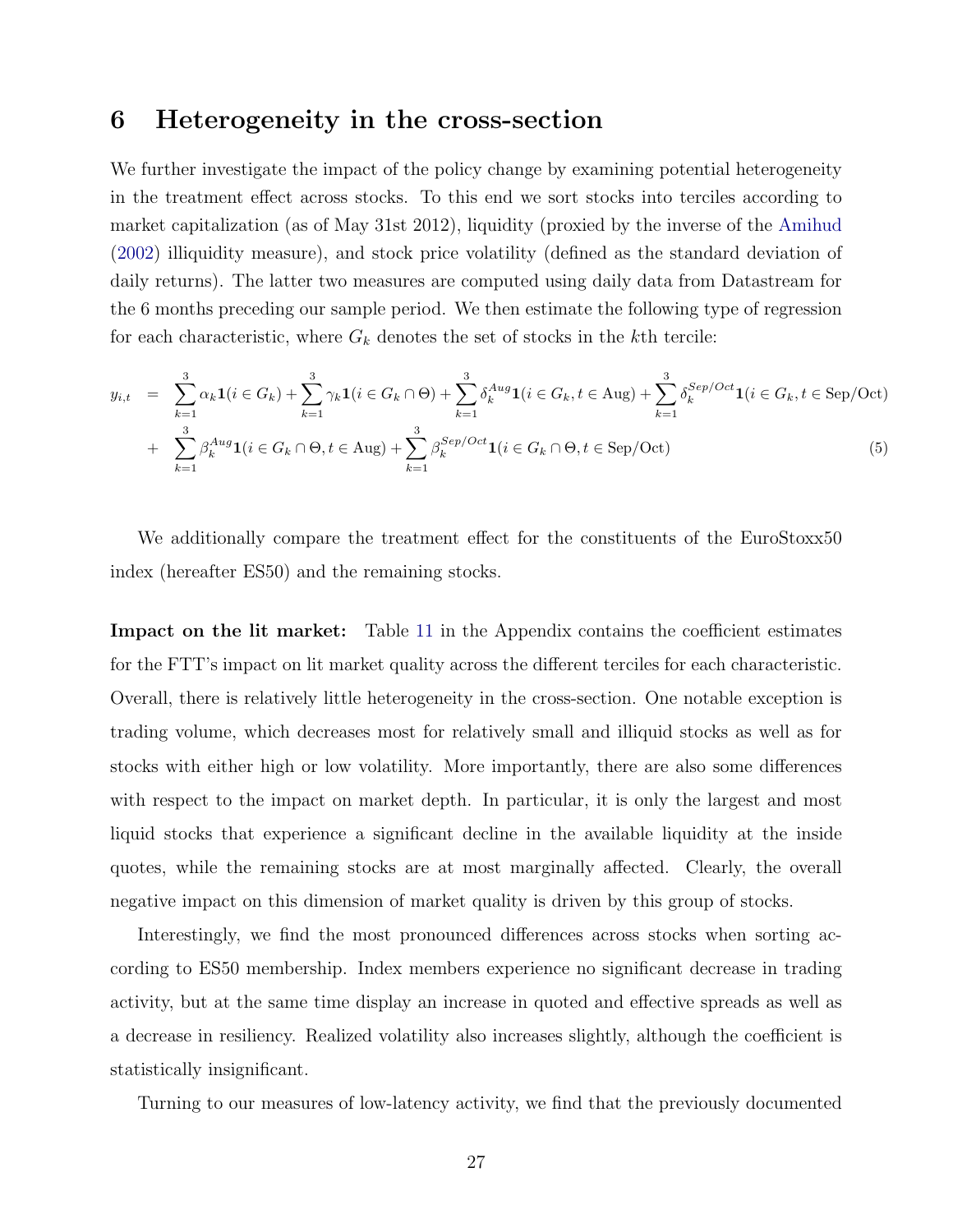decrease is mostly concentrated in the smallest and most illiquid stocks, in particular if we restrict our attention to the median order lifetime. Given that the HFT tax is only levied on French traders, this effect is most likely due to local HFT players being relatively more important in smaller and less liquid stocks (notably the effect is again strongest when sorting on ES50 membership) and the policy change inducing them to either submitting more market orders or alternatively dropping out of the market. For the largest stocks, HFT activity seems to have been only marginally affected.

Impact on other trading venues: Turning to the results on trading volume across different venues / market segments (Table [12\)](#page-39-0), we find that the largest and most liquid stocks display the strongest decrease in OTC trading, which is in stark contrast to the findings for on-exchange trading volume (Euronext LOB and Other LOB), where they constitute the least affected group. This is consistent with a possible substitution effect between on and off-exchange trading already mentioned earlier. In fact it seems plausible that the magnitude of this effect depends on lit-market liquidity, i.e. on-exchange trading is a relatively more attractive alternative for liquid stocks. Interestingly, dark pool activity and call auction trading were most strongly affected for illiquid and small stocks, with decreases of up to 72% and 33%, respectively. In terms of execution quality on the OTC market, we observe that the largest and most liquid stocks are the least affected, which is in stark contrast to them displaying the largest decreases in OTC volume. A glance at Table [13](#page-40-0) reveals that very large/liquid and small/illiquid stocks display the most pronounced decrease in trading volume for very large trades, which therefore suggests that the segment of large trades was relatively more important for the former group of stocks. Notice that this is not inconsistent with the large differences across the two groups for the estimated impact on the probability to observe large trades, as the pre-event probabilities are very different.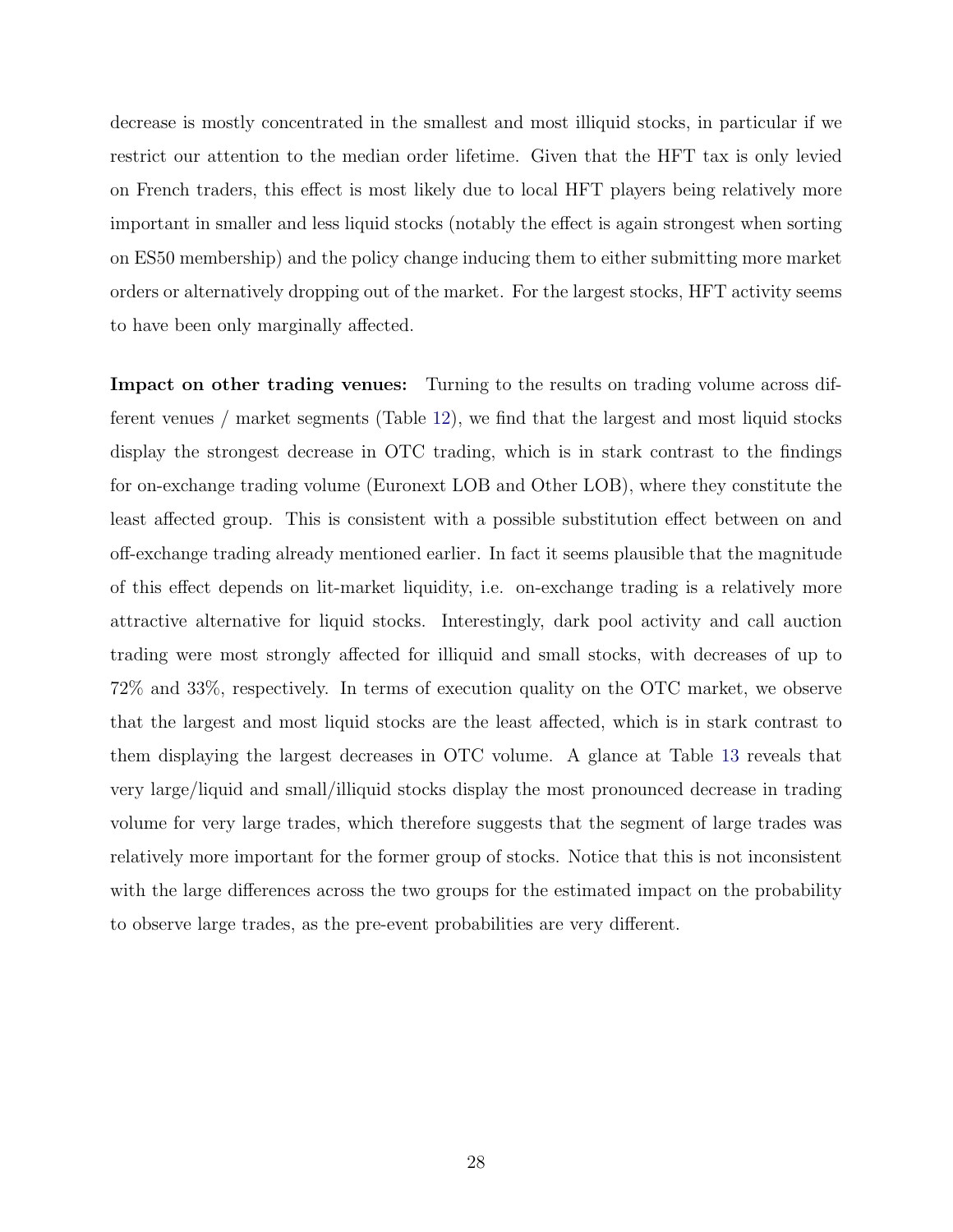# 7 Conclusion

This paper has examined the causal impact of the French FTT on market quality. While the effect on exchange-based trading on Euronext is relatively modest with a decrease of 10% in volume, a slight worsening of market quality and a reduction in low-latency activity, we show that the OTC market has been affected to a much larger degree. Off-exchange trading has declined by more than  $40\%$ , with large block trades disappearing almost completely.

Our evidence suggests that modern electronic markets may be much more resilient to the introduction of an FTT compared to what is suggested by previous episodes. In particular, the exemptions of intraday trading and market-making activities appear to have been successful in avoiding a larger drop in market liquidity for exchange-based trading. In contrast, dark trading has proven much more sensitive to the FTT, which is likely due to a more informal liquidity provision and a greater risk of accumulating overnight positions when taking on large block trades. This differential impact was apparently not expected by the French authorities, as suggested by a considerable shortfall in preliminary revenue figures for the period August - December 2012.

The mentioned discrepancy across trading mechanisms underlines the importance of protecting market functioning by adopting (possibly market-specific) safeguards to liquidity provision in order to mitigate the adverse impact of an FTT. Notably, the current draft of the pan-European FTT as put forth by the European Commission does not foresee any exemptions for market-making or other related activities and applies homogenously to different market structures, which suggests that one may expect a much more severe impact.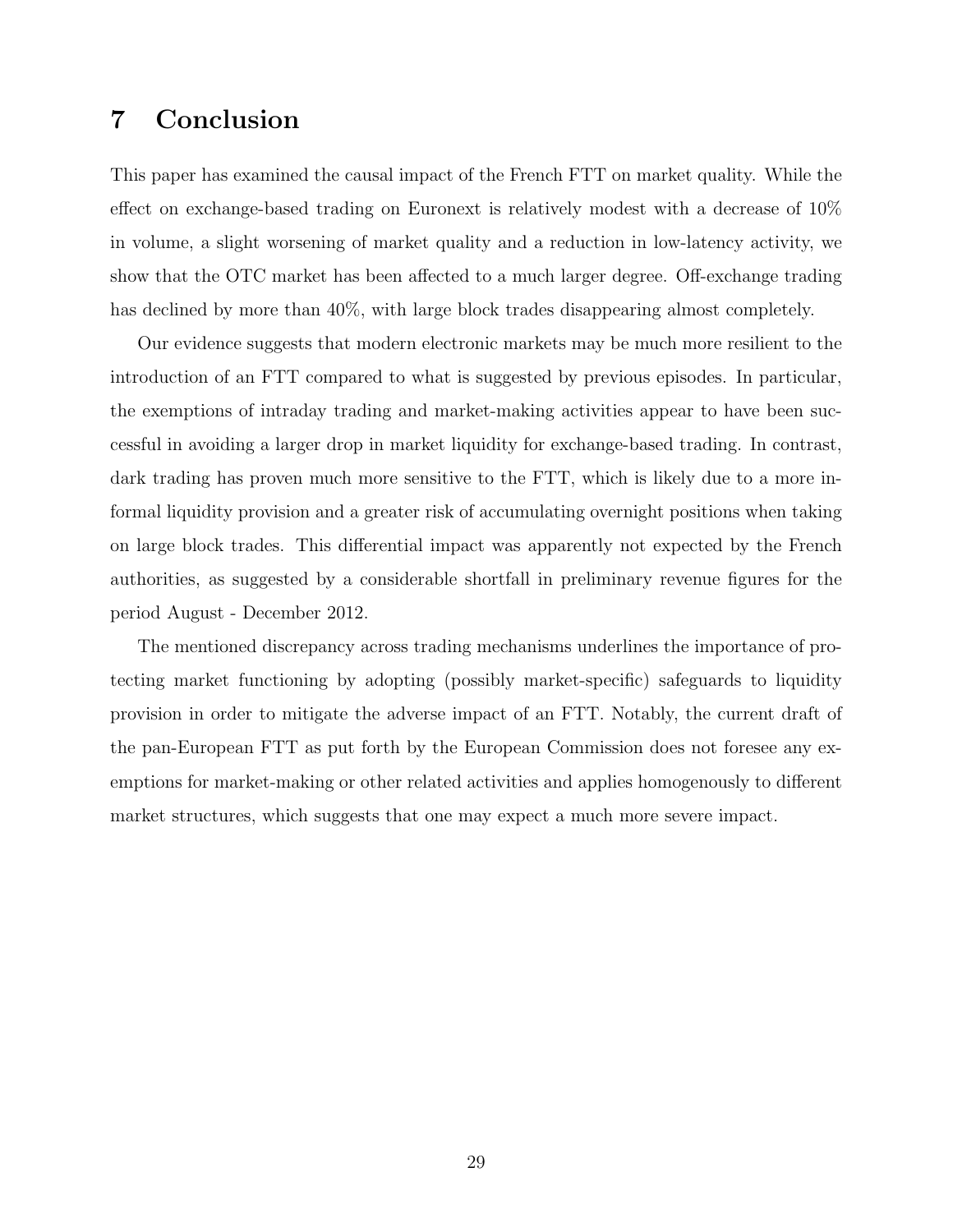# <span id="page-30-0"></span>A Appendix

# A.1 Tables

|                           |                                       | Control stocks                           |                                |                      |                           |
|---------------------------|---------------------------------------|------------------------------------------|--------------------------------|----------------------|---------------------------|
| Accor                     | Faurecia                              | Lafarge                                  | Safran                         | Aalberts Industries  | SBM Offshore              |
| Aeroports de Paris        | Eramet                                | Lagardere                                | Sanofi                         | Aegon                | <b>SES</b>                |
| Air France-KLM            | Essilor International                 | Legrand                                  | Schneider Electric             | Ahold                | Eurocommercial Properties |
| Air Liquide               | Eutelsat Communications               | Klepierre                                | SCOR                           | Akzo Nobel           | STMicroelectronics        |
| Arkema                    | Eurazeo                               | LVMH Moet Hennessy Louis Vuitton         | <b>SEB</b>                     | ASM International    | TNT Express               |
| Alstom                    | Havas                                 | Etablissements Maurel et Prom            | Suez Environnement Co          | ASML Holding         | Unilever                  |
| Alcatel-Lucent            | Sodexo                                | Mercialys                                | Vinci                          | Boskalis Westminster | Vopak                     |
| AXA                       | Eiffage                               | Cie Generale des Etablissements Michelin | Cie de St-Gobain               | Corio                | Wereldhave                |
| Societe BIC               | France Telecom                        | Metropole Television                     | Silic                          | Delta Lloyd          | Wolters Kluwer            |
| BioMerieux                | Rallye                                | Wendel                                   | Thales                         | <b>DSM</b>           |                           |
| Bouygues                  | Cie Generale de Geophysique - Veritas | Nexans                                   | Technip                        | EADS                 |                           |
| <b>Bureau Veritas</b>     | Groupe Eurotunnel                     | Neopost                                  | Societe Television Francaise 1 | Reed Elsevier        |                           |
| Cap Gemini                | Gecina                                | L'Oreal                                  | Total                          | Fugro                |                           |
| Carrefour                 | Bourbon                               | Orpea                                    | Unibail-Rodamco                | Heineken             |                           |
| Casino Guichard Perrachon | GDF Suez                              | Pernod-Ricard                            | Veolia Environnement           | Royal Imtech         |                           |
| CNP Assurances            | Gemalto                               | Peugeot                                  | Virbac                         | ING Groep            |                           |
| Danone                    | ICADE                                 | PPR                                      | Vivendi                        | ArcelorMittal        |                           |
| Dassault Systemes         | Iliad                                 | Publicis Groupe                          | Vallourec                      | <b>KPN</b>           |                           |
| Christian Dior            | Imerys                                | Remy Cointreau                           | Valeo                          | Nutreco              |                           |
| Edenred                   | Ingenico                              | Renault                                  | Zodiac Aerospace               | Philips Electronics  |                           |
| Electricite de France     | Ipsen                                 | Rubis                                    |                                | Randstad Holding     |                           |
| Euler Hermes              | <b>JCDecaux</b>                       | Rexel                                    |                                | Royal Dutch Shell    |                           |

Table 1: List of stocks in the treated and the control groups.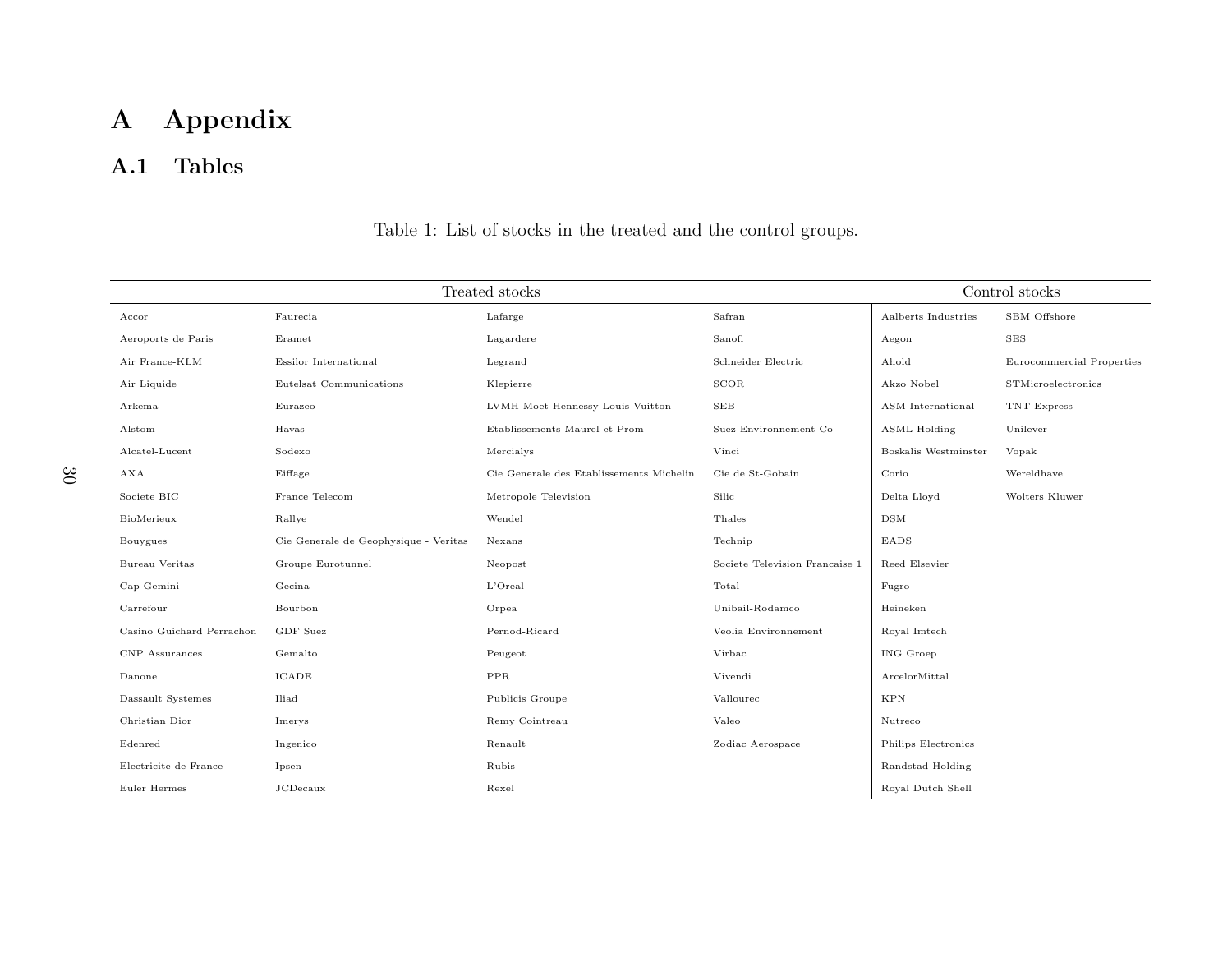Table 2: Summary statistics for treated and control stocks. This tables contains sample statistics across all stock-days (12,753) observations for each of the market quality measures described in Section [4.1.](#page-9-2)

<span id="page-31-0"></span>

|                                           |      | Treated Group |           | Control Group |        |           |  |
|-------------------------------------------|------|---------------|-----------|---------------|--------|-----------|--|
|                                           | Mean | Median        | Std. dev. | Mean          | Median | Std. dev. |  |
| <i>volume<sub>i,t</sub></i> (million EUR) | 26   | 11            | 36        | 34            | 17     | 43        |  |
| $RV_{i,t} (\%)$                           | 27   | 26            | 11        | 25            | 23     | 11        |  |
| range <sub>i,t</sub> $(\%)$               | 2.8  | 2.4           | 1.5       | 2.5           | 2.2    | 1.4       |  |
| $QS_{i,t}$ (bps)                          | 5.7  | 4.3           | 4.2       | 4.2           | 3.8    | 2.2       |  |
| $ES_{i,t}$ (bps)                          | 4.4  | 3.4           | 3.1       | 3.3           | 3.0    | 1.6       |  |
| $depth_{i,t}$ (1,000 EUR)                 | 58   | 50            | 51        | 81            | 73     | 48        |  |
| $res_{i,t}$                               | 0.49 | 0.50          | 0.15      | 0.53          | 0.53   | 0.13      |  |
| $ AR _{i,t}$                              | 0.11 | 0.090         | 0.086     | 0.11          | 0.088  | 0.091     |  |
| Number of stocks                          |      | 86            |           |               | 31     |           |  |

<span id="page-31-2"></span><span id="page-31-1"></span>Table 3: Impact of the policy change on market quality.

This table contains the regression coefficient from estimating equation [\(3\)](#page-10-1) via OLS for all market quality measures described in Section [4.1.](#page-9-2) The last column contains the difference between the treatment effects for September and October from an augmented model with month-specific coefficients. T-statistics based on standard errors clustered at the stock level are given in parentheses. ∗ ∗ ∗, ∗∗, and ∗ denote statistical significance at the 1%, 5%, and 10% level, respectively.

| Variable/Coefficient | $\beta^{Aug}$ | $\beta$ Sep/Oct | $\beta^{Oct} - \beta^{Sep}$ |
|----------------------|---------------|-----------------|-----------------------------|
| $logvolume_{i.t}$    | $-0.38***$    | $-0.10**$       | 0.022                       |
|                      | $(-7.91)$     | $(-2.31)$       | (0.46)                      |
| $RV_{i,t}$           | $-0.88$       | 0.52            | $-1.01$                     |
|                      | $(-1.36)$     | (0.59)          | $(-1.22)$                   |
| $range_{i,t}$        | $-0.14*$      | $-0.040$        | $-0.086$                    |
|                      | $(-1.74)$     | $(-0.37)$       | $(-1.05)$                   |
| $QS_{i,t}$           | 0.069         | $-0.019$        | 0.039                       |
|                      | (0.37)        | $(-0.08)$       | (0.27)                      |
| $ES_{i,t}$           | $-0.020$      | 0.029           | 0.056                       |
|                      | $(-0.13)$     | (0.16)          | (0.56)                      |
| $depth_{i,t}$        | $-11.4***$    | $-11.0***$      | 0.058                       |
|                      | $(-2.73)$     | $(-2.84)$       | (0.03)                      |
| $res_{i,t}$          | $-0.020*$     | $-0.017*$       | 0.0082                      |
|                      | $(-1.74)$     | $(-1.74)$       | (0.83)                      |
| $ AR _{i,t}$         | $-0.0039$     | $0.0073**$      | $\text{-}0.00095$           |
|                      | $(-0.77)$     | (2.08)          | $(-0.20)$                   |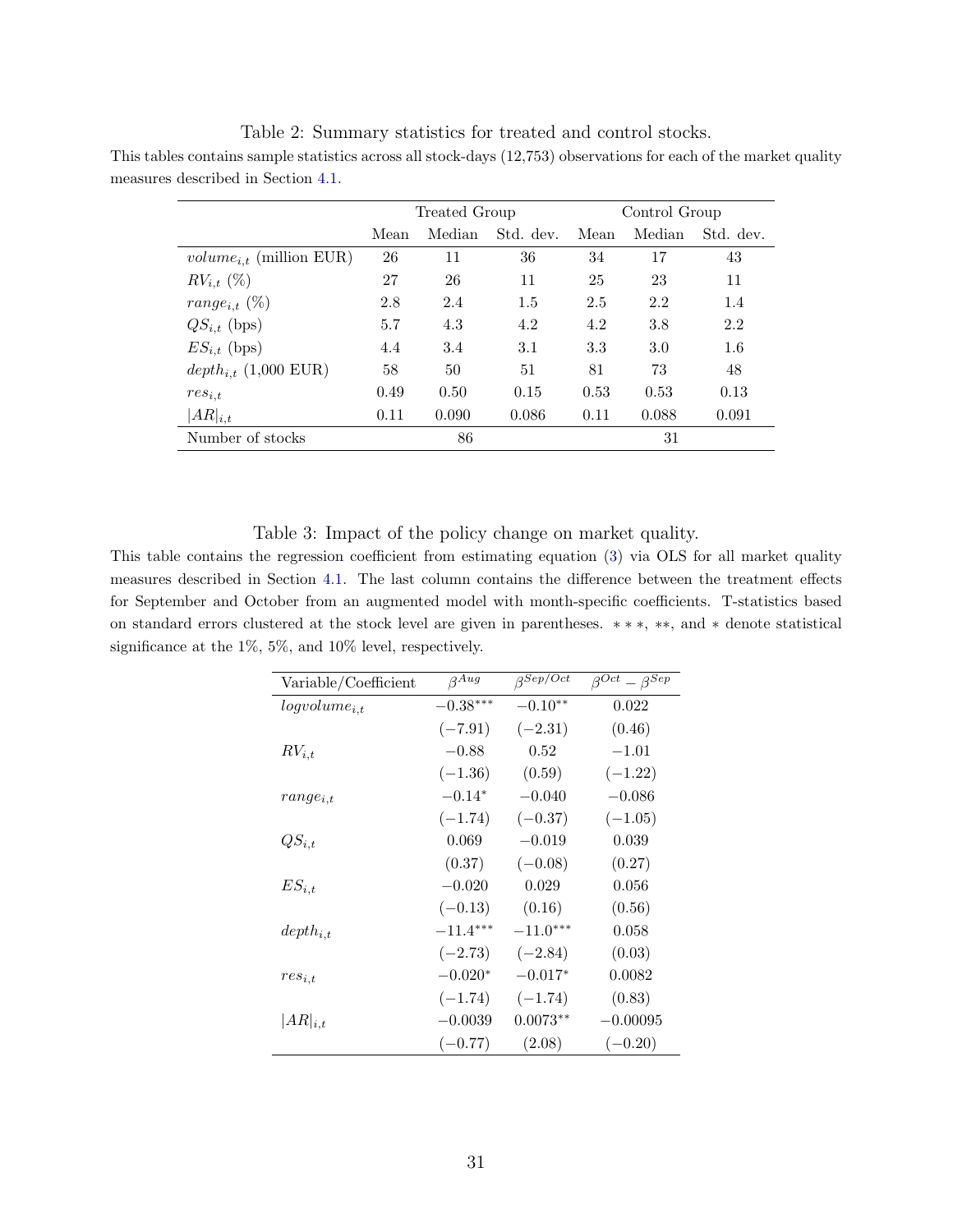#### <span id="page-32-0"></span>Table 4: Test for seasonal effects 2009-2011.

This table contains the regression coefficients from estimating a placebo diff-in diff based on equation [\(3\)](#page-10-1) for all market quality measures described in Section [4.1](#page-9-2) with month-specific treatment effects using data from 2009-2011. 3 Stocks are dropped from the initial sample in Table [1](#page-30-0) due to incomplete data. T-statistics based on standard errors clustered at the stock level are given in parentheses. ∗ ∗ ∗, ∗∗, and ∗ denote statistical significance at the 1%, 5%, and 10% level, respectively.

| Variable/Coefficient | $\beta^{Aug}$ | $\beta^{Sep}$ | $\beta^{Oct}$ |
|----------------------|---------------|---------------|---------------|
| $logvolume_{i,t}$    | $-0.17***$    | $-0.0054$     | $-0.036$      |
|                      | $(-3.84)$     | $(-0.13)$     | $(-0.85)$     |
| $RV_{i,t}$           | $-1.49***$    | $-0.86$       | $-0.51$       |
|                      | $(-2.81)$     | $(-1.23)$     | $(-1.06)$     |
| $range_{i,t}$        | $-0.15**$     | 0.053         | $-0.041$      |
|                      | $(-2.36)$     | (1.13)        | $(-0.80)$     |
| $QS_{i,t}$           | $-0.096$      | $-0.19*$      | $-0.22**$     |
|                      | $(-0.77)$     | $(-1.74)$     | $(-2.14)$     |
| $ES_{i.t}$           | $-0.056$      | $-0.00$       | $-0.023$      |
|                      | $(-0.58)$     | $(-0.00)$     | $(-0.28)$     |
| $depth_{i,t}$        | 0.61          | $-1.56$       | 0.27          |
|                      | (0.44)        | $(-1.02)$     | (0.18)        |
| $res_{i.t}$          | $-0.0085$     | 0.0069        | $-0.0025$     |
|                      | $(-1.62)$     | (1.39)        | $(-0.50)$     |
| $ AR _{i,t}$         | $-0.00027$    | $-0.0019$     | 0.0036        |
|                      | $(-0.09)$     | $(-0.67)$     | (1.27)        |

#### <span id="page-32-1"></span>Table 5: Diff-in-diff-in-diff estimates for August.

This table contains the regression coefficients from estimating the diff-in-diff-in-diff model in equation [\(4\)](#page-14-1). 3 Stocks are dropped from the initial sample due to incomplete data. T-statistics based on standard errors clustered at the stock level are given in parentheses. ∗ ∗ ∗, ∗∗, and ∗ denote statistical significance at the 1%, 5%, and 10% level, respectively.

| Variable/Coefficient | $\beta^{12}$ |
|----------------------|--------------|
| $logvolume_{i.t}$    | $-0.21***$   |
|                      | $(-4.26)$    |
| $RV_{i,t}$           | 0.59         |
|                      | (0.56)       |
| $range_{i.t}$        | $-0.0030$    |
|                      | $(-0.02)$    |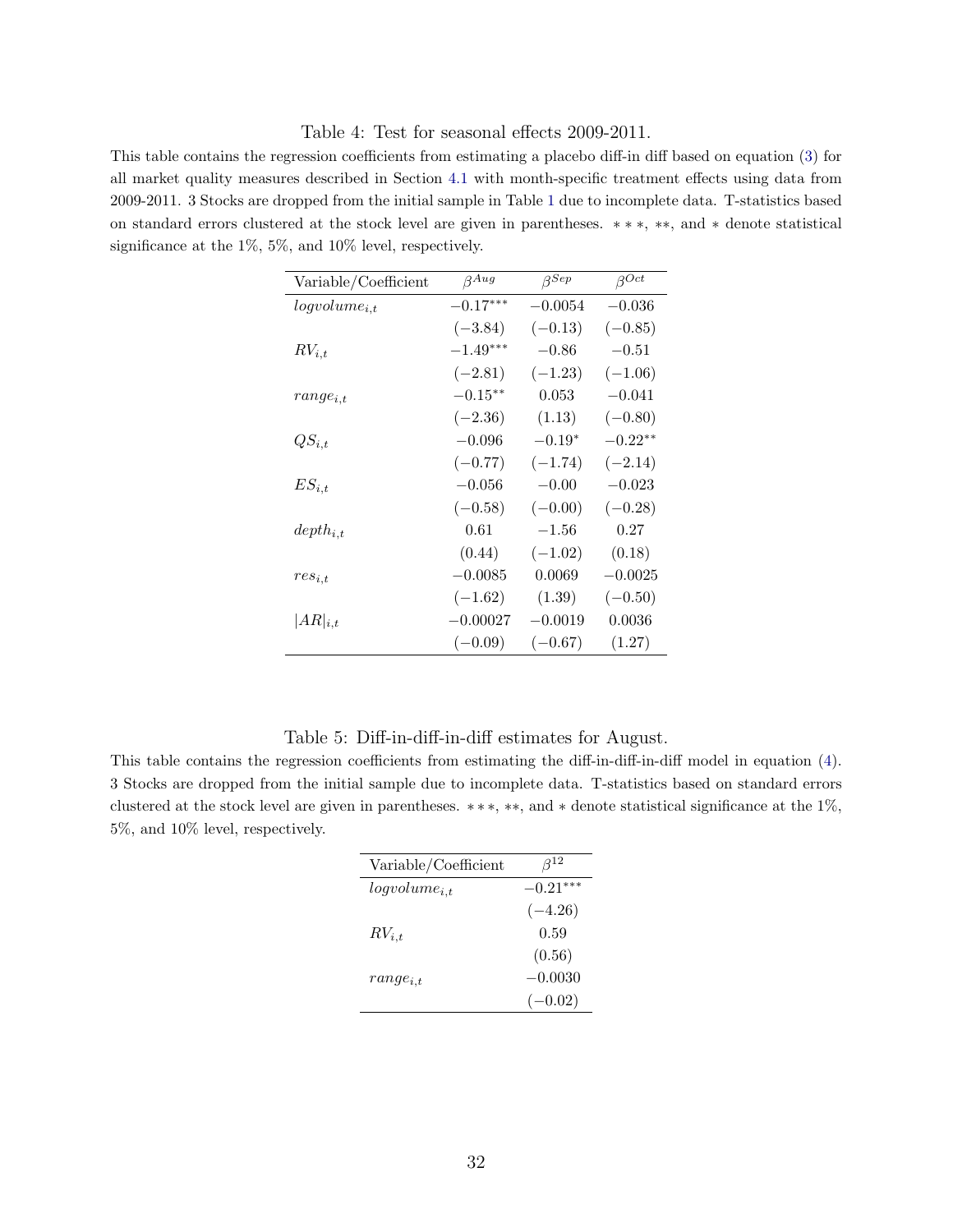#### <span id="page-33-1"></span><span id="page-33-0"></span>Table 6: Policy impact on message traffic.

The first two columns contain the regression coefficients from estimating equation [\(3\)](#page-10-1) via OLS for the three measure of HFT activity described in Section [4.4.](#page-14-0) T-statistics based on standard errors clustered at the stock level are given in parentheses. ∗ ∗ ∗, ∗∗, and ∗ denote statistical significance at the 1%, 5%, and 10% level, respectively. The last two columns report the averages (across stock-days) for each variable and group of stocks.

| Variable/Coefficient  | $A$ <sup><math>\alpha</math></sup> | $\beta$ Sep/Oct |         | Pre-tax average |
|-----------------------|------------------------------------|-----------------|---------|-----------------|
|                       |                                    |                 | Treated | Untreated       |
| $median.langse_{i,t}$ | $3.8***$                           | $2.4***$        | 3.6     | 3.3             |
|                       | (3.98)                             | (3.83)          |         |                 |
| $cancel.0-500_{i.t}$  | $-0.066***$                        | $-0.054***$     | 0.34    | 0.32            |
|                       | $(-5.34)$                          | $(-4.13)$       |         |                 |
| $pct. inside_{i.t}$   | $-0.052***$                        | $-0.073***$     | 0.37    | 0.38            |
|                       | $(-4.44)$                          | $(-4.98)$       |         |                 |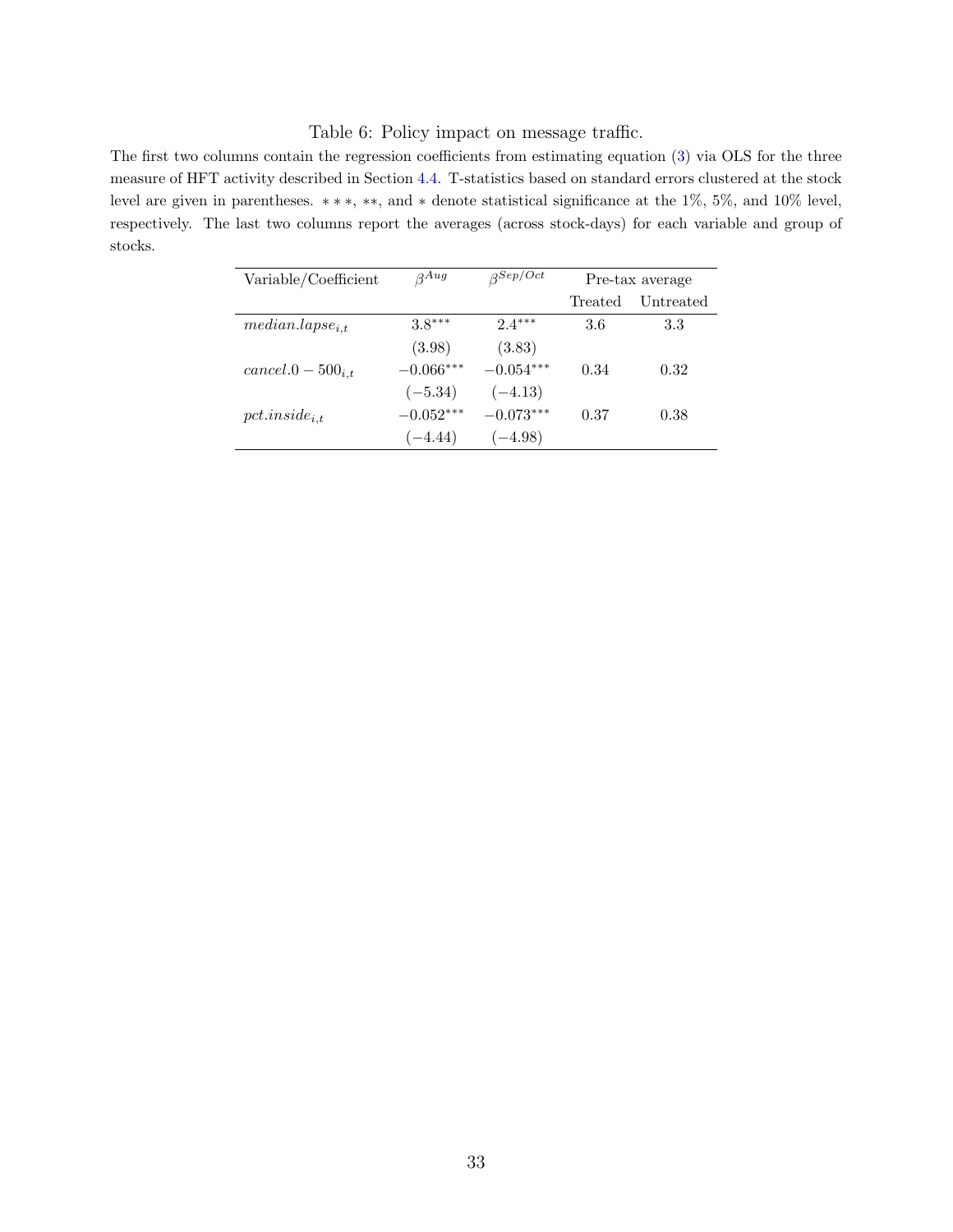|                  |       |                        |       |                            |        | Treated stocks |                       |        |                          |      |        |       |
|------------------|-------|------------------------|-------|----------------------------|--------|----------------|-----------------------|--------|--------------------------|------|--------|-------|
|                  |       | Value (in million EUR) |       | No. of trades $(in 1,000)$ |        |                | Size $(in 1,000$ EUR) |        | Share $(\%)$             |      |        |       |
|                  | Mean  | Median                 | StDev | Mean                       | Median | StDev          | Mean                  | Median | StDev                    | Mean | Median | StDev |
| Euronext LOB     | 25.8  | 11.5                   | 35.7  | $1.6\,$                    | 1.2    | 1.4            | 11.6                  | 9.8    | 7.8                      | 36.4 | 14.3   | 31.4  |
| Euronext Auction | 6.9   | 2.3                    | 14.6  | -                          | -      |                |                       |        | $\overline{\phantom{a}}$ | 6.8  | 4.6    | 6.4   |
| Other LOB        | 16.5  | 7.2                    | 23.6  | 3.8                        | 2.5    | 3.8            | 3.3                   | 3.0    | 1.7                      | 23.7 | 8.6    | 20.0  |
| <b>OTC</b>       | 84.4  | 13.5                   | 323.9 | 0.6                        | 0.4    | 0.7            | 109.2                 | 37.5   | 320.9                    | 32.0 | 22.5   | 36.2  |
| Dark             | 1.2   | 0.4                    | 2.2   | 0.1                        | 0.1    | 0.2            | 7.1                   | 4.7    | 17.3                     | 1.2  | 2.3    | 0.6   |
| All              | 134.8 | 41.7                   | 364.8 | 6.2                        | 4.2    | 5.9            | 14.3                  | 8.5    | 20.3                     | -    |        |       |

<span id="page-34-0"></span>Table 7: Summary statistics on trading volume.

| This table contains sample statistics for trading volume, the number of trades and trade sizes across both groups of stocks and for each individual |  |  |  |  |  |
|-----------------------------------------------------------------------------------------------------------------------------------------------------|--|--|--|--|--|
| category of trading mechanisms. All figures are based on stock-days.                                                                                |  |  |  |  |  |

|                  |         | Control stocks         |       |                            |         |       |                       |        |         |                          |        |       |
|------------------|---------|------------------------|-------|----------------------------|---------|-------|-----------------------|--------|---------|--------------------------|--------|-------|
|                  |         | Value (in million EUR) |       | No. of trades $(in 1,000)$ |         |       | Size $(in 1,000$ EUR) |        |         | Share $(\%)$             |        |       |
|                  | Mean    | Median                 | StDev | Mean                       | Median  | StDev | Mean                  | Median | StDev   | Mean                     | Median | StDev |
| Euronext LOB     | 34.1    | 17.4                   | 43.0  | 1.8                        | $1.5\,$ | 1.3   | $15.1\,$              | 12.6   | 8.2     | 31.2                     | 11.4   | 36.4  |
| Euronext Auction | 6.7     | 3.0                    | 16.3  |                            |         |       |                       |        | -       | 7.3                      | 3.5    | 6.2   |
| Other LOB        | 22.8    | 10.7                   | 28.0  | 4.7                        | 3.2     | 4.2   | 3.9                   | 3.7    | $1.6\,$ | 19.5                     | 8.0    | 23.2  |
| <b>OTC</b>       | 47.0    | 13.8                   | 100.0 | 0.7                        | 0.5     | 0.7   | 53.7                  | 27.6   | 87.6    | 40.9                     | 16.0   | 29.3  |
| Dark             | $1.3\,$ | 0.5                    | 2.1   | 0.2                        | 0.1     | 0.2   | 7.2                   | 4.7    | 18.8    | 1.2                      | 1.4    | 0.8   |
| All              | 112.1   | 51.5                   | 160.8 | 7.4                        | 5.5     | 6.1   | 11.2                  | 8.6    | 8.5     | $\overline{\phantom{a}}$ |        |       |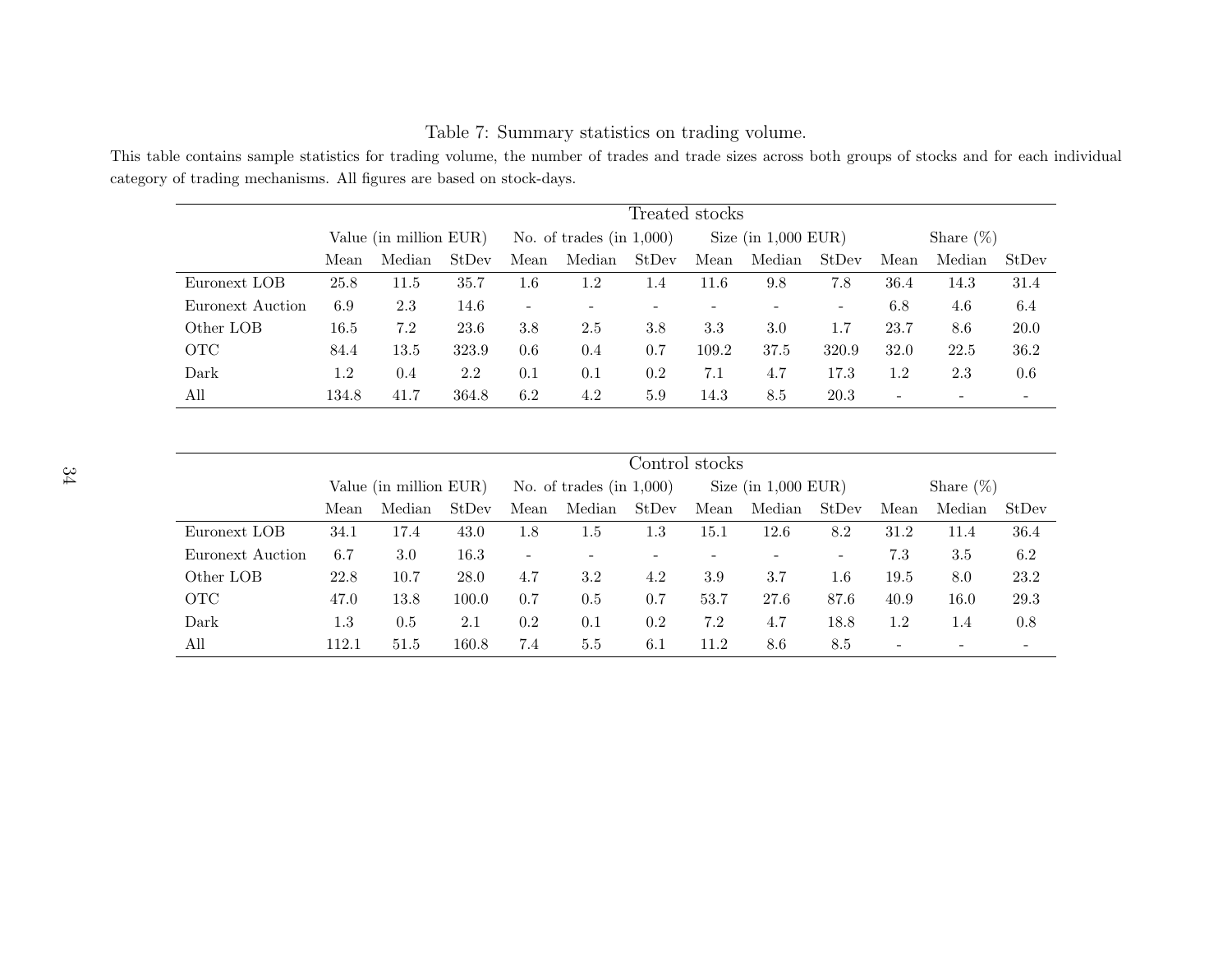#### <span id="page-35-1"></span><span id="page-35-0"></span>Table 8: Impact on different categories of trading volume.

This table contains the regression coefficients from estimating equation [\(3\)](#page-10-1) via OLS for the log of trading volume for different trading mechanisms. The last two columns decompose the impact on the log of trading volume into the impact on the log of average trade size and the log of the number of trades. T-statistics based on standard errors clustered at the stock level are given in parentheses. ∗ ∗ ∗, ∗∗, and ∗ denote statistical significance at the 1%, 5%, and 10% level, respectively.

|                               | Log Trading volume |                 | Log Avg. trade size | Log No. of trades |
|-------------------------------|--------------------|-----------------|---------------------|-------------------|
| Trading mechanism/Coefficient | $\beta$ Aug        | $\beta$ Sep/Oct | $\beta$ Sep/Oct     | $\beta$ Sep/Oct   |
| Euronext LOB                  | $-0.38***$         | $-0.10**$       | $-0.043$            | $-0.056*$         |
|                               | $(-7.91)$          | $(-2.31)$       | $(-1.51)$           | $(-1.67)$         |
| Euronext Auction              | $-0.30***$         | $-0.17***$      |                     |                   |
|                               | $(-7.04)$          | $(-3.84)$       |                     |                   |
| Other LOB                     | $-0.34***$         | $-0.16***$      | $-0.061**$          | $-0.095**$        |
|                               | $(-7.67)$          | $(-3.41)$       | $(-2.12)$           | $(-2.11)$         |
| <b>OTC</b>                    | $-0.91***$         | $-0.54***$      | $-0.39***$          | $-0.15***$        |
|                               | $(-7.54)$          | $(-6.18)$       | $(-4.61)$           | $(-3.34)$         |
| Dark                          | $-1.04***$         | $-0.48***$      | $-0.34***$          | $-0.14$           |
|                               | $(-5.76)$          | $(-2.72)$       | $(-3.65)$           | $(-1.52)$         |
| All                           | $-0.68***$         | $-0.36***$      |                     |                   |
|                               | $(-8.32)$          | $(-6.21)$       |                     |                   |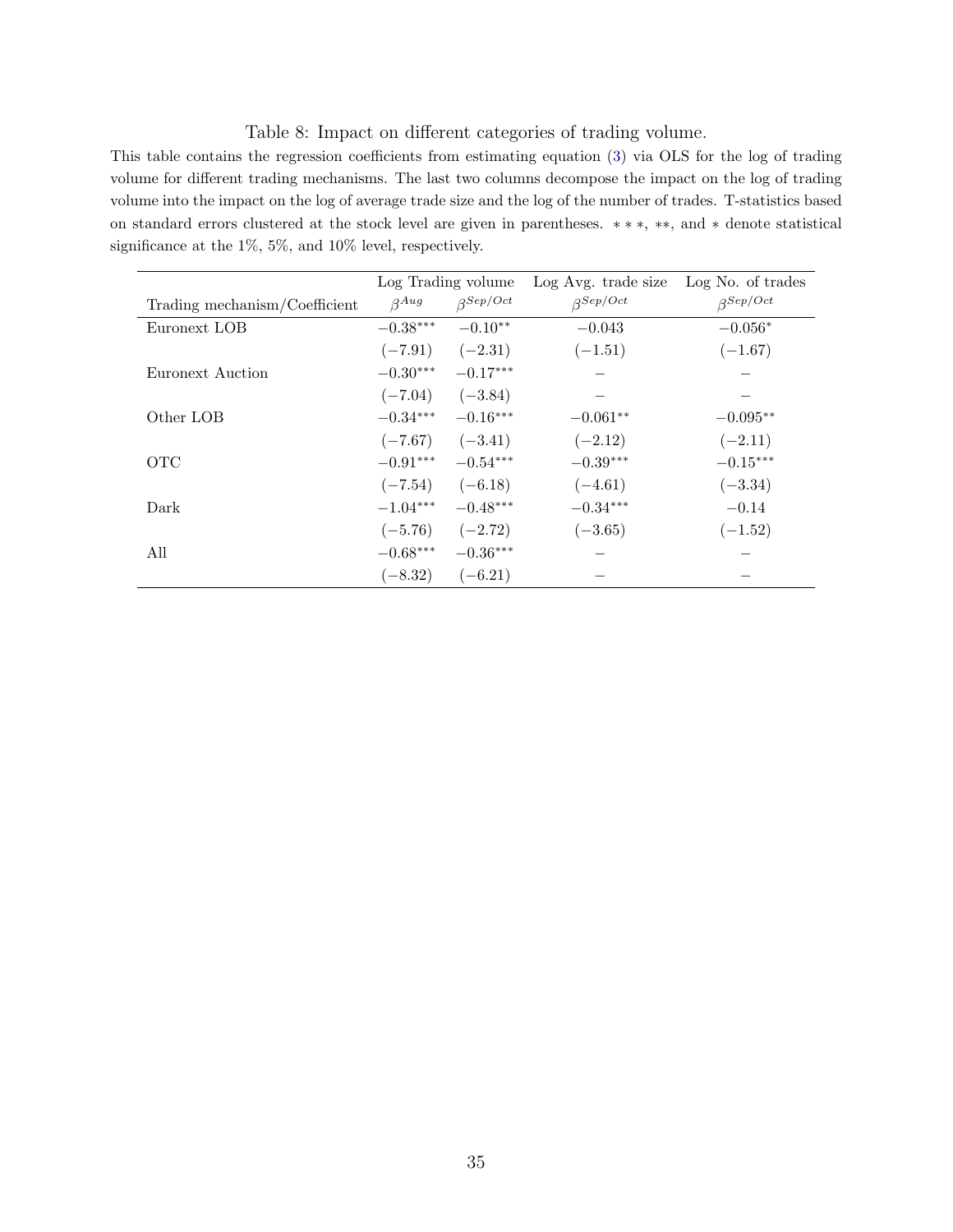#### <span id="page-36-1"></span><span id="page-36-0"></span>Table 9: Impact on the OTC market for different trade sizes.

The top panel of this table contains the regression coefficients from estimating equation [\(3\)](#page-10-1) via OLS for the log of trading volume based on different trade sizes. The middle panel contains the regression coefficients from a linear probability model based on equation [\(3\)](#page-10-1), where the dependent variable takes a value of 1 for a given stock-day if at least one trade above a certain threshold was observed, and zero otherwise. The bottom panel coefficients come from estimating equation [\(3\)](#page-10-1) via OLS for OTC execution costs based on trades with a size below a given threshold. T-statistics based on standard errors clustered at the stock level are given in parentheses. ∗ ∗ ∗, ∗∗, and ∗ denote statistical significance at the 1%, 5%, and 10% level, respectively.

| Threshold                                                             | $\beta^{A\overline{u}\overline{g}}$ | $\beta^{Sep/Oct}$ |         | Pre-tax average |
|-----------------------------------------------------------------------|-------------------------------------|-------------------|---------|-----------------|
|                                                                       |                                     |                   | Treated | Untreated       |
| Impact on Log volume for trades of size $X$ EUR:                      |                                     |                   |         |                 |
| $X \leq 25,000$ EUR                                                   | $-0.25***$                          | $-0.092*$         | 13.7    | 14.3            |
|                                                                       | $(-3.45)$ $(-1.73)$                 |                   |         |                 |
| $25,000 \le X \le 250,000$ EUR                                        | $-0.11$                             | $0.16**$          | 14.0    | 14.4            |
|                                                                       | $(-1.45)$ $(2.21)$                  |                   |         |                 |
| $X \ge 250,000$ EUR                                                   | $-1.91***$ $-0.93***$               |                   | 14.9    | 15.5            |
|                                                                       | $(-7.51)$ $(-3.67)$                 |                   |         |                 |
| Impact on probability to observe a trade of size at least $X$ EUR:    |                                     |                   |         |                 |
| 250,000 EUR                                                           | $-0.073***$ $-0.024$                |                   | 0.90    | $\,0.95\,$      |
|                                                                       | $(-4.63)$ $(-1.58)$                 |                   |         |                 |
| 1,000,000 EUR                                                         | $-0.099***$ $-0.073***$             |                   | 0.70    | 0.74            |
|                                                                       | $(-4.15)$ $(-2.87)$                 |                   |         |                 |
| 2,500,000 EUR                                                         | $-0.18***$ $-0.18***$               |                   | 0.53    | 0.50            |
|                                                                       | $(-7.63)$ $(-7.72)$                 |                   |         |                 |
| 10,000,000 EUR                                                        | $-0.22***$ $-0.25***$               |                   | 0.31    | 0.24            |
|                                                                       | $(-5.79)$ $(-8.23)$                 |                   |         |                 |
| Impact on execution costs, trades below $X$ EUR:                      |                                     |                   |         |                 |
| 10,000 EUR                                                            | $0.50**$                            | $0.74**$          | 6.97    | 5.93            |
|                                                                       | (2.06)                              | (2.52)            |         |                 |
| 25,000 EUR                                                            | $0.65***$                           | $1.07***$         | 7.48    | 6.23            |
|                                                                       | (2.60)                              | (3.43)            |         |                 |
| Impact on execution costs, trades during market hours, below $X$ EUR: |                                     |                   |         |                 |
| 10,000 EUR                                                            | 0.32                                | 0.30              | 6.24    | 5.45            |
|                                                                       | (1.45)                              | (1.13)            |         |                 |
| 25,000 EUR                                                            | $0.36\,$                            | 0.34              | 6.60    | 5.62            |
|                                                                       | (1.50)                              | (1.21)            |         |                 |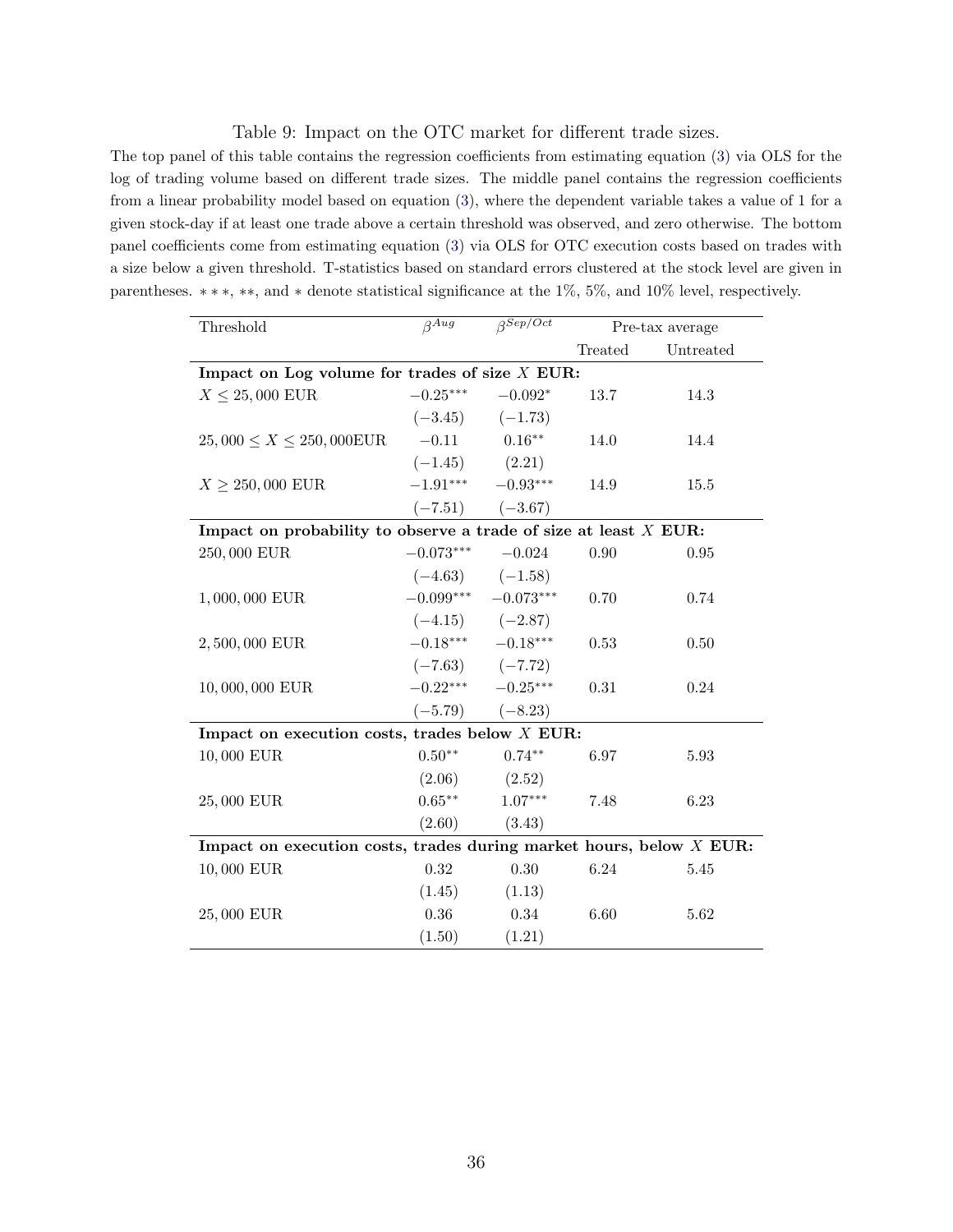<span id="page-37-0"></span>Table 10: Country share of EuroStoxx600 turnover for companies with market capitalization above 1 billion EUR, and imputed potential tax revenues.

This table contains the country-specific shares in Euro Stoxx 600 turnover (in percentage points) as well as the resulting revenue estimates for an implementation of the French FTT. Details can be found in Section [5.3.](#page-24-1) The underlined countries are among the 11 that have committed to the implementation of an FTT.

| Country            | Turnover (share) | Estimated revenues (Million EUR) |
|--------------------|------------------|----------------------------------|
| <u>Austria</u>     | 0.3              | 11.7                             |
| Belgium            | 1.3              | 46.1                             |
| Denmark            | 1.4              | 49.8                             |
| Finland            | 2.0              | 68.2                             |
| France             | 17.5             | 600.0                            |
| Germany            | 19.0             | 651.7                            |
| Greece             | 0.1              | 3.9                              |
| Ireland            | 0.7              | 23.4                             |
| Italy              | 9.6              | 328.6                            |
| Luxembourg         | 0.9              | 31.2                             |
| <b>Netherlands</b> | 6.0              | 205.1                            |
| Portugal           | 0.3              | 10.6                             |
| Spain              | 13.8             | 475.1                            |
| Sweden             | 6.0              | 207.8                            |
| United Kingdom     | 21.1             | 724.3                            |
| Total - EU         | 100.0            | 3437.6                           |
| $Total - 11$       | 61.9             | 2127.7                           |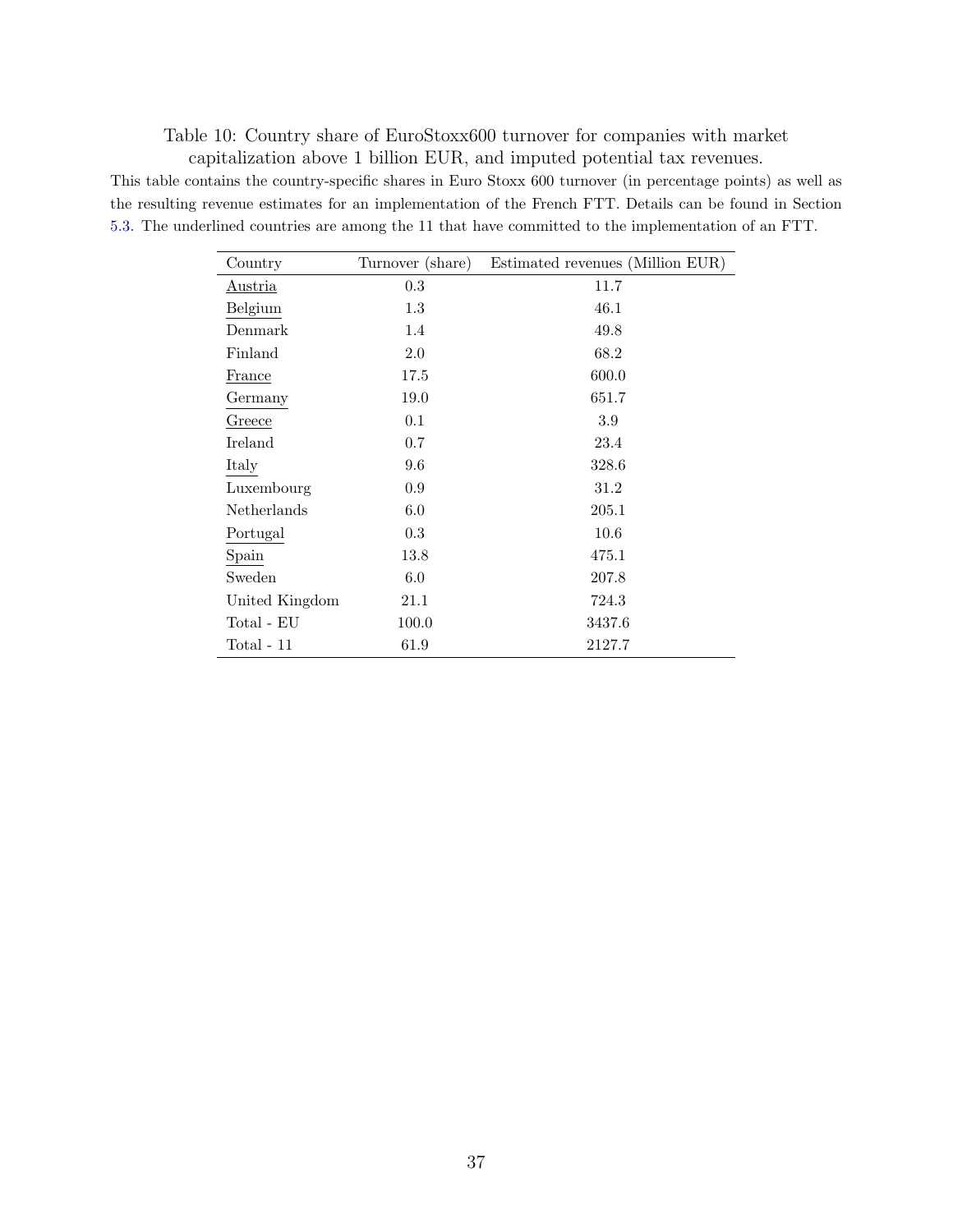<span id="page-38-0"></span>Table 11: Impact of the policy change on the Euronext limit order book, in the cross-section.

This table contains the regression coefficients from estimating equation [\(5\)](#page-27-1) via OLS for the variables considered in Tables [3](#page-31-2) and [6,](#page-33-1) allowing for <sup>a</sup> heterogeneous impact for different terciles of market capitalization, liquidity and volatility, and for stocks part of the EuroStoxx50 index vs. others. $\beta_1^{Sep/Oct}$  represents the impact for the largest, most liquid, or most volatile stocks, respectively. T-statistics based on standard errors clustered at the stock level are given in parentheses. <sup>∗</sup> <sup>∗</sup> <sup>∗</sup>, ∗∗, and <sup>∗</sup> denote statistical significance at the 1%, 5%, and 10% level, respectively.

| Variable/Sort          | Market capitalization |                     |                     |                     | Liquidity           |                     |                     | Volatility          | EuroStoxx50             |                              |                          |
|------------------------|-----------------------|---------------------|---------------------|---------------------|---------------------|---------------------|---------------------|---------------------|-------------------------|------------------------------|--------------------------|
|                        | $\beta_1^{Sep/Oct}$   | $\beta_2^{Sep/Oct}$ | $\beta_3^{Sep/Oct}$ | $\beta_1^{Sep/Oct}$ | $\beta_2^{Sep/Oct}$ | $\beta_3^{Sep/Oct}$ | $\beta_1^{Sep/Oct}$ | $\beta_2^{Sep/Oct}$ | $\beta_3^{Sep/Oct}$     | $\beta_{Non-ES50}^{Sep/Oct}$ | $\beta_{ES50}^{Sep/Oct}$ |
| $logvolume_{i,t}$      | $-0.078$              | $\,0.013\,$         | $-0.17^{\ast}$      | $-0.11$             | $0.028\,$           | $-0.18*$            | $-0.16***$          | $-0.037$            | $-0.11**$               | $-0.11**$                    | $-0.083$                 |
|                        | $(-1.28)$             | (0.28)              | $(-1.73)$           | $(-1.62)$           | (0.54)              | $(-1.83)$           | $(-2.91)$           | $(-0.38)$           | $(-2.30)$               | $(-2.18)$                    | $(-1.51)$                |
| $RV_{i,t}$             | 0.083                 | 1.07                | 2.15                | $-0.66$             | $2.85***$           | 0.52                | $-0.35$             | 1.14                | 1.07                    | $0.12\,$                     | $2.77\,$                 |
|                        | (0.08)                | (0.59)              | (1.38)              | $(-0.64)$           | (2.50)              | (0.17)              | $(-0.17)$           | (0.82)              | (1.40)                  | (0.12)                       | (1.59)                   |
| $range_{i,t}$          | $-0.094$              | 0.088               | 0.13                | $-0.074$            | $0.25***$           | $-0.064$            | $-0.25$             | 0.058               | 0.10                    | $-0.089$                     | $0.20\,$                 |
|                        | $(-0.75)$             | (0.40)              | (0.67)              | $(-0.60)$           | (1.99)              | $(-0.18)$           | $(-0.99)$           | (0.33)              | (1.17)                  | $(-0.74)$                    | (0.95)                   |
| $QS_{i,t}$             | 0.099                 | $-0.069$            | 0.61                | $-0.015$            | $0.29*$             | 0.45                | $-0.20$             | 0.44                | $-0.25$                 | $-0.11$                      | $0.38***$                |
|                        | (0.61)                | $(-0.33)$           | (1.03)              | $(-0.09)$           | (1.94)              | (0.61)              | $(-0.49)$           | (0.90)              | $(-0.77)$               | $(-0.40)$                    | (2.50)                   |
| $ES_{i,t}$             | 0.050                 | 0.079               | 0.50                | $-0.034$            | $0.37***$           | 0.32                | $-0.11$             | 0.090               | $-0.008$                | $-0.038$                     | $0.31***$                |
|                        | (0.37)                | (0.42)              | (1.30)              | $(-0.26)$           | (2.95)              | (0.60)              | $(-0.37)$           | (0.38)              | $(-0.03)$               | $(-0.18)$                    | (2.53)                   |
| $depth_{i,t}$          | $-21***$              | $-3.3$              | 0.30                | $-23***$            | $-4.9^{\ast}$       | $2.2\,$             | $-8.8^{\ast}$       | 0.53                | $-25***$                | $-8.6***$                    | $-26***$                 |
|                        | $(-2.75)$             | $(-1.05)$           | (0.14)              | $(-2.75)$           | $(-1.90)$           | (0.93)              | $(-1.72)$           | (0.18)              | $(-2.98)$               | $(-2.09)$                    | $(-3.27)$                |
| $RES_{i,t}$            | $-0.013$              | $-0.0068$           | $-0.0076$           | $-0.015$            | $-0.0004$           | $-0.013$            | $-0.038**$          | $-0.009$            | $-0.006$                | $-0.014$                     | $-0.047***$              |
|                        | $(-0.85)$             | $(-0.48)$           | $(-0.53)$           | $(-0.98)$           | $(-0.03)$           | $(-0.74)$           | $(-2.31)$           | $(-0.55)$           | $(-0.37)$               | $(-1.47)$                    | $(-3.01)$                |
| $ AR _{i,t}$           | $0.019***$            | $-0.007$            | 0.012               | $0.013**$           | $-0.002$            | $0.016*$            | $0.010*$            | 0.009               | 0.002                   | $0.0072*$                    | $0.0052\,$               |
|                        | (3.82)                | $(-1.43)$           | (1.49)              | (2.38)              | $(-0.41)$           | (1.90)              | (1.94)              | (1.28)              | (0.37)                  | (1.86)                       | (0.87)                   |
| $median.langse_{i,t}$  | 0.27                  | $2.0***$            | $2.7^\ast$          | $0.32*$             | 0.85                | $3.49^{\ast\ast}$   | $2.27*$             | $3.21***$           | $4.35*$                 | $2.95^{\ast\ast\ast}$        | $0.19\,$                 |
|                        | (1.53)                | (4.23)              | (1.94)              | (1.66)              | (1.30)              | (2.18)              | (1.85)              | (2.88)              | (1.77)                  | (4.09)                       | (1.46)                   |
| $cancel.0 - 500_{i,t}$ | $-0.028*$             | $-0.034**$          | $-0.058**$          | $-0.033**$          | $-0.021$            | $-0.064**$          | $-0.049**$          | $-0.056***$         | $-0.055**$              | $-0.062\sp{***}$             | $-0.019*$                |
|                        | $(-1.88)$             | $(-2.54)$           | $(-2.56)$           | $(-2.10)$           | $(-1.54)$           | $(-2.25)$           | $(-2.02)$           | $(-3.11)$           | $(-2.28)$               | $(-4.12)$                    | $(-1.91)$                |
| $pct. inside_{i,t}$    | $-0.035**$            | $-0.093***$         | $-0.045*$           | $-0.042***$         | $-0.062***$         | $-0.057**$          | $-0.057*$           | $-0.084^{***}\,$    | $-0.076^{\ast\ast\ast}$ | $-0.083***$                  | $-0.026$                 |
|                        | $(-2.33)$             | $(-4.88)$           | $(-1.83)$           | $(-2.66)$           | $(-2.98)$           | $(-2.07)$           | $(-1.88)$           | $(-3.92)$           | $(-3.28)$               | $(-5.03)$                    | $(-1.27)$                |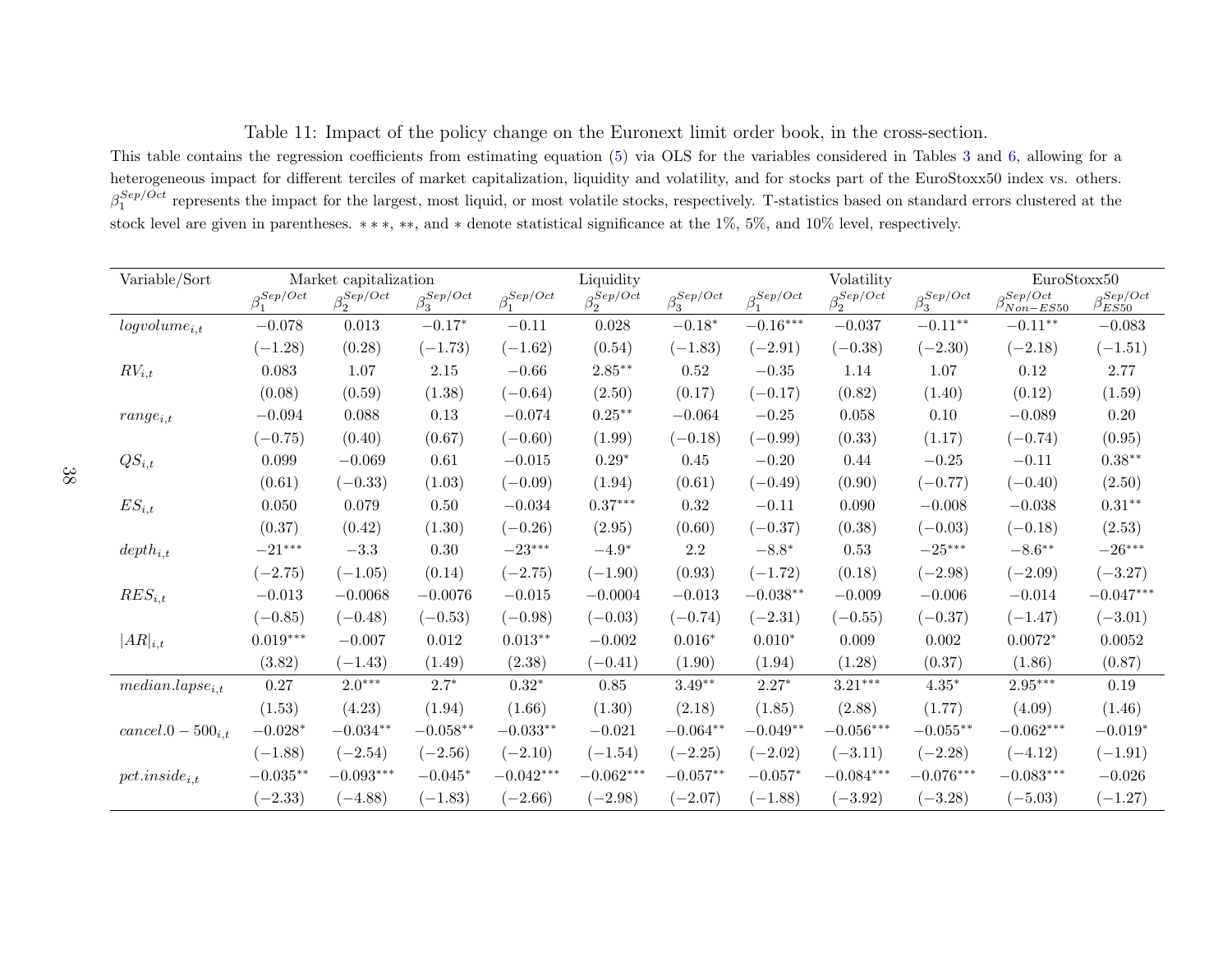<span id="page-39-0"></span>Table 12: Impact of the policy change on volume on other trading venues, in the cross-section.

 This table contains the regression coefficients from estimating equation [\(5\)](#page-27-1) via OLS for the variables considered in Table [8,](#page-35-1) allowing for <sup>a</sup> heterogeneous impact for different terciles of market capitalization, liquidity and volatility, and for stocks part of the EuroStoxx50 index vs. others.  $\beta_1^{Sep/Oct}$  represents the impact for the largest, most liquid, or most volatile stocks, respectively. T-statistics based on standard errors clustered at the stock level are givenin parentheses. <sup>∗</sup> <sup>∗</sup> <sup>∗</sup>, ∗∗, and <sup>∗</sup> denote statistical significance at the 1%, 5%, and 10% level, respectively.

| Variable/Sort         | Market capitalization |               |                     |                     | Liquidity           |                     | Volatility          |                     |                     | EuroStoxx50                                |                                |
|-----------------------|-----------------------|---------------|---------------------|---------------------|---------------------|---------------------|---------------------|---------------------|---------------------|--------------------------------------------|--------------------------------|
|                       | $\beta_1^{Sep/Oct}$   | $_{Q}Sep/Oct$ | $\beta_3^{Sep/Oct}$ | $\beta_1^{Sep/Oct}$ | $\beta_2^{Sep/Oct}$ | $\beta_3^{Sep/Oct}$ | $\beta_1^{Sep/Oct}$ | $\beta_2^{Sep/Oct}$ | $\beta_3^{Sep/Oct}$ | $_{\mathcal{Q}}$ Sep/Oct<br>$P_{Non-ES50}$ | $_{Q}$ Sep/Oct<br>$\mu_{ES50}$ |
| Log of trading volume |                       |               |                     |                     |                     |                     |                     |                     |                     |                                            |                                |
| Euronext LOB          | $-0.078$              | 0.013         | $-0.17*$            | $-0.11$             | 0.028               | $-0.18*$            | $-0.16***$          | $-0.037$            | $-0.11**$           | $-0.11**$                                  | $-0.083$                       |
|                       | $(-1.28)$             | (0.28)        | $(-1.73)$           | $(-1.62)$           | (0.54)              | $(-1.83)$           | $(-2.91)$           | $(-0.38)$           | $(-2.30)$           | $(-2.18)$                                  | $(-1.51)$                      |
| Euronext Auction      | $-0.079$              | $-0.007$      | $-0.40***$          | $-0.062$            | $-0.099*$           | $-0.33**$           | $-0.24***$          | $-0.14*$            | $-0.16***$          | $-0.18***$                                 | $-0.15***$                     |
|                       | $(-1.48)$             | $(-0.11)$     | $(-4.09)$           | $(-1.03)$           | $(-1.72)$           | $(-2.52)$           | $(-2.76)$           | $(-1.67)$           | $(-3.42)$           | $(-3.61)$                                  | $(-2.96)$                      |
| Other LOB             | $-0.10*$              | $-0.024$      | $-0.30***$          | $-0.12*$            | $-0.11$             | $-0.17$             | $-0.19**$           | $-0.11$             | $-0.16***$          | $-0.17***$                                 | $-0.11$                        |
|                       | $(-1.67)$             | $(-0.32)$     | $(-3.38)$           | $(-1.73)$           | $(-1.57)$           | $(-1.66)$           | $(-2.40)$           | $(-1.29)$           | $(-2.71)$           | $(-3.32)$                                  | $(-1.48)$                      |
| <b>OTC</b>            | $-0.75***$            | $-0.41***$    | $-0.52***$          | $-0.76***$          | $-0.46***$          | $-0.49***$          | $-0.44***$          | $-0.61***$          | $-0.60***$          | $-0.48***$                                 | $-0.91***$                     |
|                       | $(-5.33)$             | $(-3.70)$     | $(-3.34)$           | $(-4.93)$           | $(-4.11)$           | $(-2.92)$           | $(-3.85)$           | $(-3.02)$           | $(-5.42)$           | $(-4.80)$                                  | $(-8.93)$                      |
| Dark                  | $-0.42***$            | 0.18          | $-1.28**$           | $-0.39***$          | $-0.10$             | $-1.19*$            | $-0.69**$           | $-0.39$             | $-0.39*$            | $-0.51**$                                  | $-0.35***$                     |
|                       | $(-3.13)$             | (1.10)        | $(-2.32)$           | $(-2.74)$           | $(-0.59)$           | $(-1.79)$           | $(-2.10)$           | $(-1.07)$           | $(-1.95)$           | $(-2.50)$                                  | $(-2.61)$                      |
| All                   | $-0.43***$            | $-0.24***$    | $-0.37***$          | $-0.45***$          | $-0.27***$          | $-0.34***$          | $-0.34***$          | $-0.31**$           | $-0.43***$          | $-0.33***$                                 | $-0.52***$                     |
|                       | $(-4.51)$             | $(-3.67)$     | $(-3.67)$           | $(-4.25)$           | $(-4.04)$           | $(-3.15)$           | $(-5.09)$           | $(-2.31)$           | $(-6.48)$           | $(-5.12)$                                  | $(-7.73)$                      |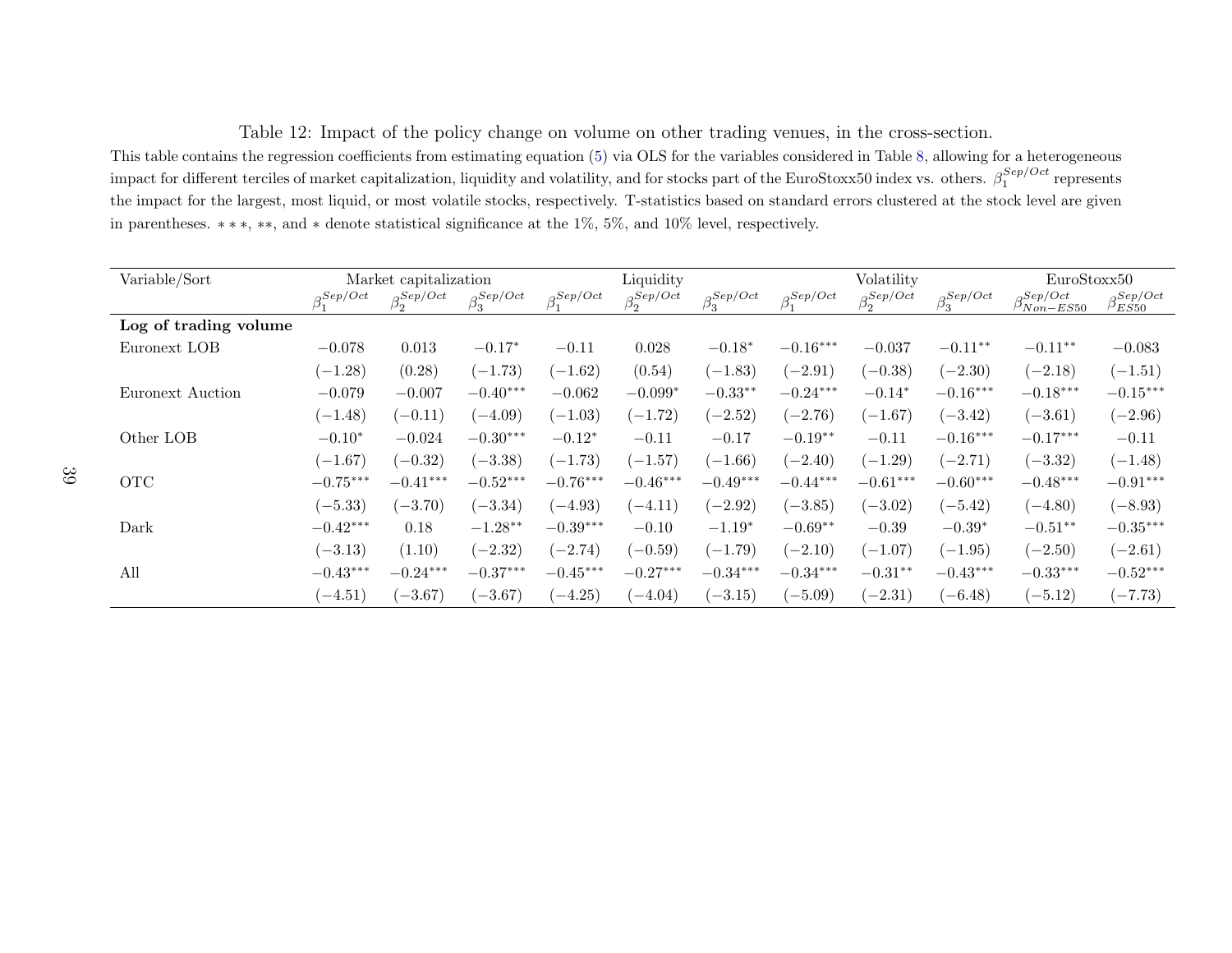<span id="page-40-0"></span>Table 13: Impact on the OTC market for different trade sizes, in the cross-section.

 This table contains the regression coefficients from estimating equation [\(5\)](#page-27-1) via OLS for the variables considered in Table [9,](#page-36-1) allowing for <sup>a</sup> heterogeneous impact for different terciles of market capitalization, liquidity and volatility, and for stocks part of the EuroStoxx50 index vs. others.  $\beta_1^{Sep/Oct}$  represents the impact for the largest, most liquid, or most volatile stocks, respectively. T-statistics based on standard errors clustered at the stock level are givenin parentheses. <sup>∗</sup> <sup>∗</sup> <sup>∗</sup>, ∗∗, and <sup>∗</sup> denote statistical significance at the 1%, 5%, and 10% level, respectively.

| Threshold/Sort                                                     |                     | Market capitalization |                     | Liquidity           |                     |                     |                     | Volatility          | EuroStoxx50         |                                   |                          |
|--------------------------------------------------------------------|---------------------|-----------------------|---------------------|---------------------|---------------------|---------------------|---------------------|---------------------|---------------------|-----------------------------------|--------------------------|
|                                                                    | $\beta_1^{Sep/Oct}$ | $\beta_2^{Sep/Oct}$   | $\beta_3^{Sep/Oct}$ | $\beta_1^{Sep/Oct}$ | $\beta_2^{Sep/Oct}$ | $\beta_3^{Sep/Oct}$ | $\beta_1^{Sep/Oct}$ | $\beta_2^{Sep/Oct}$ | $\beta_3^{Sep/Oct}$ | $_0$ Sep/Oct<br>$\rho_{Non-ES50}$ | $\beta_{ES50}^{Sep/Oct}$ |
| Impact on Log volume for trades of size $X$ EUR:                   |                     |                       |                     |                     |                     |                     |                     |                     |                     |                                   |                          |
| $X \le 25,000$                                                     | $-0.15^{\ast\ast}$  | 0.050                 | $-0.15$             | $-0.17**$           | $-0.10$             | $0.075\,$           | $-0.10$             | $-0.070$            | $-0.10$             | $-0.078$                          | $-0.18**$                |
|                                                                    | $(-2.25)$           | (0.47)                | $(-1.45)$           | $(-2.27)$           | $(-1.54)$           | (0.47)              | $(-0.90)$           | $(-0.76)$           | $(-1.33)$           | $(-1.29)$                         | $(-2.40)$                |
| $25,000 \le X \le 250,000$                                         | 0.039               | $0.29**$              | 0.22                | 0.038               | $0.24***$           | 0.27                | 0.13                | 0.095               | $0.23*$             | $0.18***$                         | 0.033                    |
|                                                                    | (0.57)              | (4.41)                | (1.07)              | (0.52)              | (3.74)              | (1.25)              | (1.56)              | (0.65)              | (1.90)              | (2.17)                            | (0.38)                   |
| $X \ge 250,000$                                                    | $-0.88***$          | $-0.31$               | $-1.67**$           | $-0.85***$          | $-0.22$             | $-2.1***$           | $-0.66***$          | $-1.50**$           | $-0.64**$           | $-0.92***$                        | $-1.0***$                |
|                                                                    | $(-5.47)$           | $(-1.19)$             | $(-1.98)$           | $(-5.06)$           | $(-0.84)$           | $(-2.30)$           | $(-2.60)$           | $(-2.37)$           | $(-2.53)$           | $(-3.13)$                         | $(-9.51)$                |
| Impact on probability to observe a trade of size at least $X$ EUR: |                     |                       |                     |                     |                     |                     |                     |                     |                     |                                   |                          |
| 250,000                                                            | $-0.003$            | 0.015                 | $-0.086$            | 0.00                | $0.025***$          | $-0.12**$           | $-0.012$            | $-0.067*$           | 0.006               | $-0.029$                          | $0.00\,$                 |
|                                                                    | $(-1.04)$           | (1.27)                | $(-1.53)$           | (n.a.)              | (2.04)              | $(-1.96)$           | $(-0.92)$           | $(-1.68)$           | (0.40)              | $(-1.62)$                         | (n.a.)                   |
| 1,000,000                                                          | $-0.006$            | $-0.063$              | $-0.16***$          | $-0.008$            | $-0.065$            | $-0.16***$          | $-0.037$            | $-0.12***$          | $-0.060**$          | $-0.087*$                         | 0.00                     |
|                                                                    | $(-1.49)$           | $(-1.00)$             | $(-3.06)$           | $(-1.57)$           | $(-1.18)$           | $(-3.98)$           | $(-0.66)$           | $(-2.60)$           | $(-2.34)$           | $(-1.95)$                         | (n.a.)                   |
| 2,500,000                                                          | $-0.080***$         | $-0.26***$            | $-0.20***$          | $-0.11***$          | $-0.26***$          | $-0.17***$          | $-0.18***$          | $-0.19***$          | $-0.17***$          | $-0.20***$                        | $-0.053***$              |
|                                                                    | $(-3.23)$           | $(-5.43)$             | $(-5.36)$           | $(-3.76)$           | $(-5.51)$           | $(-4.02)$           | $(-3.94)$           | $(-5.00)$           | $(-4.55)$           | $(-7.69)$                         | $(-4.14)$                |
| 10,000,000                                                         | $-0.43***$          | $-0.25***$            | $-0.058***$         | $-0.45***$          | $-0.21***$          | $-0.064***$         | $-0.22***$          | $-0.21***$          | $-0.30***$          | $-0.21***$                        | $-0.43***$               |
|                                                                    | $(-7.85)$           | $(-6.16)$             | $(-3.41)$           | $(-7.96)$           | $(-6.28)$           | $(-3.04)$           | $(-4.91)$           | $(-4.04)$           | $(-5.80)$           | $(-6.54)$                         | $(-7.98)$                |
| Impact on execution costs, trades below $X$ EUR:                   |                     |                       |                     |                     |                     |                     |                     |                     |                     |                                   |                          |
| 10,000                                                             | 0.20                | 0.41                  | $2.19***$           | 0.06                | $1.17***$           | 1.27                | 1.01                | 0.77                | $0.52***$           | $0.72**$                          | $0.96**$                 |
|                                                                    | (0.75)              | (0.74)                | (3.32)              | (0.26)              | (3.72)              | (1.25)              | (1.56)              | (1.32)              | (3.41)              | (2.10)                            | (2.39)                   |
| 25,000                                                             | 0.16                | 0.69                  | $3.00***$           | 0.04                | $1.42***$           | $2.13**$            | $1.42**$            | $1.01*$             | $0.84***$           | $1.15***$                         | $0.87**$                 |
|                                                                    | (0.08)              | (1.19)                | (4.41)              | (0.16)              | (4.37)              | (2.00)              | (2.05)              | (1.69)              | (3.70)              | (3.14)                            | (2.00)                   |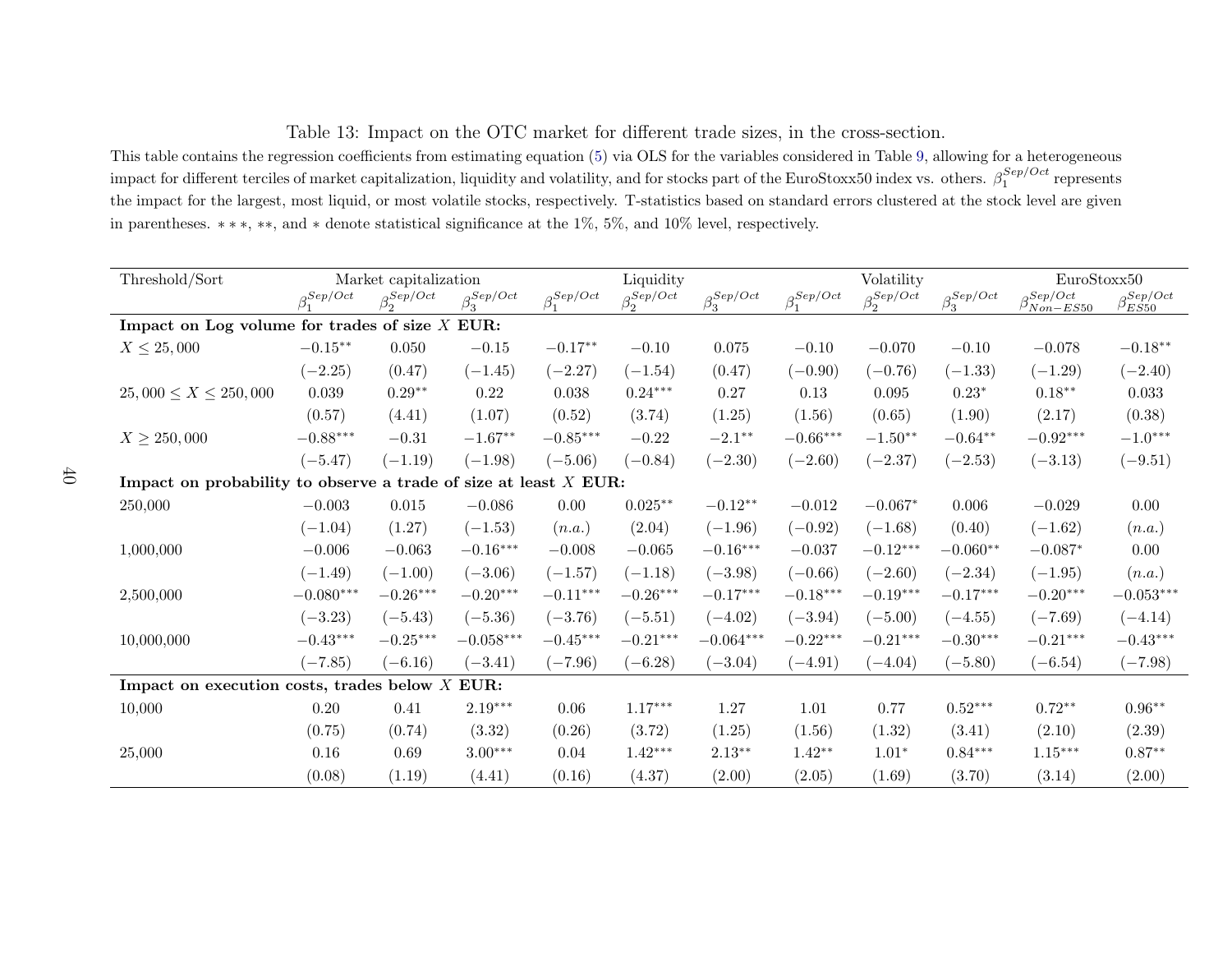# <span id="page-41-0"></span>A.2 Figures

The following figures illustrate our diff-in-diff estimates by <sup>p</sup>lotting the cross-sectional averages for the treated group (in red) and the control group (in blue) minus their respective pre-event averages over time. We use 3-day moving averages in all figures for better readability. The dashed lines indicatethe subperiod averages for June/July, August and September/October. We additionally report the coefficient estimates at the bottom of each graph.



Figure 1: Impact of the tax on market quality variables.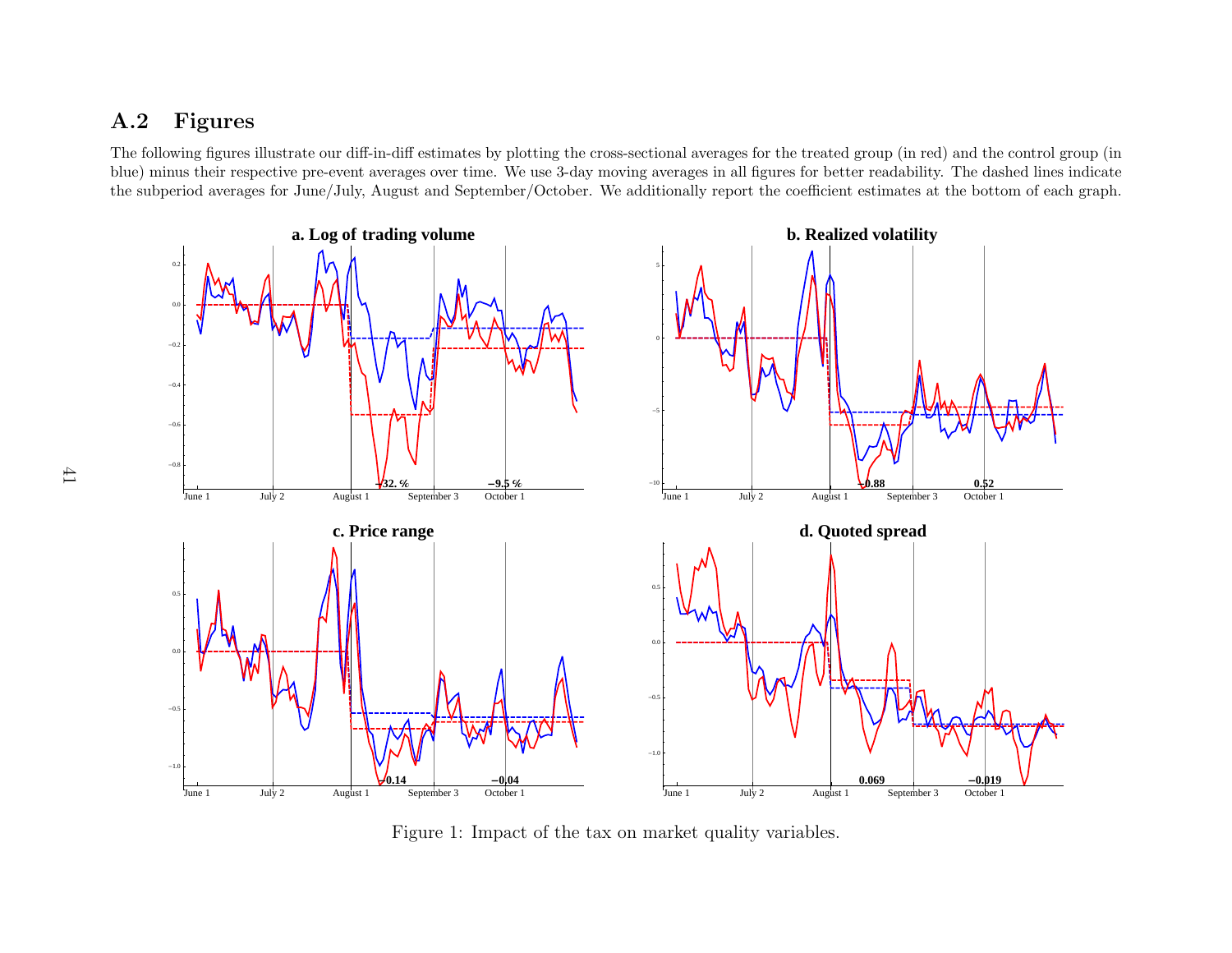

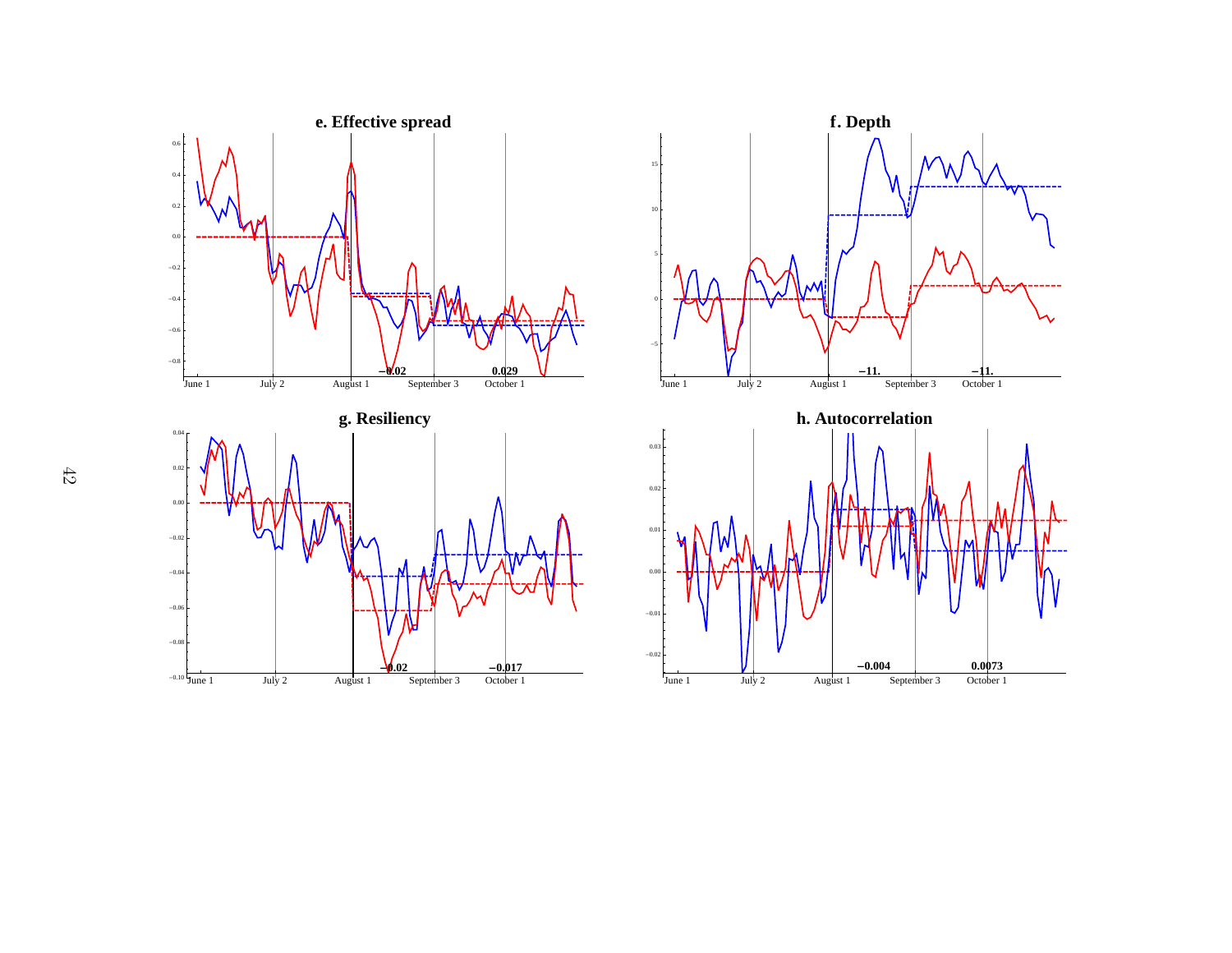<span id="page-43-0"></span>

Figure 2: Impact of the tax on message traffic variables.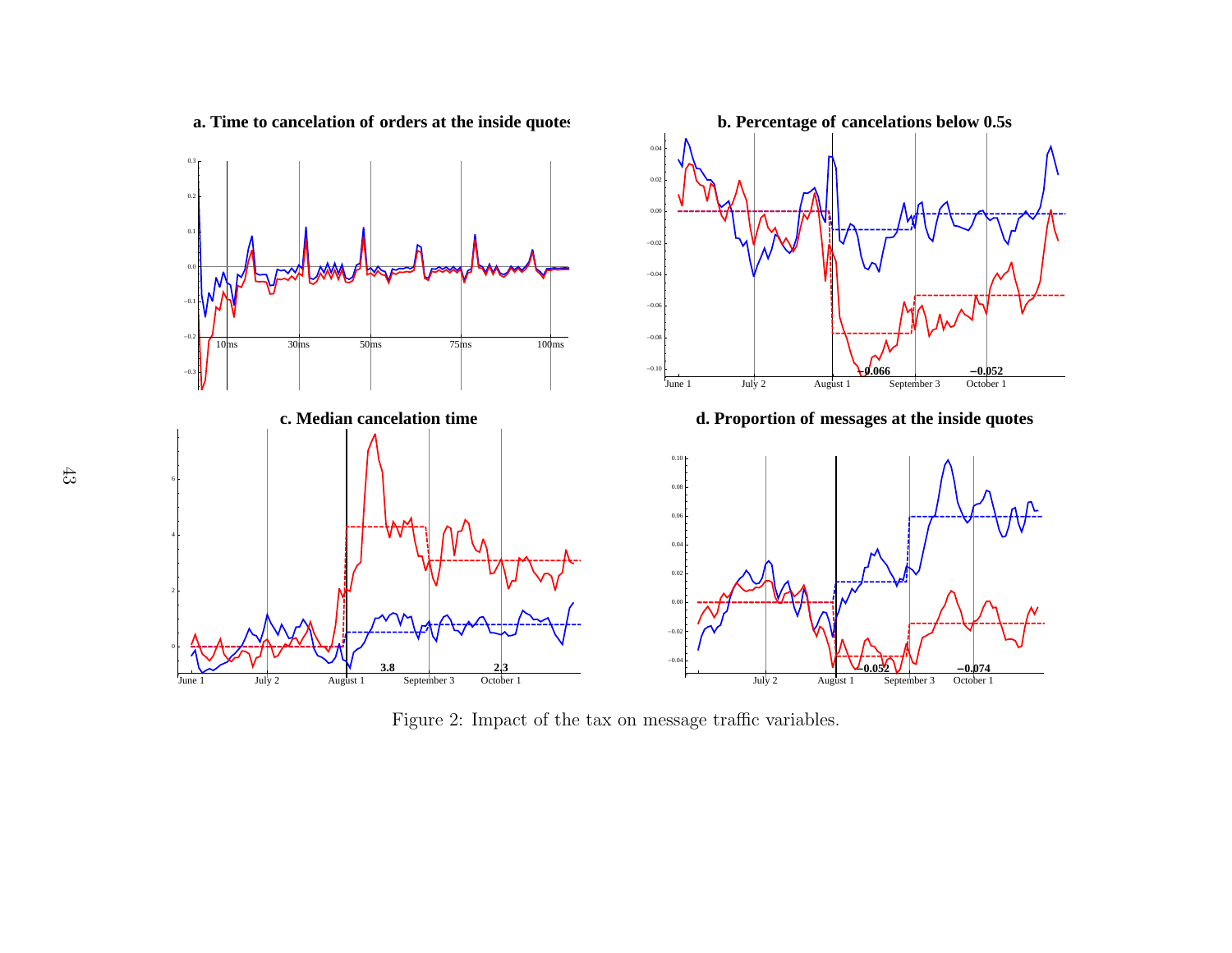

Figure 3: Impact of the tax on trading volume, for all trading venues.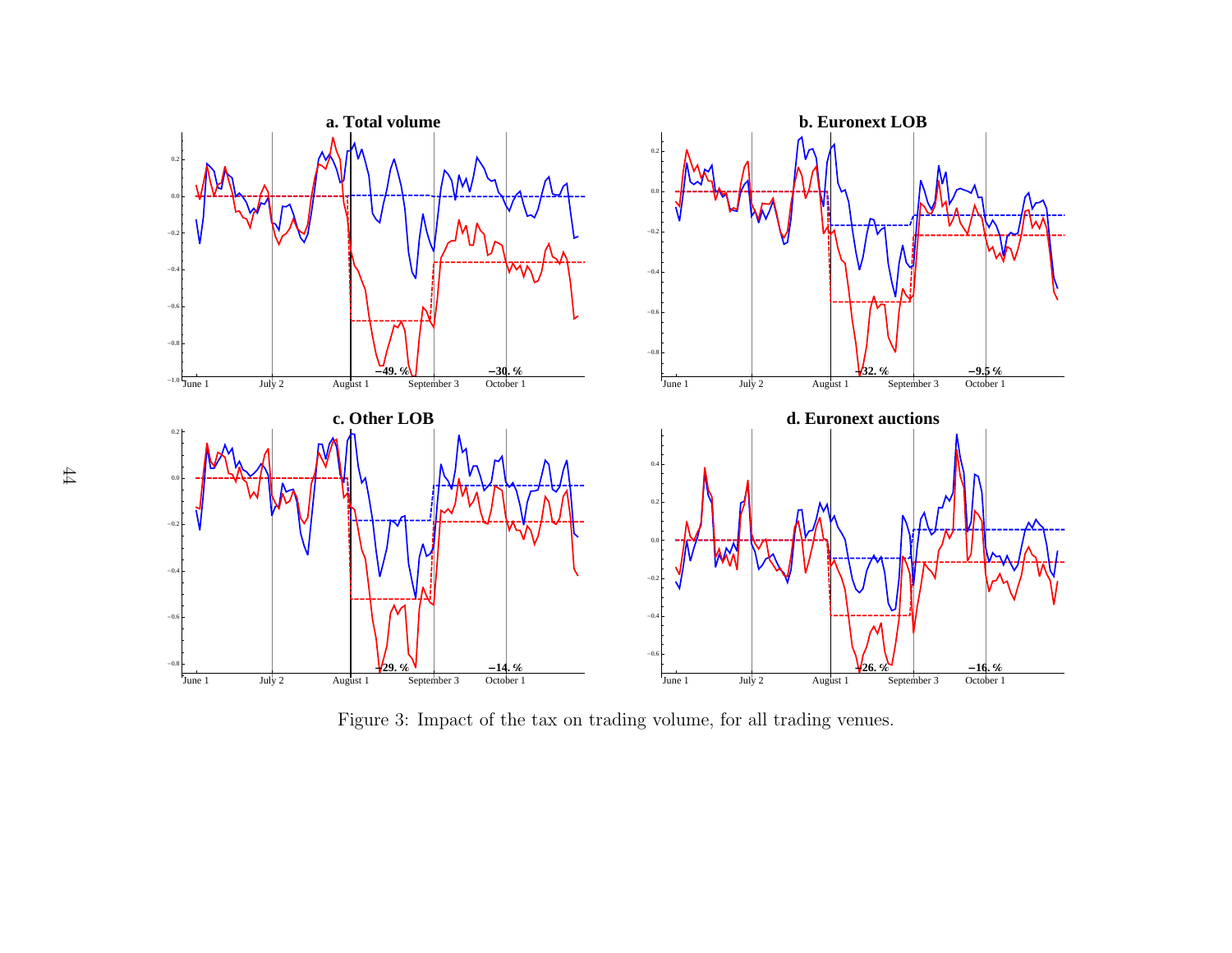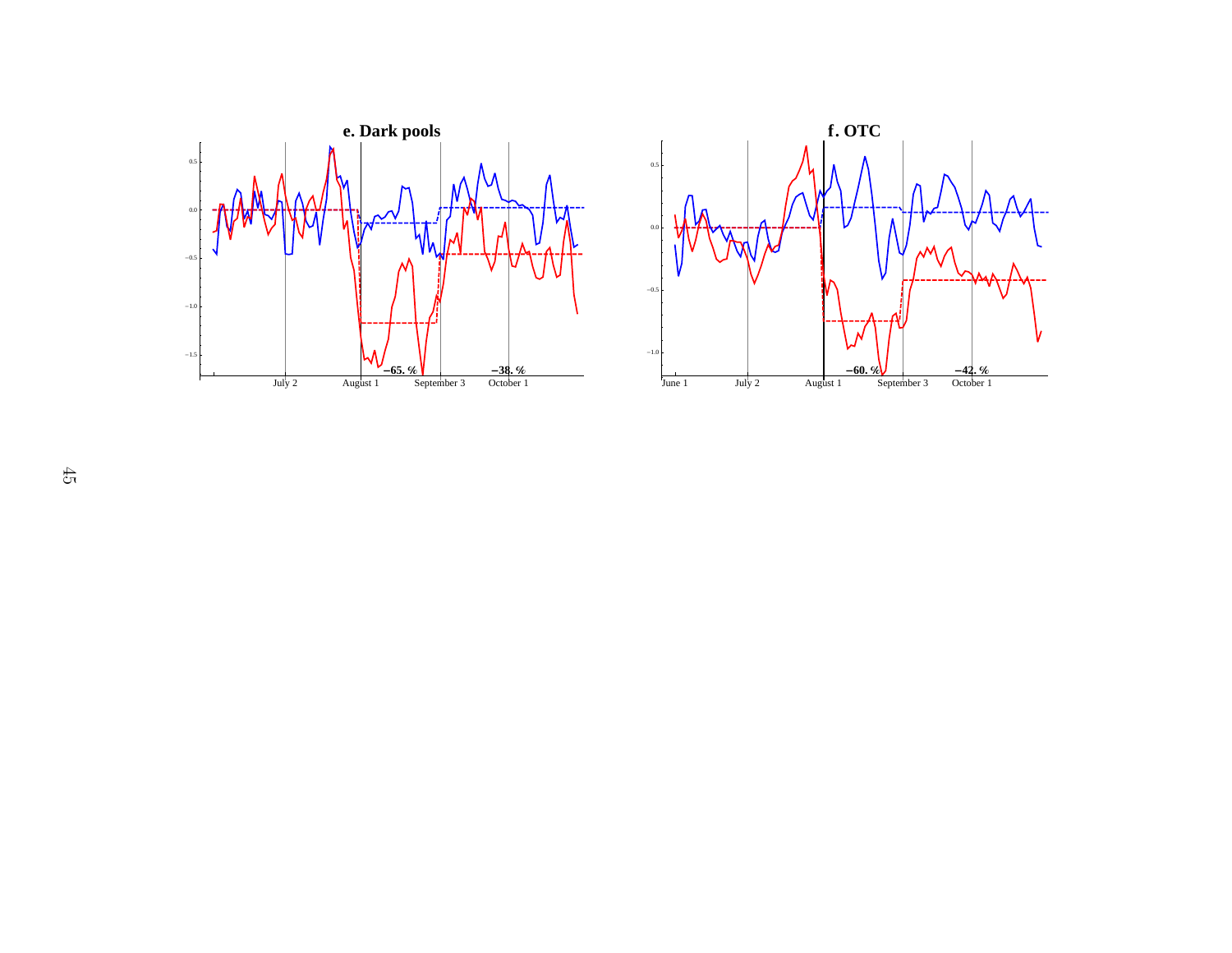# References

- <span id="page-46-17"></span>AMIHUD, Y. (2002): "Illiquidity and stock returns: cross-section and time-series effects," Journal of Financial Markets, 5(1), 31–56. [27](#page-27-2)
- <span id="page-46-14"></span>Autor, D. H. (2003): "Outsourcing at Will: The Contribution of Unjust Dismissal Doctrine to the Growth of Employment Outsourcing," Journal of Labor Economics, 21(1), 1–42. [14](#page-14-2)
- <span id="page-46-0"></span>BALTAGI, B., D. LI, AND Q. LI (2006): "Transaction tax and stock market behavior: evidence from an emerging market," Empirical Economics, 31, 393–408. [4](#page-4-0)
- <span id="page-46-10"></span>BESSEMBINDER, H., AND K. VENKATARAMAN (2004): "Does an electronic stock exchange need an upstairs market?," Journal of Financial Economics, 73(1), 3–36. [5](#page-5-0)
- <span id="page-46-3"></span>BIAIS, B., T. FOUCAULT, AND S. MOINAS (2013): "Equilibrium Fast Trading," Working paper. [5](#page-5-0)
- <span id="page-46-8"></span>BOEHMER, E., K. FONG, AND J. WU (2012): "International Evidence on Algorithmic Trading," Working paper. [5](#page-5-0)
- <span id="page-46-9"></span>BROGAARD, J., T. HENDERSHOTT, AND R. RIORDAN (2012): "High-frequency trading and price discovery," Working paper. [5,](#page-5-0) [7](#page-7-1)
- <span id="page-46-5"></span>CARTEA, L., AND J. PENALVA (2012): "Where is the Value in High Frequency Trading?," Quarterly Journal of Finance, 02(03). [5](#page-5-0)
- <span id="page-46-2"></span>Chordia, T., R. Roll, and A. Subrahmanyam (2011): "Recent trends in trading activity and market quality," Journal of Financial Economics,  $101(2)$ ,  $243 - 263$  $243 - 263$  $243 - 263$ . 4
- <span id="page-46-13"></span>Comerton-Forde, C., and T. J. Putnins (2012): "Dark Trading and Price Discovery," Working paper. [5](#page-5-0)
- <span id="page-46-12"></span>DEGRYSE, H., F. DE JONG, AND V. VAN KERVEL (2013): "The impact of dark trading and visible fragmentation on market quality," Working paper. [5,](#page-5-0) [24](#page-24-2)
- <span id="page-46-16"></span>Duffie, D. (2012): "Market Making Under the Proposed Volcker Rule," Working paper. [23](#page-23-1)
- <span id="page-46-6"></span>FOUCAULT, T., J. HOMBERT, AND I. ROSU (2012): "News Trading and Speed," Working paper. [5](#page-5-0)
- <span id="page-46-15"></span>HASBROUCK, J., AND G. SAAR (2009): "Technology and liquidity provision: The blurring of traditional definitions," Journal of Financial Markets, 12(2), 143–172. [15](#page-15-0)
- <span id="page-46-1"></span>Hau, H. (2006): "The Role of Transaction Costs for Financial Volatility: Evidence from the Paris Bourse," Journal of the European Economic Association, 4(4), 862–890. [4](#page-4-0)
- <span id="page-46-7"></span>HENDERSHOTT, T., C. JONES, AND A. MENKVELD (2011): "Does algorithmic trading improve liquidity?," *Journal of Finance*,  $66(1)$ , 1–33. [5](#page-5-0)
- <span id="page-46-11"></span>Hirschey, N. (2013): "Do High-Frequency Traders Anticipate Buying and Selling Pressure?," Working paper. [5](#page-5-0)
- <span id="page-46-4"></span>Hoffmann, P. (2013): "A Dynamic Limit Order Market with Fast and Slow Traders," Working paper 1526, European Central Bank. [5](#page-5-0)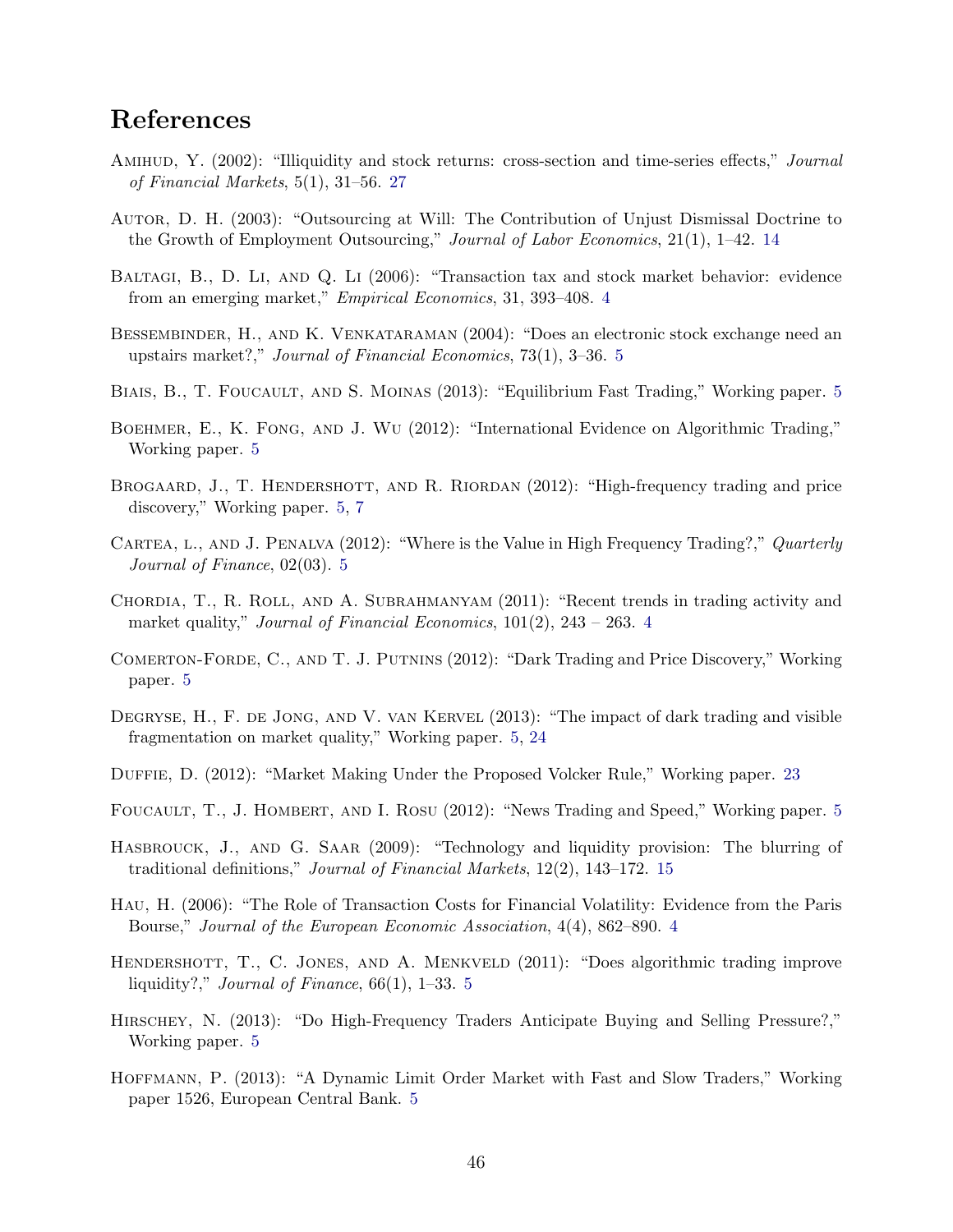- <span id="page-47-14"></span>Hong, H., AND J. YU (2009): "Gone fishin': Seasonality in trading activity and asset prices," Journal of Financial Markets, 12(4), 672–702. [13](#page-13-2)
- <span id="page-47-15"></span>HORRACE, W. C., AND R. L. OAXACA (2006): "Results on the bias and inconsistency of ordinary least squares for the linear probability model," Economics Letters, 90(3), 321–327. [21](#page-21-2)
- <span id="page-47-4"></span>Jones, C. M., and P. J. Seguin (1997): "Transaction Costs and Price Volatility: Evidence from Commission Deregulation," The American Economic Review, 87(4), pp. 728–737. [4](#page-4-0)
- <span id="page-47-7"></span>Jovanovic, B., and A. J. Menkveld (2012): "Middlemen in Limit-Order Markets," Working paper. [5](#page-5-0)
- <span id="page-47-12"></span>Kempf, A., D. Mayston, and P. Yadav (2009): "Resiliency in limit order markets: a dynamic view of liquidity," Working paper. [10](#page-10-2)
- <span id="page-47-0"></span>Keynes, J. M. (1936): The General Theory of Employment Interest and Money. Palgrave MacMillan. [3](#page-3-1)
- <span id="page-47-17"></span>Kirilenko, A., A. Kyle, M. Samadi, and T. Tuzun (2011): "The Flash Crash: The Impact of High Frequency Trading on an Electronic Market," Working paper. [23](#page-23-1)
- <span id="page-47-1"></span>Kupiec, P. (1996): "Noise traders, excess volatility, and a securities transactions tax," Journal of Financial Services Research, 10, 115–129. [3](#page-3-1)
- <span id="page-47-13"></span>Kyle, A. S. (1985): "Continuous Auctions and Insider Trading," Econometrica, 53(6), 1315–35. [12](#page-12-0)
- <span id="page-47-11"></span>LEE, C. M. C., AND M. J. READY (1991): "Inferring Trade Direction from Intraday Data," Journal of Finance, 46(2), 733–46. [9](#page-9-3)
- <span id="page-47-5"></span>Liu, S., and Z. Zhu (2009): "Transaction Costs and Price Volatility: New Evidence from the Tokyo Stock Exchange," Journal of Financial Services Research, 36, 65–83. [4](#page-4-0)
- <span id="page-47-10"></span>MADHAVAN, A. (2000): "Market microstructure: A survey," Journal of Financial Markets, 3(3), 205–258. [5](#page-5-0)
- <span id="page-47-6"></span>Malinova, K., and A. Park (2011): "Subsidizing Liquidity: The Impact of Make/Take Fees on Market Quality," Working paper. [4](#page-4-0)
- <span id="page-47-9"></span>MALINOVA, K., A. PARK, AND R. RIORDAN (2012): "Do Retail Traders Suffer from High Frequency Traders?," Working paper. [5](#page-5-0)
- <span id="page-47-8"></span>Martinez, V. H., and I. Rosu (2013): "High Frequency Traders, News and Volatility," Working paper. [5](#page-5-0)
- <span id="page-47-16"></span>Menkveld, A., and B. Yueshen (2013): "Middlemen Interaction and Its Effect on Market Quality," Working paper. [23](#page-23-1)
- <span id="page-47-3"></span>POMERANETS, A., AND D. WEAVER (2012): "Security transaction taxes and market quality," Working paper 2011-26, Bank of Canada. [4](#page-4-0)
- <span id="page-47-2"></span>ROLL, R. (1989): "Price volatility, international market links, and their implications for regulatory policies," Journal of Financial Services Research, 3, 211–246. [4](#page-4-0)